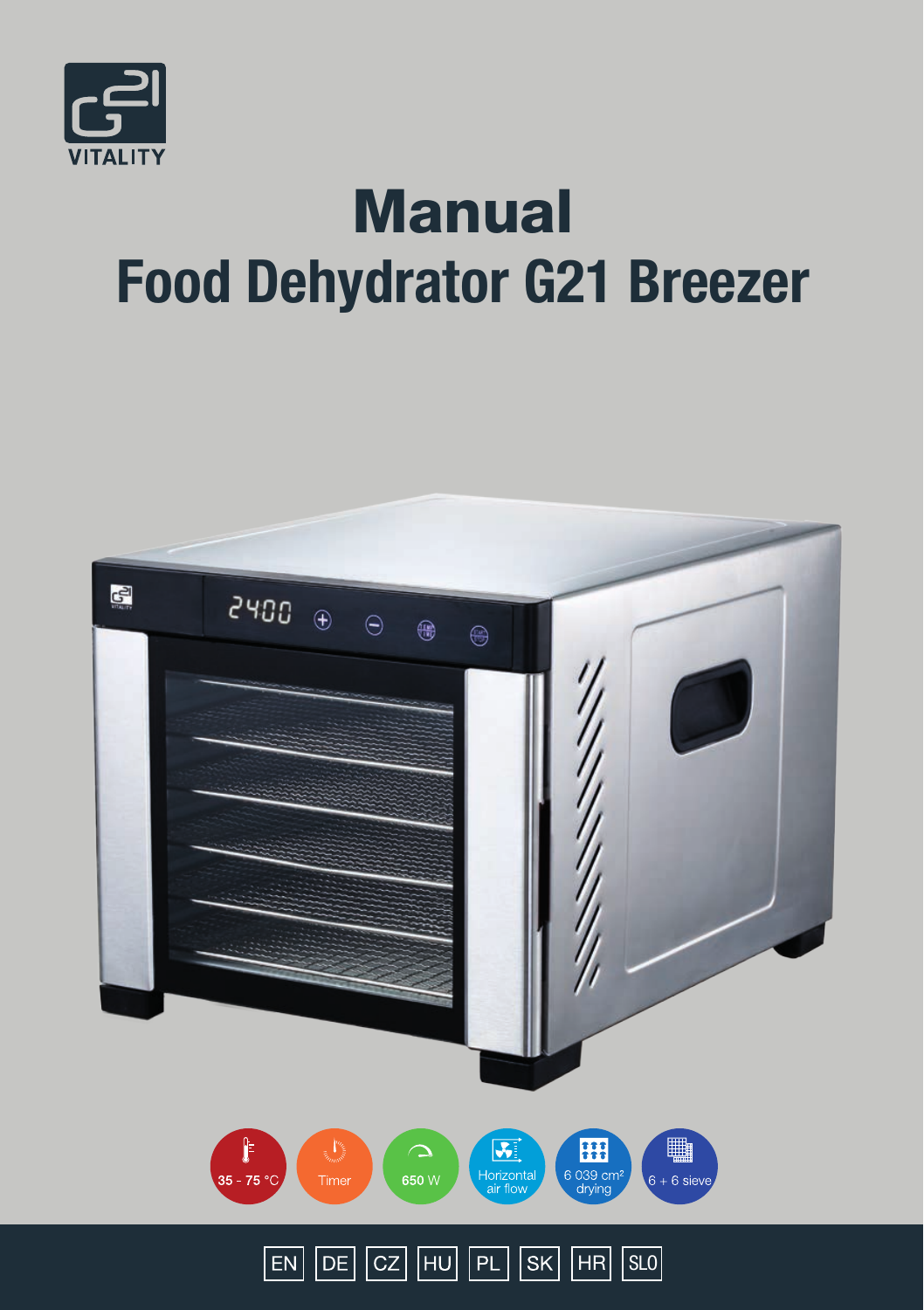

# Thank you for purchasing our product.

Before using this unit, please read this manual in order to avoid improper handling and use of the device.

Description:



## Optional accessories:

# Mesh Tray

(Put the mesh on the stainless steel tray )

Use for smaller items such as herbs and berries, and sticky items such as banana & tomatoes.

## Non-stick sheet (Fruit Roll Tray)

Put the mesh on the stainless steel tray, makes delicious fruit rolls naturally. When not using as Fruit Roll Tray, store it at the bottom of the unit as a crumb tray.

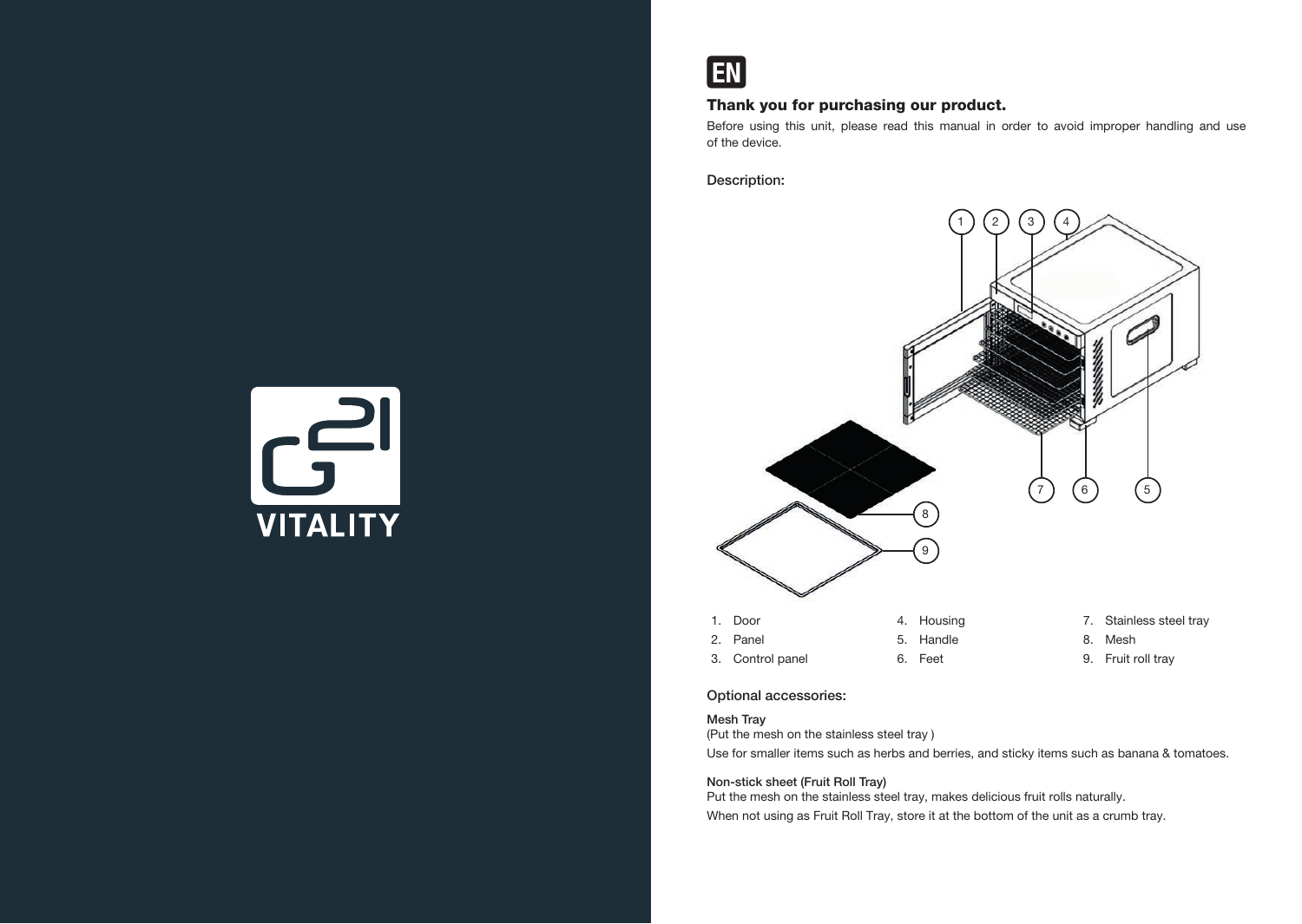## Safety Instruction

The following basic precautions should always be adhered to when using the electrical appliance.

Please read this instruction carefully before use and retain for future reference.

- 1. This appliance is not intended for use by persons (including children) with limited physical, sensual or mental capabilities, or with lack of experience and knowledge, unless they have been given supervision or instructions regarding use of the appliance by a person responsible for their safety.
- 2. Do not use it for outdoors.
- 3. When using the food dehydrator ensures that it is on a flat, level and sturdy surface, ensure no risk that it may fall .Also that it can take the weight of the unit during use.
- 4. Failure to follow all the instructions listed may result in electric shock, fire or serious personal injury .The warnings, cautions and instructions discussed in this instruction manual cannot cover all possible conditions and situations that may occur while the product in use.
- 5. Do not leave the food dehydrator unattended during use.
- 6. Always keep the food dehydrator out of children as they are unable to recognize the hazards associated with incorrect handling of electrical appliances.
- 7. Before plugging the food dehydrator into the mains electrical supply, check that the voltage and power supply comply with the specifications on the food dehydrator's rating label.
- 8. Make sure that the food dehydrator is switched off and remove the plug from the mains electrical supply when it is not in use; before it is cleaned and whilst it is being repaired.
- 9. Ensure that the food dehydrator and power cord is not hung over sharp edges and keep away from hot objects and open flames; otherwise the plastic will melt and cause a fire.
- 10. Under no circumstances should the food dehydrator or plug be immersed in water or any other liquid .Do not use the appliance with wet hands.
- 11. Check the food dehydrator and power cord regularly for damage.
- 12. Do not use the food dehydrator should there be damage to the plug or cord, following a malfunction, or after it has been dropped or damaged in any way.
- 13. If the supply cord is damaged, it must be replaced by the manufacturer, its service agent or similarly qualified persons in order to avoid a hazard.
- 14. Repairs to the food dehydrator should only be performed by a qualified electrician .Improper repairs may place the user at risk.
- 15. None of the product's parts are dishwasher safe, unless explicitly specified otherwise.
- 16. Always turn the power off at the power outlet before you insert or remove a plug. Remove by grasping the plug; do not pull on the cord.
- 17. Do not use your appliance with an extension cord unless this cord has been checked and tested by a qualified technician or service person.
- 18. Never use an unauthorized attachment.
- 19. Avoid contact with moving parts. Keep hands, hair, clothing, spatulas and other utensils away during operation to reduce the risk of injury to persons and/or damage to the machine.
- 20. Please don't turn the draught of engine towards others or tinder.
- 21. Please don't keep it beside anything heating. Please keep the plug away from pressing; otherwise it will cause a fire or electric shock.
- 22. If you pass this appliance on to a third party, these operating instructions must also be handed over.
- 23. The appliance is not intended to be operated by means of an external timer or separate remote-control system.

#### Caution:

- To reduce the risk of electric shock, do not immerse or expose the product, flexible cord or plug to rain, moisture or any liquid.
- Do not use the product near baths, basins or other vessels containing water or other liquids, or when standing in or on damp or wet surfaces. Don't keep the device in the watery environment;
- Keep the device away the place of high temperature ray and wetly.
- Don't operate the device with wet hands.
- Please turn off the power supply in the watery environment.
- In the event where the appliance is dropped into the water, turn off the power at the power outlet and remove the plug immediately.

#### DO NOT REACH INTO THE WATER TO RETRIEVE IT.

- It is important to note that the appliance will have to be inspected by a qualified technician before using it again.
- ATTENTION! Do not run the appliance for more than 48hours in one single use. After 48 hours. Unplug and let it cool down for at least 2 hours before operating again.
- Do not operate near gas spray cans.
- Incorrect operation and improper handling can lead to malfunction of the appliance and injuries to the user.
- The power cord can not be squeezed by something heavy or sharp, otherwise it will cause a fire or electric shock.
- The temperature of accessible surface may be high when the appliance is operating.

# Feature of Dehydrator

This unit features an automatic fan, which circulates warm air producing a nice evenly dried device! Dried foods are a great treat to snack on because they hold almost all of their nutritional value and flavor.

Perfect way to preserve fruit, snacks, vegetables, flowers and more.

6 stainless steel trays, each tray can't over 0,6kg food.

It can remove one or more trays to increase the space for thicker food.

Easy to clean up of the trays.

The drip tray can collect the residue, easy for cleaning.

Close the door when drying.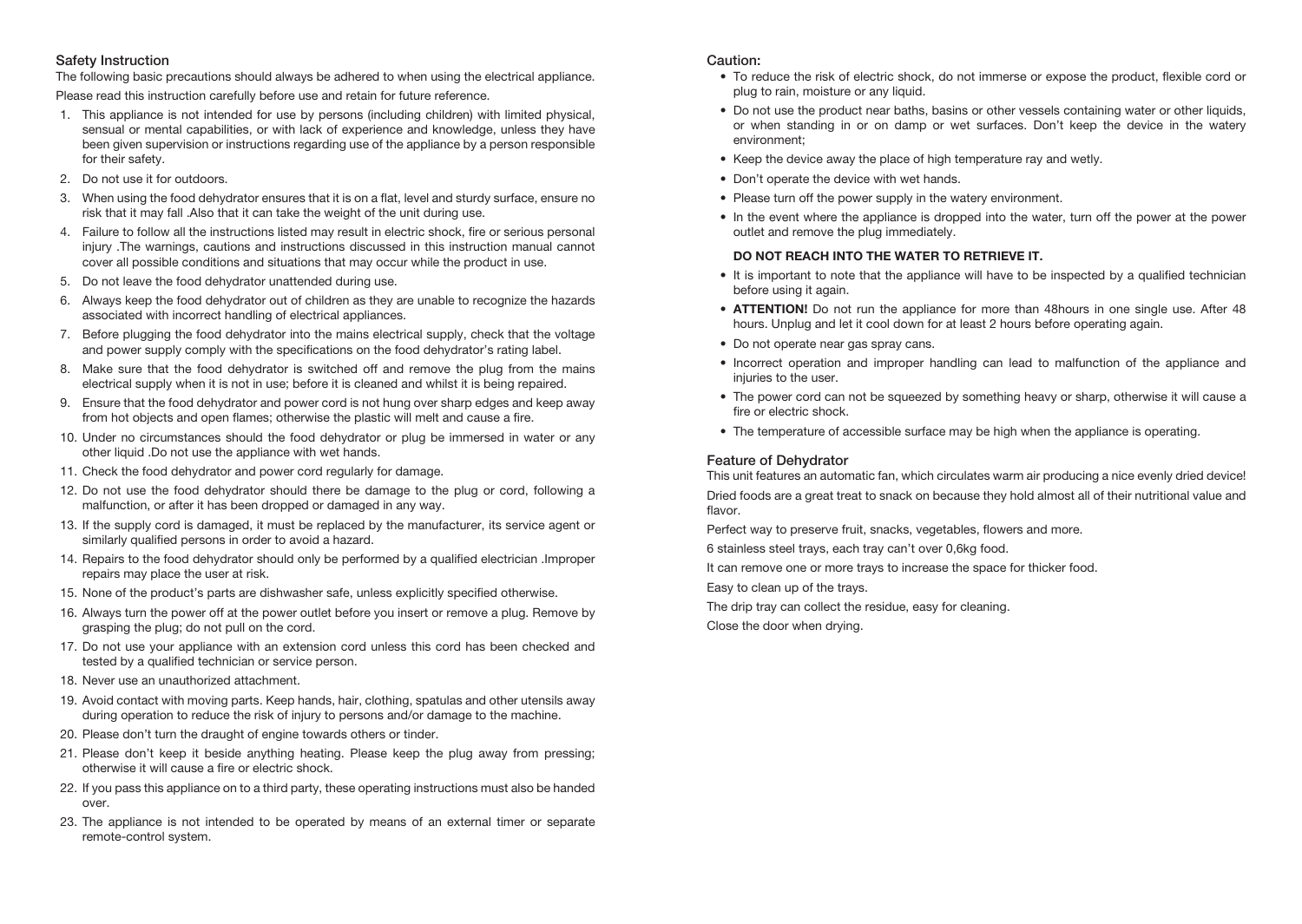# BEFORE FIRST USE

- 1. Remove all packaging from your dehydrator and its accessories. Make sure all package contents are included.
- 2. Clean the trays with a moistened cloth.
- 3. Place the dehydrator base on a solid, level surface. Plug in. Stack the drying trays in the dehydrator.
- 4. Run the dehydrator for 30 minutes on the maximum temperature, without adding any food. Make sure that the room has sufficient ventilation, in case the dehydrator produces any smoke or smells. This is normal.
- 5. Rinse the trays in water. Dry all parts.

NOTE: You only need to do this the first time you use the dehydrator.

## DRYING TIPS:

Drying time for pre-treatment fruit will vary according to the following factors:

- 1. thickness of pieces or slices
- 2. number of trays with food being dried
- 3. volume of food being dried
- 4. moisture or humidity in your environment
- 5. your preferences of drying for each type of dried food

#### It is recommended to:

- Check your food every hour.
- Label food with contents dried, date and weight before drying. It will also be helpful to note the drying time for future reference.
- Pretreated food will give the best effect in drying.
- Correct food storage after drying also will help to keep food in good quality and save the nutrients.

# Using your dehydrator



1. Put the clean food in the trays – Do not overload the trays and never overlap the food.

#### Close the door.

- 2. Plug in. The dehydrator will beep 1 time, the ON/OFF" light up and the display will show "8888".
- 3. Press the "ON/OFF" button, The LED screen will show default time setting "10:00" and temp setting "70°C". Motor and fan start first, then heating element start working 5 seconds later. Set time begins to count down, the signal ":" on LED screen flashes.
- 4. Press TEMP/TIME ,The temperature will blink on the display.

Use  $+$  or - to change the temperature ( temperature range -35 $^{\circ}$ C-75 $^{\circ}$ C ).

NOTE: Temperature changes in  $5^{\circ}$ C increments. Press and hold + or - to change the temperature rapidly.

5. After finished setting temperature ,press TEMP/TIME again to choose time.

The time will blink on the display, use  $+$  or  $-$  to change the time (time range 0:30–48:00).

NOTE: Time changes in 30 minute increments. Press and hold + or - to change the time rapidly.

6. After finished setting temperature and time, the product will start to work.

NOTE: During drying process, press the "ON/OFF" button, all functions will be paused. The screen shows "0000"

NOTE: Optionally, you can change the time and temperature at any time by pressing TEMP/ TIME. Press the "TEMP/TIME" button first, then press the ...+" or ..-" button.

7. 7. When the timer finishes, the heating element stops working first. The fan will continue running for 10 seconds and the buzzer rings 20 times "beep" sound (1 time/second).

Unplug the unit after finished drying.

Fruit and vegetables dried in your food dehydrator will be different in appearance from those sold in health food stores and supermarkets. This is due to your food dehydrator uses no preservatives, no artificial coloring and only natural additives.

Records of humidity, weight of produce before and after drying times, will be helpful to improving your drying techniques for the future.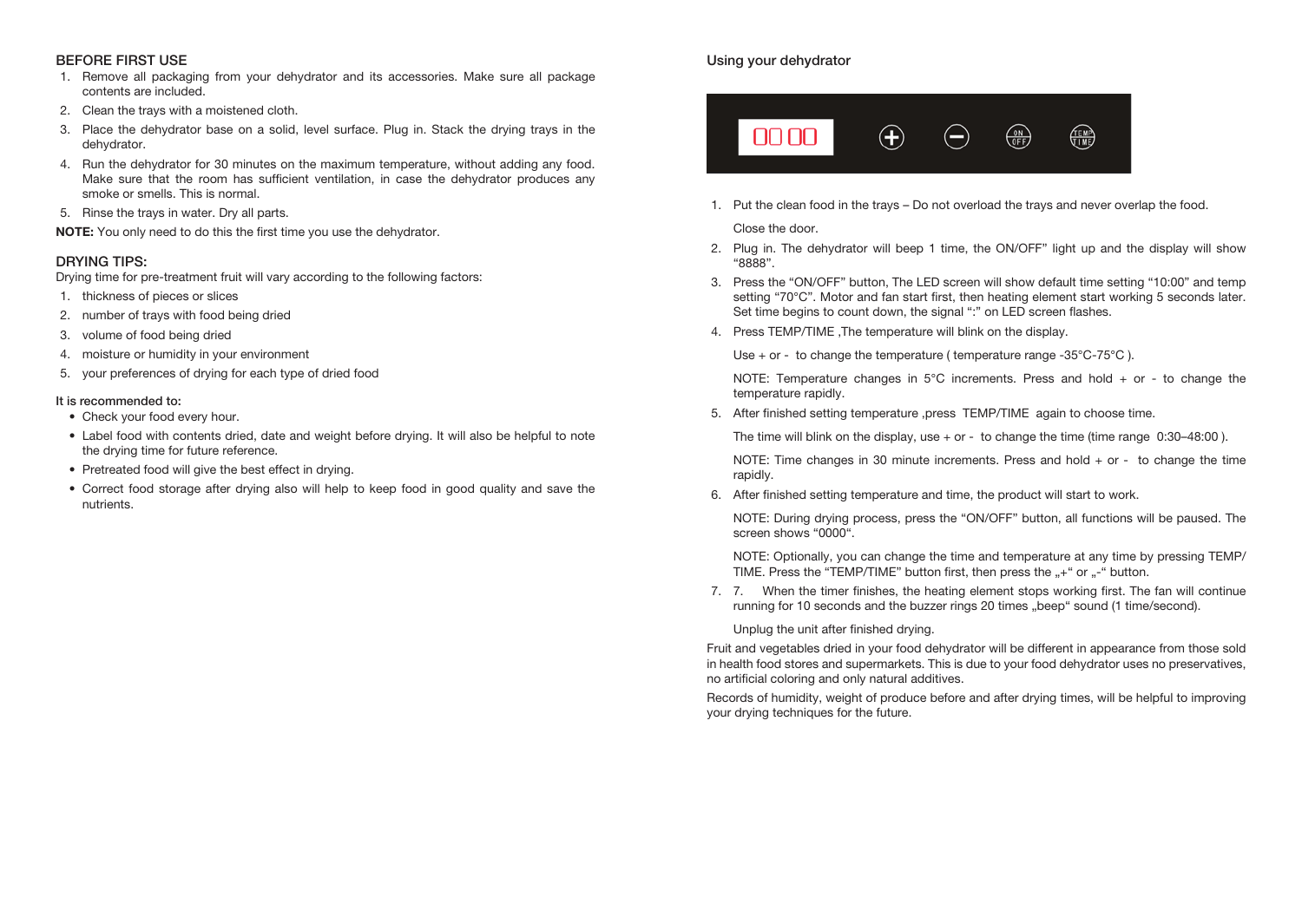#### **STORAGE**

- Store food only after they have cooled down.
- Food can be kept longer if stored in a cool, dry and dark place.
- Remove all the air you possibly can from the storage container and close tightly.
- Optimal storage temperature is 15°C or lower.
- Never store food directly in a metal container.
- Avoid containers that "breathe" or have a weak seal.
- Check the contents of your dried food for moisture during the weeks following dehydration. If there is moisture inside, you should dehydrate the contents for a longer time to avoid spoiling.
- For best quality, dried fruit, vegetables, herbs, nuts, bread should not be kept for more than 1 year, if kept in the refrigerator or freezer.
- Dried meats, poultry and fish should be stored for no more than 3 months if kept in the refrigerator, or 1 year if kept in the freezer.

#### Maintenance/Cleaning Method

After using, unplug the dehydrator from the power supply and let it cool down before cleaning.

Use a soft brush to remove food sticking on the trays.

Dry all parts with a dry cloth before storing the dehydrator.

Clean the surface of body with cloth.

Use paper towels to remove any excess marinade.

Do not clean the appliance with aggressive chemicals or abrasives in order not to damage the surface.

> Technical specification: Voltage: 220-240 V, 50/60 Hz Power: 550-650 W Timer: 00:30-48:00 Temperature: 35°C - 75°C

The English version of the manual is an exact translation of the original manufacturer's instructions. Images used in this manual are for illustrational purposes only and may differ from the actual product.

# Vegetable preparation table

| Product                  | Preparation                                                          | <b>State</b><br>after<br>drying | <b>Time</b><br>(hours) | Recommended<br>temperature<br>(C) |
|--------------------------|----------------------------------------------------------------------|---------------------------------|------------------------|-----------------------------------|
| Artichokes               | Cut into 1/3 inch strips. Boil about<br>10 minutes.                  | <b>Brittle</b>                  | $6 - 14$               | 57                                |
| Asparagus                | Cut into 1-inch pieces. Tips yield<br>better product.                | <b>Brittle</b>                  | $6 - 14$               | 52                                |
| <b>Beans</b>             | Cut and steam blanch until<br>translucent.                           | <b>Brittle</b>                  | 8 - 26                 | 57                                |
| <b>Beets</b>             | Blanch, cool, remove tops and roots.<br>Slice.                       | <b>Brittle</b>                  | $8 - 26$               | 57                                |
| <b>Brussel</b><br>Sprout | Cut sprouts from stalk. Cut in half<br>lengthwise.                   | Crispy                          | $8 - 30$               | 52                                |
| <b>Broccoli</b>          | Trim and cut. Steam tender, about<br>$3$ to $5$ min.                 | <b>Brittle</b>                  | $6 - 14$               | 52                                |
| Cabbage                  | Trim and cut into 1/8 inch strips.<br>Cut core into 1/4 inch strips. | Leathery                        | $6 - 14$               | 52                                |
| Carrots                  | Steam until tender. Shred or cut into<br>slices.                     | Leathery                        | $6 - 12$               | 52                                |
| Cauliflower              | Steam blanch until tender. Trim and<br>cut.                          | Leathery                        | 6 - 16                 | 52                                |
| Celery                   | Cut stalks into 1/4 inch slices.                                     | <b>Brittle</b>                  | $6 - 14$               | 52                                |
| Chives                   | Chop.                                                                | <b>Brittle</b>                  | $6 - 10$               | 52                                |
| Cucumber                 | Pare and cut into 1/2 inch slices.                                   | Leathery                        | $6 - 18$               | 52                                |
| Eggplant/<br>Squash      | Trim and slice 1/4 inch to 1/2 inch<br>thick.                        | <b>Brittle</b>                  | $6 - 18$               | 52                                |
| Garlic                   | Remove skin from clove and slice.                                    | <b>Brittle</b>                  | $6 - 16$               | 52                                |
| Hot<br>Peppers           | Dry whole.                                                           | Leathery                        | 6 - 14                 | 52                                |
| <b>Mushrooms</b>         | Slice, chop, or dry whole.                                           | Leathery                        | $6 - 14$               | 52                                |
| Onions                   | Slice thinly or chop.                                                | <b>Brittle</b>                  | $8 - 14$               | 63                                |
| Peas                     | Shell and blanch for 3 to 5 minutes.                                 | <b>Brittle</b>                  | $8 - 14$               | 52                                |
| Peppers                  | Cut into 1/4 inch strips or rings.<br>Remove seeds.                  | <b>Brittle</b>                  | 4 - 14                 | 52                                |
| Potatoes                 | Slice, dice or cut. Steam blanch<br>8 to 10 min.                     | <b>Brittle</b>                  | $6 - 18$               | 52                                |
| Rhubarb                  | Remove outer skin and cut into<br>1/8 inch lengths.                  | No<br>moisture                  | 6 - 38                 | 57                                |
| Spinach                  | Steam blanch until wilted, but not<br>soggy. Kale, etc.              | <b>Brittle</b>                  | $6 - 16$               | 52                                |
| Tomatoes                 | Remove skin. Cut in halves or slices.                                | Leathery                        | 6 - 24                 | 52                                |
| Zucchini                 | Slice into 1/4 inch pieces.                                          | <b>Brittle</b>                  | $6 - 18$               | 52                                |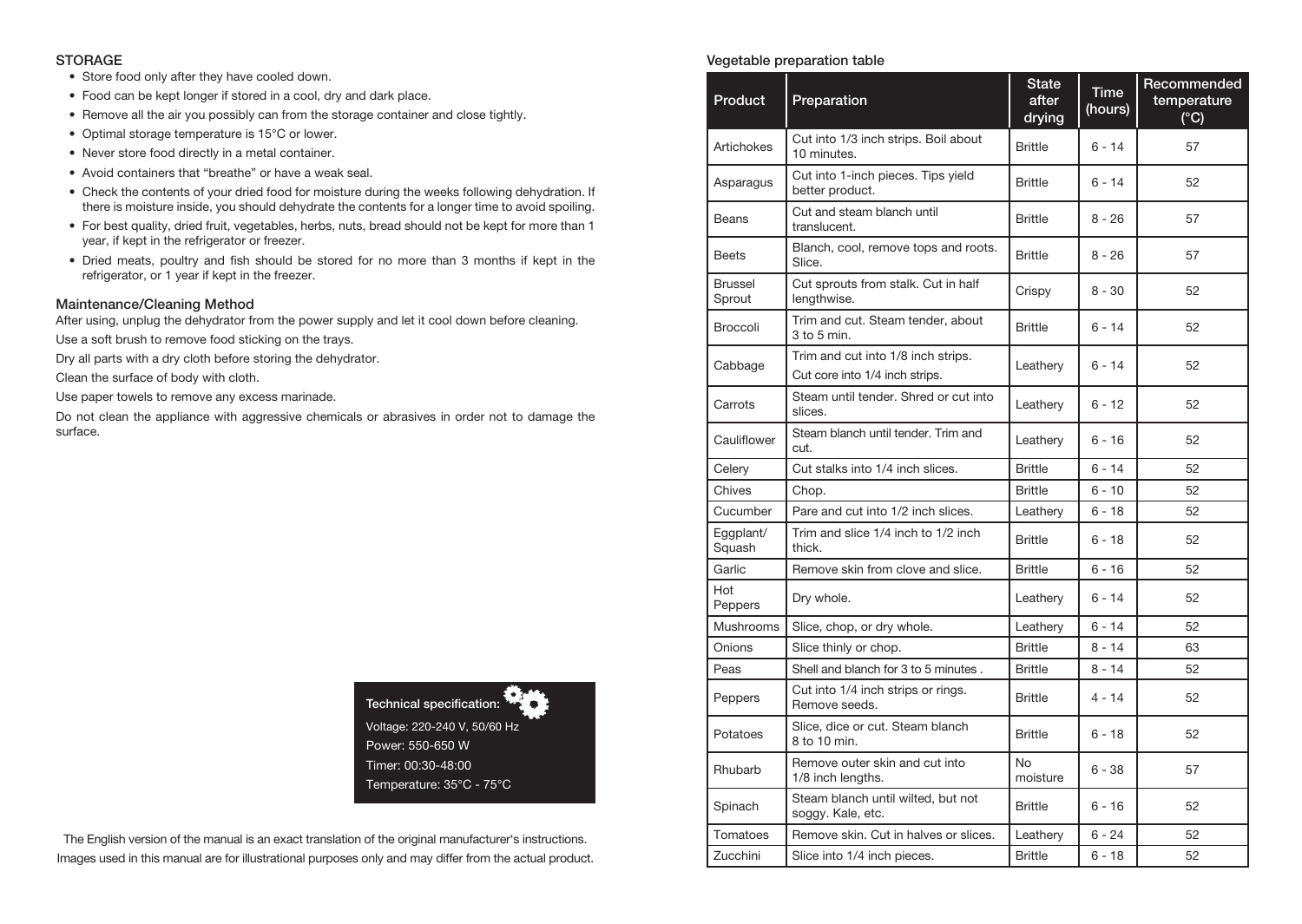# Fruit preparation table

| <b>Product</b>     | Preparation                                                   | <b>State after</b><br>drying | <b>Time</b><br>(hours) | Recommended<br>temperature<br>(C) |
|--------------------|---------------------------------------------------------------|------------------------------|------------------------|-----------------------------------|
| Apples             | Pare, core and cut slices or rings<br>pliable.                | Pliable                      | $5 - 6$                | 57                                |
| Apricots           | Clean, cut in halves or in slices.                            | Pliable                      | $12 - 38$              | 57                                |
| <b>Bananas</b>     | Peel and cut into 1/8 inch slices.                            | Crisp                        | $8 - 38$               | 57                                |
| <b>Berries</b>     | Cut strawberries into 3/8 inch slice<br>Other berries whole.  | No moisture                  | $8 - 26$               | 57                                |
| Cherries           | Pitting is optional, or pit when 50%<br>dry.                  | Leathery                     | $8 - 34$               | 57                                |
| Cranberries        | Chop or leave whole.                                          | Pliable                      | $6 - 26$               | 57                                |
| Dates              | Pit and slice.                                                | Leathery                     | $6 - 26$               | 57                                |
| Figs               | Slice.                                                        | Leathery                     | $6 - 26$               | 57                                |
| Grapes             | Leave whole.                                                  | Pliable                      | $8 - 38$               | 57                                |
| <b>Nectarines</b>  | Cut in half, dry with skin side<br>down.<br>Pit when 50% dry. | Pliable                      | $8 - 26$               | 57                                |
| Orange             | Rind Peel in long strips.                                     | <b>Brittle</b>               | $8 - 16$               | 57                                |
| Peaches            | Pit when 50% dry. Halve or<br>quarter with cut side up.       | Pliable                      | $10 - 34$              | 57                                |
| Pears              | Peel and slice.                                               | Pliable                      | $8 - 30$               | 57                                |
| Herbs, rose<br>hip | Slice, chop, or dry whole.                                    | No moisture                  | $6 - 10$               | 40                                |

## Making beef jerky

As with nearly all foods, it is important to start with a quality cut of meat. Select a lean flank or round steak about 1 to 1 1/2 inches thick. Trim off all fat and connective tissue. Fat hampers the ability of the meat to dry, and the connective tissue will make the beef jerky hard to chew.

For easier cutting, place meat in the freezer for about 30 minutes to partially freeze. Then turn it over and freeze for an additional 15 minutes. Cut across the grain into strips.

Marinate the strips for at least 3 hours, or even overnight.

Meat may be seasoned with salt, pepper, garlic or onion powder, or other spices.

Drain marinated strips on paper towels, and place the strips on drying trays (remember to protect the dehydrator from dripping foods as described earlier in this manual). Dehydrate until strips are quite dry, and stiff to bending but can be bent without breaking This will take from 6 to 16 hours. Unlike other dried meats, Jerky should be slightly chewy but not brittle.

#### Jerky marinade

- $\frac{1}{2}$  cup soy sauce
- 2 tbsp. brown sugar
- ½ cup of Worcester sauce
- $\bullet$   $\frac{1}{2}$  tsp onion powder
- garlic clove, mashed
- 2 tbsp. ketchup
- $\bullet$  1-1  $\frac{3}{4}$  tsp salt
- $\bullet$   $\frac{1}{2}$  tsp pepper

|--|

# Vielen Dank, dass Sie sich für unser Produkt entschieden haben.

Bevor Sie das Gerät benutzen, lesen Sie bitte die Bedienungsanleitung sorgfältig durch, um sich mit allen Sicherheitshinweisen vertraut zu machen.

## Geräteteile



## Optionales Zubehör:

#### Feines Sieb

Legen Sie das fein Sieb auf eine Edelstahlplatte.

Geeignet zum Trocknen von kleineren Zutaten wie Kräutern, Beeren und klebrigen Rohstoffen wie Bananen und Tomaten.

#### Schale (optionales Zubehör)

Legen Sie die Schale auf einen rostfreien Teller und machen Sie köstliche Obstbrötchen.

Wenn Sie die Schale nicht zum Trocknen des flüssigen Rohmaterials verwenden, legen Sie es in den Boden des Trockners als Tablett für verbleibende Partikel.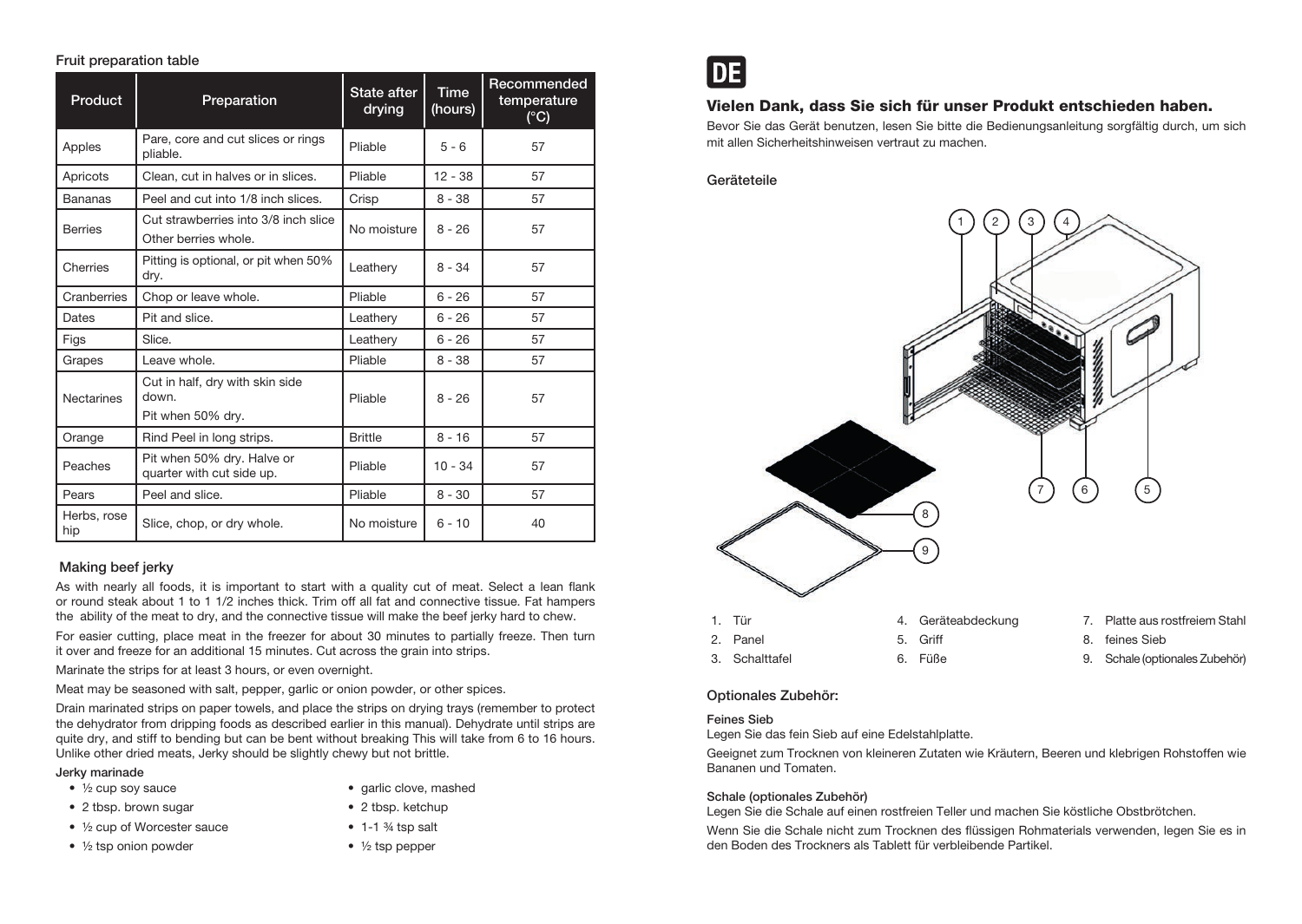#### Sicherheitshinweise

Befolgen Sie immer diese grundlegenden Vorsichtsmaßnahmen, wenn Sie dieses elektrische Gerät verwenden.

Bitte lesen Sie dieses Handbuch vor der Verwendung und bewahren Sie es zum späteren Nachschlagen auf.

- 1. Dieses Gerät ist nicht für den Gebrauch durch Personen (einschließlich Kinder) mit eingeschränkten körperlichen, sensorischen oder geistigen Fähigkeiten oder mangelnder Erfahrung und Wissen bestimmt. Die einzige Ausnahme ist, wenn sie von einer für ihre Sicherheit verantwortlichen Person überwacht oder in die Verwendung des Geräts eingewiesen werden.
- 2. Verwenden Sie den Speisetrockner nicht in Außenbereichen.
- 3. Wenn Sie den Speisetrockner verwenden, stellen Sie sicher, dass er auf einer ebenen, flachen und festen Oberfläche steht, damit er nicht herunterfallen kann. Berücksichtigen Sie auch das Gewicht des Geräts.
- 4. Die Nichtbeachtung dieser Anweisungen kann zu einem elektrischen Schlag, Feuer oder schweren Verletzungen führen. Warnungen, Vorsichtshinweise und Anweisungen in diesem Handbuch können nicht alle möglichen Umstände und Situationen abdecken, die bei der Verwendung des Geräts auftreten können.
- 5. Lassen Sie das Gerät während des Betriebs nicht unbeaufsichtigt.
- 6. Bewahren Sie das Gerät immer außerhalb der Reichweite von Kindern auf, da diese das Risiko einer unsachgemäßen Handhabung dieses elektrischen Geräts nicht erkennen können.
- 7. Bevor Sie das Gerät an eine Steckdose anschließen, vergewissern Sie sich, dass die auf dem Typenschild des Geräts angegebene Spannung der tatsächlichen Spannung entspricht.
- 8. Stellen Sie sicher, dass der Trockner ausgeschaltet und nicht angeschlossen ist, wenn Sie ihn reinigen oder reparieren.
- 9. Stellen Sie sicher, dass sich der Trockner und sein Kabel nicht über dem Rand der Arbeitsfläche befinden, und halten Sie ihn von heißen Gegenständen und offenem Feuer fern. Andernfalls kann der Kunststoff auf dem Trockner schmelzen und ein Feuer kann entstehen.
- 10. Tauchen Sie das Gerät oder seinen Stecker unter keinen Umständen in Wasser oder andere Flüssigkeiten. Verwenden Sie das Gerät nicht mit nassen Händen.
- 11. Überprüfen Sie das Gerät und das Steckerkabel regelmäßig, um festzustellen, ob es beschädigt ist.
- 12. Verwenden Sie das Gerät nicht, wenn das Kabel mit dem Stecker beschädigt ist oder wenn das Gerät eine Funktionsstörung hast, auf den Boden gefallen ist oder auf andere Weise beschädigt ist.
- 13. Wenn das Instrumentenkabel beschädigt wurde, muss es vom Hersteller, dessen Serviceabteilung oder ähnlich qualifizierten Personen ausgetauscht werden.
- 14. Reparaturen am Speisetrockner dürfen nur von einer Elektrofachkraft ausgeführt werden. Unsachgemäße Reparaturen können den Benutzer gefährden.
- 15. Sofern nicht ausdrücklich anders angegeben, sind alle Geräteteile nicht für Spülmaschinen geeignet.
- 16. Schalten Sie das Gerät immer aus, bevor Sie es anschließen oder aus der Steckdose ziehen. Ziehen Sie das Kabel ab, indem Sie den Stecker festhalten. Ziehen Sie das Kabel nicht heraus.
- 17. Verwenden Sie dieses Gerät nicht mit dem Verlängerungskabel, es sei denn, das Kabel wurde von einem qualifizierten oder Servicetechniker geprüft und getestet.
- 18. Verwenden Sie niemals Zubehör, das nicht original ist.
- 19. Vermeiden Sie den Kontakt mit beweglichen Teilen des Geräts. Halten Sie Hände, Haare, Kleidung, Spachtel und andere Küchengeräte während des Betriebs von Ihrem Gerät fern. Dies verringert die Gefahr von Verletzungen und / oder Beschädigungen des Geräts.
- 20. Drehen Sie keine Luftkanäle, durch die die heiße Luft vom Motor aus dem Trockner austritt, zur Wand oder zu brennbaren Gegenständen, aber in den offenen Bereich.
- 21. Stellen Sie den Speisetrockner nicht auf eine direkte Wärmequelle. Stellen Sie sicher, dass der Steckverbinder nirgendwo gedrückt wird. Andernfalls kann es zu einem Brand oder Stromschlag kommen.
- 22. Wenn Sie den Speisentrockner einer anderen Person übergeben, muss diese Bedienungsanleitung auch dieser Person gegeben werden.
- 23. Dieses Gerät ist nicht zur Verwendung mit einem externen Timer oder einem anderen Steuerungssystem vorgesehen.

#### Warnungen:

- Um die Gefahr eines Stromschlags zu verringern, tauchen Sie das Produkt und das Einsteckkabel nicht in das Wasser und setzen Sie es nicht weder Regen noch Feuchtigkeit oder anderen Flüssigkeiten aus
- Verwenden Sie das Gerät nicht in der Nähe von Badewannen, Waschbecken und anderen Behältern, die Wasser oder andere Flüssigkeiten enthalten, und legen Sie es nicht auf nassen oder feuchten Oberflächen ab. Bewahren Sie das Gerät nicht in einer feuchten Umgebung auf.
- Setzen Sie den Trockner keinen hohen Temperaturen, Sonneneinstrahlung und Feuchtigkeit aus.
- Verwenden Sie das Gerät nicht mit nassen Händen.
- Schalten Sie das Kabel des Geräts in feuchten Umgebungen aus.
- Wenn das Gerät ins Wasser fällt, schalten Sie die Stromversorgung aus und ziehen Sie sofort den Steckverbinder ab.

#### ENTFERNEN SIE DAS GERÄT NICHT AUS DEM WASSER, WENN DER STROM ANGESCHALTET IST.

- Es ist wichtig zu wissen, dass das Gerät zuerst von einem qualifizierten Techniker überprüft werden muss, bevor es erneut verwendet wird.
- BEACHTUNG! Verwenden Sie das Gerät während einer Verwendung nicht länger als 48 Stunden. Wenn der Trockner bereits 48 Stunden in Betrieb ist, ziehen Sie den Netzstecker aus der Steckdose und lassen Sie ihn mindestens 2 Stunden abkühlen, bevor Sie ihn wiederverwenden.
- Verwenden Sie das Gerät nicht in der Nähe von Gassprays.
- Unsachgemäße Bedienung und unrichtige Handhabung des Geräts können zu Geräteausfällen und Verletzungen des Benutzers führen.
- Das Netzkabel darf nicht unter schweren oder scharfen Gegenständen geklemmt werden, da dies zu einem Brand oder Stromschlag führen kann.
- Die Temperatur der Unterlage unter dem Trockner kann während des Betriebs hoch sein.

# Eigenschaften des Trockners

Das Gerät ist mit einer automatischen Steuerung für die Warmluftzirkulation ausgestattet. Daher ist das Trocknen der Lebensmittel in diesem Trockner gleichmäßig.

Getrocknete Lebensmittel bewahren fast alle Nährwerte und ändern ihren Geschmack nicht. Sie sind daher eine gute Wahl als gesunder Snack.

Es ist eine großartige Möglichkeit, Obst, kleine Lebensmittel, Gemüse, Kräuter und vieles mehr aufzubewahren.

Der Trockner ist mit 6 rostfreien Schalen ausgestattet, die Kapazität jeder Zahlung beträgt 0,6kg Rohstoffe.

Es ist möglich, ein oder mehrere Schalen zu entfernen und mehr Raum zum Trocknen von stärkeren Rohstoffen zu schaffen.

#### Schalen ist leicht zu reinigen.

Verwenden Sie zur einfacheren Reinigung die Schale des Trockners, die die Partikel und Rückstände auffängt.

Schließen Sie die Tür während des Trocknens.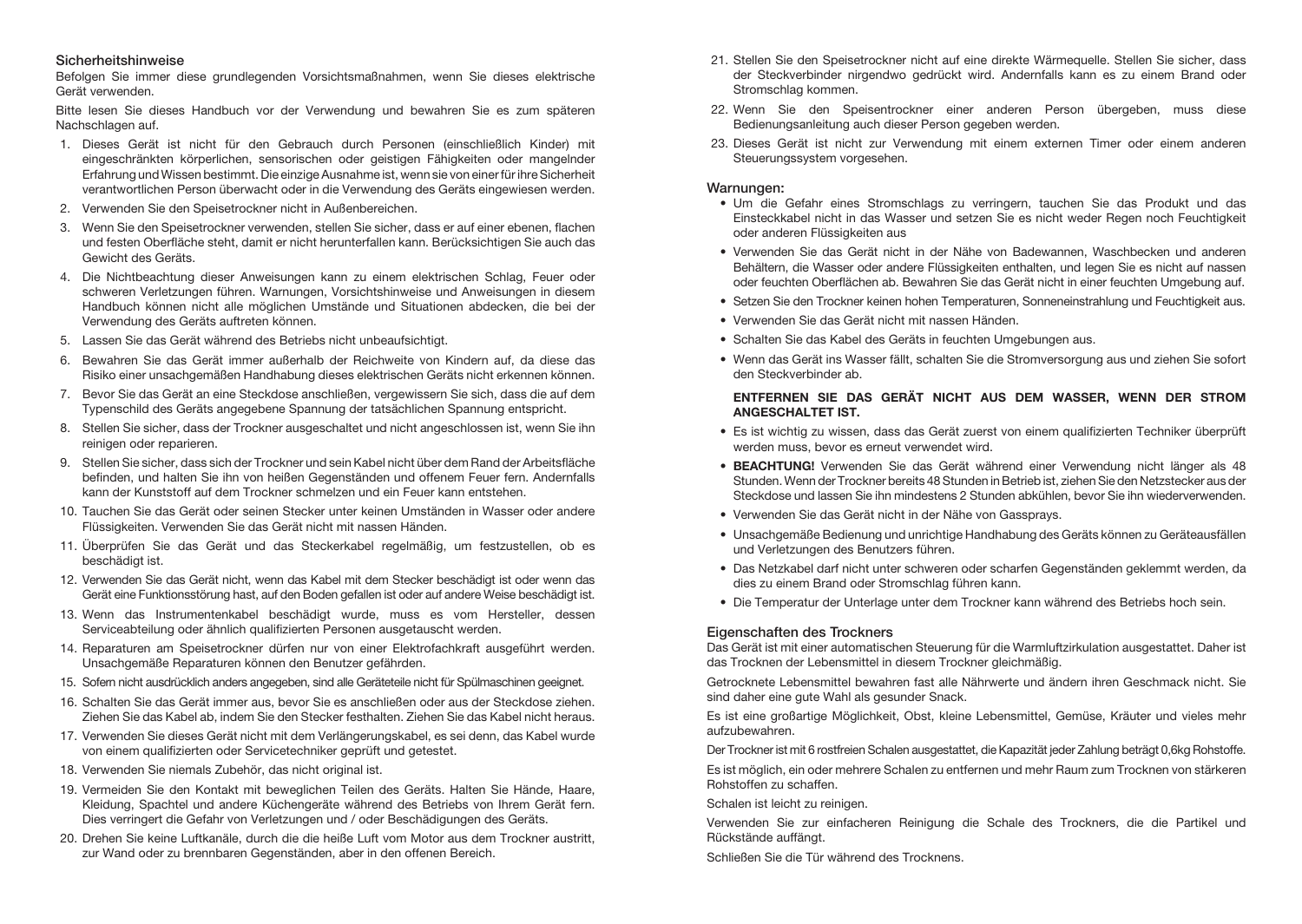#### Vor dem ersten Gebrauch

- 1. Entfernen Sie alle Verpackungen aus dem Trockner und seinem Zubehör. Überprüfen Sie den Inhalt der Verpackung.
- 2. Reinigen Sie die Schalen mit einem feuchten Tuch.
- 3. Stellen Sie den Trockner auf eine feste, ebene Fläche. Steck es ein. Legen Sie die Schalen in den Trockner.
- 4. Schalten Sie den Trockner 30 Minuten lang auf Höchsttemperatur ein, ohne dass Zutaten daraufgelegt werden. Stellen Sie sicher, dass der Raum ausreichend belüftet ist. Es ist normal, dass der Trockner Rauch oder Geruch produziert.
- 5. Spülen Sie die Schalen mit Wasser ab und trocknen Sie sie.

Hinweis: Dies ist nur vor der ersten Verwendung des Geräts durchzuführen.

## Tipps zum Trocknen

Trocknungszeiten können aufgrund folgender Faktoren variieren:

- 1. Dicke von Stücken oder Scheiben
- 2. Anzahl der Schalen mit zu trocknendem Futter
- 3. Volumen getrockneter Lebensmittel
- 4. Luftfeuchtigkeit in Ihrer Umgebung
- 5. Ihre persönlichen Vorlieben für jede Obstsorte

#### Wir empfehlen beim Trocknen

- Überprüfen Sie die getrockneten Lebensmittel jede Stunde.
- Notieren Sie das Gewicht der getrockneten Lebensmittel und wie lange Sie das Lebensmittel getrocknet haben.
- Die richtige Lagerung der Lebensmittel nach dem Trocknen hält die Lebensmittel in guter Qualität und bewahrt die Nährstoffe.

# Verwendung des Geräts



- 1. Legen Sie die gereinigten Lebensmittel auf die Schalen. Überfüllen Sie die Schale nicht und überlappen Sie die Lebensmittel nicht.
- 2. Stecken Sie das Gerät in die Steckdose. Der Trockner piept einmal, die ON / OFF-Taste leuchtet auf und "8888" erscheint im Display.
- 3. Drücken Sie die ON / OFF-Taste. Die Standardeinstellung "10:00" und die Temperatur "70°C" erscheinen auf der LED-Anzeige. Der Motor und das Gebläse werden zuerst gestartet und nach 5 Sekunden läuft die Heizung an. Dann startet der Countdown der eingestellten Trockenzeit und das Symbol ..: " blinkt auf der LED-Anzeige.
- 4. Drücken Sie die TEMP / TIME-Taste. Die Temperatur blinkt im Display.

Verwenden Sie die + oder - Taste, um die Temperatur einzustellen (Einstellbereich der Temperatur ist 35°C - 75°C).

HINWEIS: Die Temperatur wird auf 5 ° C eingestellt. Halten Sie die + oder - Taste gedrückt, um die Temperatur schneller einzustellen.

5. Wenn Sie die Temperatur eingestellt haben, drücken Sie erneut die TEMP / TIME-Taste, um die Trocknungszeit einzustellen.

Die Uhrzeit blinkt auf dem Display. Verwenden Sie die + oder - Taste, um die Uhrzeit einzustellen (der Zeiteinstellungsbereich ist 0: 30-48: 00).

HINWEIS: Die Zeit kann im 30-Minuten-Intervall eingestellt werden. Halten Sie die + oder - Taste gedrückt, um die Zeit schneller einzustellen.

6. Nach dem Einstellen der gewünschten Temperatur und Zeit beginnt das Gerät zu arbeiten.

HINWEIS: Wenn Sie während des Trocknens die ON / OFF-Taste drücken, werden alle Funktionen gestoppt. Im Display erscheint "0000".

HINWEIS: Drücken Sie zuerst die Taste "TEMP / TIME" und dann die Taste "+" oder "-".

- 7. Nach Ablauf der Trocknungszeit wird zuerst die Heizung abgeschaltet. Der Lüfter bläst noch 10 Sekunden lang und der Summer piept 20 Mal (einmal pro Sekunde).
- 8. Trockner nach dem Trocknen aus der Steckdose ziehen.

In Ihrem Trockner getrocknetes Obst und Gemüse unterscheidet sich optisch von getrocknetem Obst und Gemüse, das in Geschäften und Supermärkten gekauft wird. Dies liegt daran, dass getrocknete Früchte und Gemüse ohne Konservierungsstoffe, künstliche Farbstoffe und andere Zutaten getrocknet werden.

Durch die Erfassung der Luftfeuchtigkeit und des Gewichts getrockneter Lebensmittel vor und nach dem Trocknen können Sie die Trocknungstechnik in Zukunft verbessern.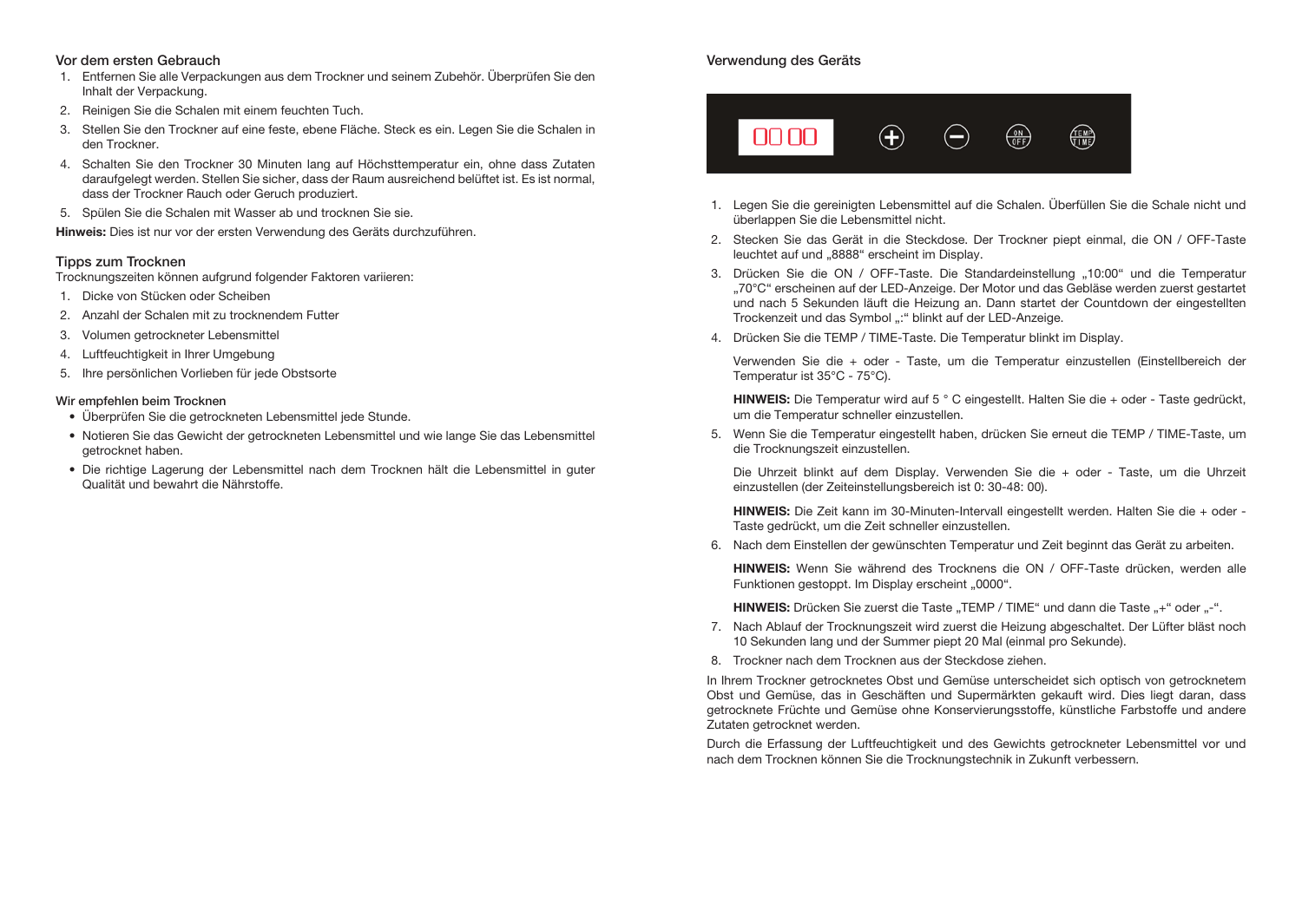#### Lagerung

- Bewahren Sie das getrocknete Lebensmittel nur nach dem Abkühlen auf.
- Lebensmittel sind länger haltbar, wenn sie kühl, trocken und dunkel gelagert werden.
- Entfernen Sie möglichst viel Luft aus dem Beutel oder der Flasche, in der Sie die getrockneten Lebensmittel aufbewahren. Dann fest verschließen.
- Die optimale Lagertemperatur beträgt 15 ° C oder weniger.
- Bewahren Sie das Trockengut niemals in einem Metallbehälter auf.
- Nicht in Behältern mit Löchern oder Behältern mit schlechtem Verschluss aufbewahren.
- Überprüfen Sie nach dem Trocknen und Lagern von Lebensmitteln, dass sie nicht feucht sind. Wenn das Lebensmittel feucht ist, sollten Sie es längere Zeit trocknen, damit es nicht faul wird.
- Getrocknete Früchte, Gemüse, Kräuter, Nüsse usw. sollten nicht länger als 1 Jahr gelagert werden, wenn sie in einem Kühlschrank oder Gefrierschrank aufbewahrt werden.
- Getrocknetes Fleisch, Geflügel und Fisch sollten nicht länger als 3 Monate gelagert werden, wenn sie im Kühlschrank aufbewahrt werden, und nicht länger als 1 Jahr im Gefrierschrank.

#### Wartung / Reinigungsmethoden

Trennen Sie den Trockner nach dem Gebrauch von der Steckdose und lassen Sie ihn abkühlen, bevor Sie ihn reinigen.

Verwenden Sie eine weiche Bürste und entfernen Sie die Reste von getrockneten Lebensmitteln auf den Trockenplatten.

Bevor Sie den Trockner lagern, trocknen Sie alle Teile.

Waschen Sie die Oberfläche des Trockners mit einem Tuch.

Verwenden Sie Papiertücher und entfernen Sie überschüssige Marinade.

Reinigen Sie den Trockner nicht mit aggressiven Chemikalien oder Scheuermitteln, um die Oberfläche des Trockners nicht zu beschädigen.

> Technische Spezifikationen: Spannung: 220-240 V, 50/60 Hz Leistung: 550-650 W Timer: 00:30-48:00 Temperatur: 35 °C - 75 °C

Die deutsche Version der Anleitung ist eine genaue Übersetzung der Anleitung des Herstellers. Die in diesem Handbuch verwendeten Bilder dienen nur zur Illustration und können nicht genau das Produkt entsprechen.

## Vorbereitung von Gemüse - Tabelle

| Produkte              | Vorbereitung                                                                     | <b>Zustand</b><br>nach<br>dem<br><b>Trocknen</b> | <b>Zeit</b><br>(Stun-<br>den) | Empfohlene<br>Temperatur<br>(C) |
|-----------------------|----------------------------------------------------------------------------------|--------------------------------------------------|-------------------------------|---------------------------------|
| Artischocken          | In 8 mm Streifen schneiden. 10 Minuten kochen.                                   | Spröde                                           | $6 - 14$                      | 57                              |
| Spargel               | In 2,5 cm Stücke schneiden Spitzen<br>ergeben bessere Ergebnisse.                | Spröde                                           | $6 - 14$                      | 52                              |
| <b>Bohnen</b>         | Schneiden und im Dampf glasig<br>blanchieren.                                    | Spröde                                           | $8 - 26$                      | 57                              |
| <b>Rote Bete</b>      | Blanchieren, abkühlen, Strunk und Wurzeln<br>abschneiden, in Scheiben schneiden. | Spröde                                           | $8 - 26$                      | 57                              |
| Rosenkohl             | Röschen vom Stiehl abschneidender Länge<br>nach in Hälften schneiden.            | Knusprig                                         | $8 - 30$                      | 52                              |
| <b>Broccoli</b>       | Zerteilen und schneiden, kurz dämpfen, ca. 3 - 5<br>min.                         | Spröde                                           | $6 - 14$                      | 52                              |
| Kohl                  | Zerteilen und in 3 mm Streifen schneiden,<br>Kern in 6 mm Streifen.              | Ledrig                                           | $6 - 14$                      | 52                              |
| Karotten              | Dämpfen bis sie weich sind, reiben oder<br>in Scheiben schneiden.                | Ledrig                                           | $6 - 12$                      | 52                              |
| Blumenkohl            | Im Dampf blanchieren, bis er weich ist,<br>zerteilen und schneiden.              | Ledrig                                           | $6 - 16$                      | 52                              |
| Sellerie              | Stangen in 6 mm Scheiben schneiden.                                              | Spröde                                           | $6 - 14$                      | 52                              |
| Schnittlauch          | Hacken.                                                                          | Spröde                                           | $6 - 10$                      | 52                              |
| Gurke                 | Schälen und in 1,3 cm Scheiben schneiden.                                        | Ledrig                                           | $6 - 18$                      | 52                              |
| Aubergine /<br>Kürbis | Zerteilen und in Scheiben 6 - 12 mm<br>schneiden.                                | Spröde                                           | $6 - 18$                      | 52                              |
| Knoblauch             | Haut von Zehen entfernen und in Scheiben<br>schneiden.                           | Spröde                                           | $6 - 16$                      | 52                              |
| Chili Paprika         | Im Ganzen trocknen.                                                              | Ledrig                                           | $6 - 14$                      | 52                              |
| Pilze                 | In Scheiben schneiden, hacken, oder im<br>Ganzen trocken.                        | Ledrig                                           | $6 - 14$                      | 52                              |
| Zwiebeln              | In dünne Scheiben schneiden oder hacken.                                         | Spröde                                           | $8 - 14$                      | 63                              |
| Erbsen                | Palen und blanchieren für 3 - 5 Minuten.                                         | Spröde                                           | $8 - 14$                      | 52                              |
| Paprika               | In 6 mm Streifen oder Ringe schneiden, Entkernen.                                | Spröde                                           | $4 - 14$                      | 52                              |
| Kartoffeln            | In Scheiben oder Würfel schneiden, im<br>Dampf blanchieren 8 - 10 min.           | Spröde                                           | $6 - 18$                      | 52                              |
| Rhabarber             | Schälen und 3 mm lange Stücke schneiden.                                         | Keine<br>feuchtigkeit                            | $6 - 38$                      | 57                              |
| Spinat                | Im Dampf blanchieren, bis Blätter weich<br>aber nicht matschig sind.             | Spröde                                           | $6 - 16$                      | 52                              |
| Tomaten               | Häuten, In Hälften oder Scheiben schneiden.                                      | Ledrig                                           | $6 - 24$                      | 52                              |
| Zucchini              | In Scheiben schneiden, in 6 mm Stücke.                                           | Spröde                                           | $6 - 18$                      | 52                              |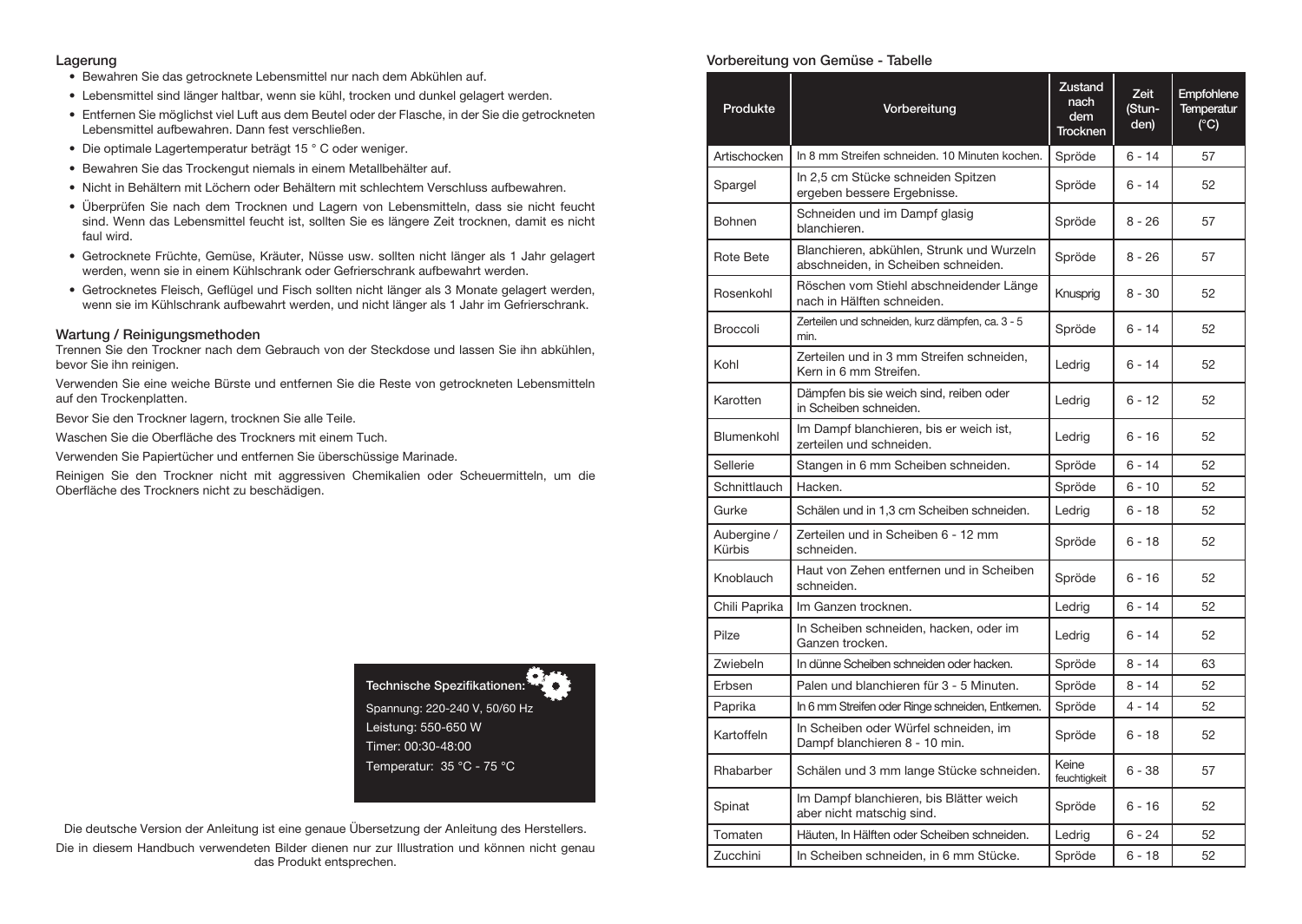## Vorbereitung von Früchten - Tabelle

| Produkte                       | Vorbereitung                                                                                | Zustand<br>nach dem<br><b>Trocknen</b> | <b>Zeit</b><br>(Stunden) | <b>Empfohlene</b><br><b>Temperatur</b><br>(C) |
|--------------------------------|---------------------------------------------------------------------------------------------|----------------------------------------|--------------------------|-----------------------------------------------|
| Äpfel                          | Schälen, entkernen, und in Scheiben<br>oder Ringe schneiden.                                | Geschmeidig                            | $5 - 6$                  | 57                                            |
| Aprikosen                      | In 6 mm Streifen schneiden.                                                                 | Geschmeidia                            | $12 - 38$                | 57                                            |
| Bananen                        | Säubern, in Hälften oder Scheiben schneiden.                                                | Knusprig                               | $8 - 38$                 | 57                                            |
| Beeren                         | Schälen und in 3 mm Scheiben schneiden.                                                     | Keine<br>feuchtigkeit                  | $8 - 26$                 | 57                                            |
| Kirschen                       | Erdbeeren in 1 cm Scheiben schneiden.<br>andere Beeren im Ganzen trocknen.                  | Ledrig                                 | $8 - 34$                 | 57                                            |
| Cranberries /<br>Preiselbeeren | Hacken oder Ganz lassen.                                                                    | Geschmeidig                            | $6 - 26$                 | 57                                            |
| Datteln                        | Entkernen und in Scheiben schneiden.                                                        | Ledrig                                 | $6 - 26$                 | 57                                            |
| Feigen                         | In Scheiben schneiden.                                                                      | Ledrig                                 | $6 - 26$                 | 57                                            |
| Trauben                        | Ganz lassen.                                                                                | Geschmeidia                            | $8 - 38$                 | 57                                            |
| Nektarinen                     | In Hälften schneiden, mit der Hautseite nach<br>unten trocknen; entkernen wenn 50% trocken. | Geschmeidig                            | $8 - 26$                 | 57                                            |
| Orangen                        | Schale in lange Streifen schneiden                                                          | Spröde                                 | $8 - 16$                 | 57                                            |
| Pfirsiche                      | Entkernen wenn 50% trocken, halbieren<br>oder vierteln, mit Schnittseite nach oben.         | Geschmeidig                            | $10 - 34$                | 57                                            |
| <b>Birnen</b>                  | Schälen und in Scheiben schneiden.                                                          | Geschmeidig                            | $8 - 30$                 | 57                                            |
| Kräuter                        | In Scheiben schneiden, hacken, oder<br>im Ganzen trocken.                                   | Keine<br>feuchtigkeit                  | $6 - 10$                 | 40                                            |

## Dörrfleisch Herstellung

Wie bei fast allen Lebensmitteln, ist es wichtig, Fleisch von sehr guter Qualität zu verwenden. Verwenden Sie mageres Fleisch aus der Flanke oder runde Steaks etwa 2 - 4 cm dick. Entfernen Sie Fett und Bindegewebe. Fett behindert den Trocknungsprozess des Fleisches, und das Bindegewebe macht das Dörrfleisch zäh und schwer zum Kauen.

Um das Zerschneiden zu erleichtern, geben Sie das Fleisch für etwa 30 Minuten in den Gefrierschrank damit es teilweise einfriert. Dann drehen Sie es um und lassen es für weitere 15 Minuten im Gefrierschrank. Danach quer zur Faser in Streifen schneiden.

Marinieren Sie die Streifen für mindestens 3 Stunden oder über Nacht.

Sie können das Fleisch mit Salz, Pfeffer, Knoblauch und Zwiebelpulver oder anderen Gewürzen würzen.

Tupfen Sie die marinierten Streifen mit Papierhandtücher ab und legen Sie die Streifen auf die Trockenfächer (denken Sie daran, keine tropfenden Lebensmittel in den Dörrautomaten zu geben, wie in diesem Handbuch weiter oben beschrieben ).Trocknen Sie die Streifen bis sie ziemlich trocken und steif sind, aber ohne zu brechen, dies dauert etwa 6-16 Stunden, .Im Gegensatz zu anderem Trockenfleisch, sollte Dörrfleisch etwas zäh, aber nicht spröde sein.

• Knoblauchzehe, püriert

• 2 EL. Ketchup • 1-1 ¾ TL Salz • 1/<sub>2</sub> TL Pfeffer

#### Dörrfleisch Marinade

- ½ Tasse Sojasauce
- 2 EL. brauner Zucker
- ½ Tasse Worcestersauce
- 1/2 TL Zwiebelpulver

**CZ** 

# Děkujeme za nákup našeho výrobku.

Před použitím přístroje si prosím přečtěte tento návod, vyhnete se tak neodborné manipulaci a zacházení s přístrojem.

Popis



## Volitelné příslušenství:

#### Jemné síto

Jemné síto vložte na nerezové plato.

Vhodné pro sušení menších ingrediencí jako jsou bylinky, bobule a lepkavé suroviny jako jsou banány a rajčata.

## Sušící tác (dokoupitelné příslušenství)

Sušící tác vložte na nerezové plato, vyrobte si vynikající ovocné rolky.

Pokud sušící tác nepoužijete pro sušení tekutých surovin, vložte jej do spodku sušičky jako tác na drobky.

- 
- 9. Sušící tác (dokoupitelné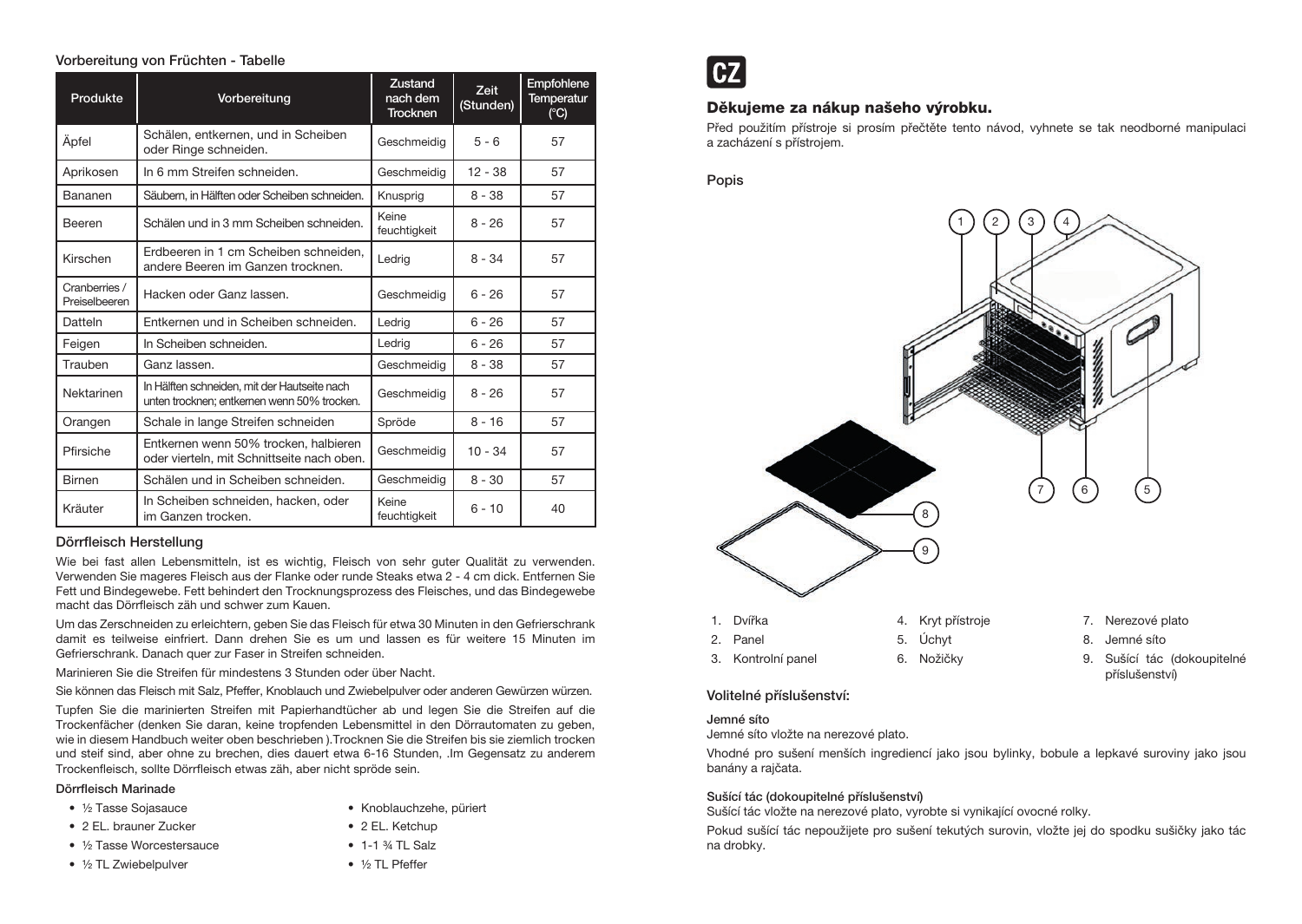#### Bezpečnostní instrukce

Vždy dodržujte tyto základní opatření při používání tohoto elektrického přístroje.

Před použitím si prosím přečtěte tento návod a uschovejte jej pro příští použití.

- 1. Tento spotřebič není určen pro používání osobami (včetně dětí) se sníženými fyzickými, smyslovými nebo duševními schopnostmi, nebo nedostatkem zkušeností a znalostí, pokud jim nebyl poskytnut dohled nebo instrukce týkající se použití spotřebiče osobou zodpovědnou za jejich bezpečnost.
- 2. Sušičku potravin nepoužívejte ve venkovních prostorách.
- 3. Při používání sušičky potravin se ujistěte, že je na rovném, plochém a pevném povrchu, aby nedošlo k pádu na zem. Také berte v úvahu váhu přístroje.
- 4. Nedodržování těchto instrukcí může vést k zásahu elektrickým proudem, vzniknutí požáru nebo vážnému zranění osob. Varování, upozornění a instrukce v tomto manuálu nemohou pokrýt všechny možné okolnosti a situace, které se mohou objevit při používání přístroje.
- 5. Během používání nenechávejte přístroj bez dozoru.
- 6. Přístroj vždy držte z dosahu dětí, jelikož nejsou schopné rozpoznat riziko spojené s nesprávným zacházením s tímto elektrickým zařízením.
- 7. Před zapojení přístroje do elektrické zásuvky zkontrolujte, zda napětí na štítku přístroje odpovídá elektrickému napětí.
- 8. Ujistěte se, že sušička potravin je vypnutá a není zapojena do elektrické zásuvky, když se ji chystáte čistit nebo opravovat.
- 9. Ujistěte se, že sušička potravin a její kabel nevisí přes okraj pracovní plochy a držte jej z dosahu horkých objektů a otevřeného ohně, jinak může dojít k roztavení plastu na sušičce a může vzniknout požár.
- 10. Za žádných okolních neponořujte přístroj ani jeho zástrčku do vody, ani do žádných jiných kapalin. Přístroj nepoužívejte, když máte mokré ruce.
- 11. Přístroj a jeho kabel se zástrčkou pravidelně kontrolujte, jestli nebyl poškozen.
- 12. Přístroj nepoužívejte, pokud byl kabel se zástrčkou poškozen, pokud měl přístroj poruchu, spadl na zem, nebo byl poškozen jakýmkoliv jiným způsobem.
- 13. Pokud byl poškozen kabel přístroje, musí být nahrazen výrobcem, jeho servisním oddělením nebo obdobně kvalifikovanými osobami.
- 14. Opravy sušičky potravin by měly být prováděny pouze kvalifikovaným elektrikářem. Neodborné opravy mohou ohrozit uživatele.
- 15. Žádné z částí přístroje nejsou vhodné do myčky na nádobí, pokud není výslovně uvedeno jinak.
- 16. Přístroj vždy vypněte před zapojováním nebo vypojováním ze zásuvky. Kabel vypojujte uchopením za zástrčku, za kabel netahejte.
- 17. Toto zařízení nepoužívejte s prodlužovacím kabelem, pokud nebyl kabel zkontrolován a vyzkoušen kvalifikovaným nebo servisním technikem.
- 18. Nikdy nepoužívejte neoriginální příslušenství.
- 19. Vyhněte se kontaktu s pohyblivými částmi přístroje. Během provozu přístroje držte vaše ruce, vlasy, oblečení, špachtli a jiné kuchyňské potřeby mimo dosah přístroje. Snížíte tím riziko poranění a/nebo poškození přístroje.
- 20. Průduchy kudy proudí horký vzduch z motoru ven ze sušičky neotáčejte ke zdi ani k hořlavým předmětům, ale do otevřeného prostoru.
- 21. Sušičku potravin neumisťujte k žádnému přímému zdroji tepla. Zajistěte, aby zástrčka nebyla nikde stisknuta, jinak může dojít k požáru, nebo zásahu elektrickým proudem.
- 22. Pokud budete sušičku potravin předávat někomu jinému, musí mu být předán i tento návod k použití.
- 23. Toto zařízení není určeno pro používání s externím časovačem nebo s jiným ovládacím systémem.

#### Varování:

- Aby se snížilo riziko zásahu elektrickým proudem, produkt a kabel se zástrčkou nikdy nenamáčejte do vody, ani je nevystavujte dešti, vlhkosti nebo jiným tekutinám.
- Přístroj nepoužívejte v blízkosti vany, umyvadel a v jakýchkoliv jiných nádobách obsahující vodu nebo jiné kapaliny, nebo na vlhkém či mokrém povrchu. Přístroj neskladujte v mokrém prostředí.
- Sušičku nevystavujte vysokým teplotám, slunečním paprskům a vlhkosti.
- Nepoužívejte přístroj, když máte mokré ruce.
- Vypněte napájení přístroje ve vlhkém prostředí.
- V případě, že přístroj spadne do vody, vypněte napájení přístroje a okamžitě vyjměte zástrčku. PŘÍSTROJ NEVYNDAVEJTE Z VODY, DOKUD NENÍ VYPNUTÉ NAPÁJENÍ PŘÍSTROJE.
- Je důležité vědět, že přístroj musí být nejdříve zkontrolován kvalifikovaným technikem, než jej budete znovu používat.
- POZOR! Přístroj nepoužívejte více než 48h během jednoho používání. Po 48h kdy je sušička v provozu ji vypojte ze zásuvky a nechte ji nejméně 2h vychladnout než ji budete znovu používat.
- Nepoužívejte přístroj v blízkosti plynových sprejů.
- Nesprávný provoz a nevhodné zacházení s přístrojem může způsobit poruchu přístroje a poranění uživatele.
- Napájecí kabel nesmí být sevřen pod těžkými nebo ostrými předměty, jinak může dojít k požáru, nebo zásahu elektrickým proudem.
- Teplota příslušného povrchu pod sušičkou může být během provozu vysoká.

## Vlastnosti sušičky

Zařízení je vybaveno automatickým systémem regulace pro cirkulaci teplého vzduchu. Proto je sušení potravin v této sušičce rovnoměrné.

Sušené potraviny si uchovají téměř všechny nutriční hodnoty a nemění se ani jejich chuť. Jsou tedy skvělou volbou jako zdravá svačinka.

Je to skvělý způsob jak uchovat ovoce, malé potraviny, zeleninu, bylinky a jiné.

Sušička je vybavena 6 nerezovými sušícími platy, kapacita každého plata je 0,6kg surovin.

Je možné vyjmout jedno nebo více plat a získáte tím větší prostor pro sušení silnějších surovin. Sušící plata jdou snadno vyčistit.

Pro snadnější čištění použijte tác dospod sušičky, který zachytí zbytky a drobky. Při sušení zavřete dvířka.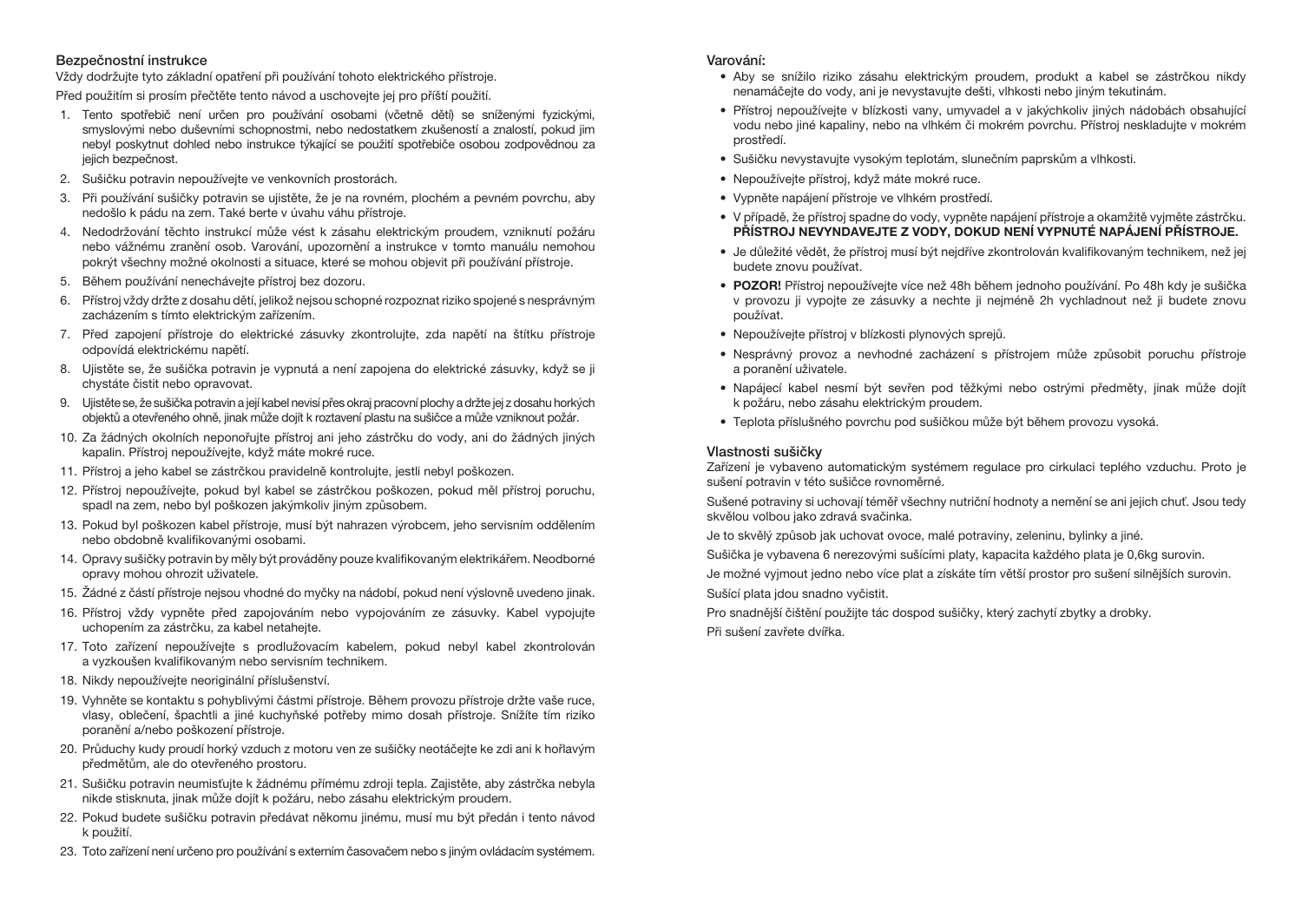## Před prvním použitím

- 1. Sundejte všechny obaly ze sušičky a jejího příslušenství. Zkontrolujte obsah balení.
- 2. Sušící plata očistěte vlhkým hadříkem.
- 3. Sušičku umístěte na pevný, rovný povrch. Zapojte ji. Vložte sušící plata do sušičky.
- 4. Zapněte sušičku na 30 min na maximální teplotu, bez potravin. Ujistěte se, že pokoj je dostatečně ventilovaný. Je normálním jevem, že sušička může produkovat kouř nebo zápach.
- 5. Opláchněte sušící tácy ve vodě a osušte je.

Poznámka: Toto je potřeba provádět pouze před prvním použitím přístroje.

#### Tipy na sušení

Čas sušení potravin se může lišit podle následujících faktorů:

- 1. Tloušťka kusů nebo plátků
- 2. Počet plat s potravinami, které se mají usušit
- 3. Objem sušeným potravin
- 4. Vlhkost vzduchu ve vašem prostředí
- 5. Vaše osobní preference pro každý druh ovoce

#### Při sušení doporučujeme

- Každou hodinu kontrolujte sušené potraviny.
- Poznamenejte si váhu sušených potravin a dobu, jak dlouho jste potraviny sušili.
- Správné uskladnění potravin po usušení udrží potraviny v dobré kvalitě a zachovají si tak živiny.

# Používání přístroje



1. Na sušící tácy vložte očištěné potraviny. Sušící tác nepřeplňujte a potraviny se nesmí navzájem překrývat.

Zavřete dvířka sušičky.

- 2. Přístroj zapojte do zásuvky. Sušička 1x zapípá, rozsvítí se tlačítko ON/OFF a na displeji se zobrazí "8888".
- 3. Stiskněte tlačítko ON/OFF, na LED displeji se zobrazí výchozí nastavení ''10:00" a teplota "70°C". Nejdříve se spustí motor a větrák a poté se po 5 sekundách spustí topné zařízení. Poté začne odpočítávání nastavené doby sušení a na LED displeji začne blikat symbol ":".
- 4. Stiskněte TEMP/TIME tlačítko. Teplota bude blikat na displeji.

Použijte tlačítko + nebo – pro nastavení teploty (rozsah nastavení teploty je 35°C-75°C).

POZNÁMKA: Teplota se nastavuje po 5°C. Stiskněte a podržte tlačítko + nebo – a nastavte teplotu rychleji.

5. Až nastavíte teplotu, stiskněte TEMP/TIME tlačítko znovu a nastavte čas sušení.

Čas bude blikat na displeji, použijte tlačítko + nebo – a nastavte čas (rozsah nastavení času je 0:30-48:00).

POZNÁMKA: Čas je možno nastavit po 30min intervalu. Stiskněte a podržte tlačítko + nebo – a nastavte čas rychleji.

6. Po nastavení požadované teploty a času začne přístroj pracovat.

POZNÁMKA: Pokud během sušení stiskněte tlačítko ON/OFF, všechny funkce se zastaví. Na displeji se zobrazí "0000".

POZNÁMKA: Stisknutím tlačítka TEMP/TIME můžete kdykoliv libovolně změnit nastavení času nebo teploty. Nejdříve stiskněte tlačítko "TEMP/TIME", poté stiskněte tlačítko "+" nebo  $\cdot$ ".

- 7. Po skončení doby sušení se nejdříve vypne topné zařízení. Větrák bude ještě foukat po dobu 10 sekund a bzučák 20x zapípá (1 x za sekundu).
- 8. Po skončení sušení vypojte sušičku ze zásuvky.

Ovoce a zelenina sušené ve vaší sušičce se bude vzhledově lišit od sušeného ovoce a zeleniny kupovaného v obchodech a supermarketech. To je proto, že vaše sušené ovoce a zelenina bude sušena bez konzervačních látek, umělých barviv a jiných přísad.

Zaznamenávání vlhkosti vzduchu a váhy sušených potravin před a po sušení vám v budoucnosti pomůže zlepšit techniku sušení.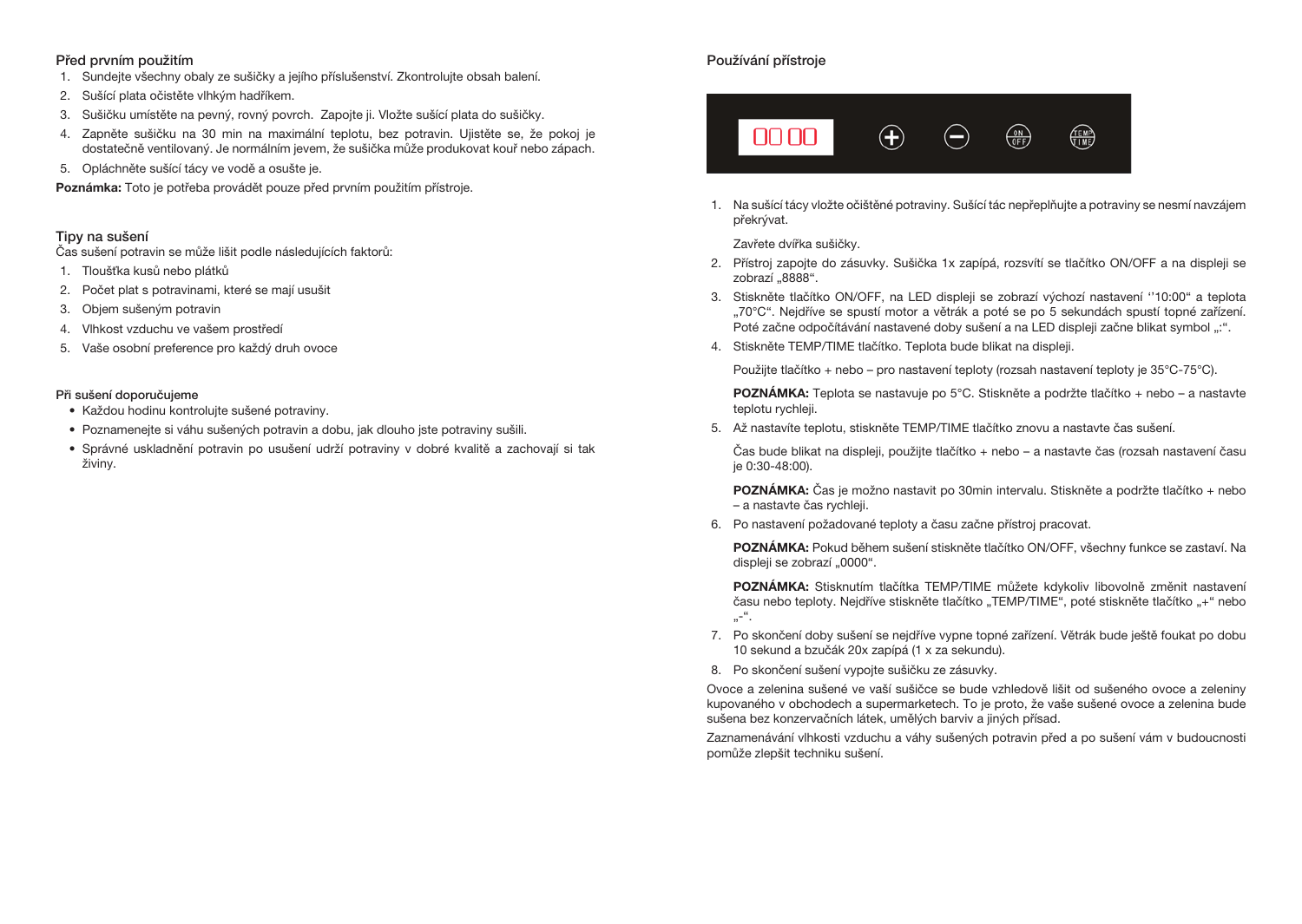#### Skladování

- Usušené potraviny uskladněte až po tom co vychladnou.
- Potraviny vydrží déle, když budou uskladněny na chladném, suchém a tmavém místě.
- Snažte se odstranit co nejvíce vzduchu bude možné ze sáčku nebo nádobky, kde budete skladovat sušené potraviny a pevně je uzavřete.
- Optimální teplota pro skladování je 15°C a méně.
- Sušené potraviny nikdy neuskladňujte v kovové nádobě.
- Vyhněte skladování v nádobkách s otvorem nebo nádobkám, které mají špatné těsnění.
- Po usušení a uskladnění potravin je občas kontrolujte, jestli nejsou vlhké. Pokud jsou potraviny vlhké, měli byste je sušit déle, aby se nezkazili.
- Sušené ovoce, zelenina, bylinky, oříšky atd. by se neměly skladovat více než 1 rok, když jsou uskladněny v chladničce nebo mrazáku.
- Sušené maso, drůbež a ryby by neměli být skladovány déle než 3 měsíce, pokud jsou skladovány v chladničce, a déle než 1 rok v mrazáku.

#### Údržba/metody čištění

Po použití sušičky ji vypojte ze zásuvky a nechejte ji vychladnout předtím, než ji budete čistit. Použijte měkký kartáček a odstraňte zbytky zaschnutých potravin na sušících platech.

Než budete sušičku uskladňovat, osušte všechny její části.

Povrch sušičky omyjte hadříkem.

Použijte papírové utěrky a odstraňte přebytečnou marinádu.

Aby nedošlo k poškození povrchu sušičky, nečistěte ji agresivními chemikáliemi nebo abrazivními látkami.



# Česká verze návodu je přesným překladem originálního návodu výrobce. Fotografie použité v manuálu jsou pouze ilustrační a nemusí se přesně shodovat s výrobkem.

#### Tabulka přípravy zeleniny

| <b>Produkt</b>       | Příprava                                                       | Stav po<br>vysušení | <b>Doba</b><br>sušení<br>(hod.) | Doporučená<br>teplota (°C) |
|----------------------|----------------------------------------------------------------|---------------------|---------------------------------|----------------------------|
| Artyčoky             | Nakrájejte a 10 minut povařte.                                 | Křehké              | $6 - 14$                        | 57                         |
| Chřest               | Nakrájejte na kousky. Konce chřestu<br>bývají chutnější.       | Křehké              | $6 - 14$                        | 52                         |
| Fazole               | Nakrájejte a krátce povařte.                                   | Křehké              | $8 - 26$                        | 57                         |
| Řepa                 | Oloupejte a odstraňte kořeny.                                  | Křehké              | $8 - 26$                        | 57                         |
| Růžičková<br>kapusta | Odkrojte stonek, nakrájejte na půlky.                          | Křupavé             | $8 - 30$                        | 52                         |
| <b>Brokolice</b>     | Nakrájejte a na 3 - 5 min povařte.                             | Křehké              | $6 - 14$                        | 52                         |
| Hlávkové zelí        | Nakrájejte na proužky.                                         | Tuhé                | $6 - 14$                        | 52                         |
| <b>Mrkev</b>         | Povařte do měkka. Nakrájejte na<br>plátky.                     | Tuhé                | $6 - 12$                        | 52                         |
| Květák               | Povařte a nakrájejte.                                          | Tuhé                | $6 - 16$                        | 52                         |
| Celer                | Nakrájejte na plátky.                                          | Křehké              | $6 - 14$                        | 52                         |
| Pažitka              | Nasekejte.                                                     | Křehké              | $6 - 10$                        | 52                         |
| Okurka               | Oloupejte a nakrájejte na plátky.                              | Tuhé                | $6 - 18$                        | 52                         |
| Lilek/dýně           | Oloupejte a nakrájejte na plátky.                              | Křehké              | 6 - 18                          | 52                         |
| Česnek               | Odstraňte slupku a nakrájejte.                                 | Křehké              | $6 - 16$                        | 52                         |
| Čili papričky        | Sušte celé.                                                    | Tuhé                | $6 - 14$                        | 52                         |
| Houby                | Nakrájejte na plátky, nasekejte nebo<br>sušte celé.            | Tuhé                | $6 - 14$                        | 52                         |
| Cibule               | Nakrájejte na plátky nebo nasekejte.                           | Křehké              | $8 - 14$                        | 63                         |
| Hrášek               | Povařte 3 - 5 min.                                             | Křehké              | $8 - 14$                        | 52                         |
| Papriky              | Nakrájejte na plátky, odstraňte<br>semena.                     | Křehké              | $4 - 14$                        | 52                         |
| Brambory /<br>Batáty | Nakrájejte na plátky nebo na kostky<br>a 8 - 10 minut povařte. | Křehké              | $6 - 18$                        | 52                         |
| Rebarbora            | Odstraňte slupku a nakrájejte.                                 | Žádná<br>vlhkost    | $6 - 38$                        | 57                         |
| Špenát               | Napařte, dokud nezměkne.                                       | Křehké              | $6 - 16$                        | 52                         |
| Rajčata              | Odstraňte slupku, nakrájejte na<br>plátky nebo na půlky.       | Křehké              | $6 - 24$                        | 52                         |
| Cuketa               | Nakrájejte na plátky.                                          | Křehké              | $6 - 18$                        | 52                         |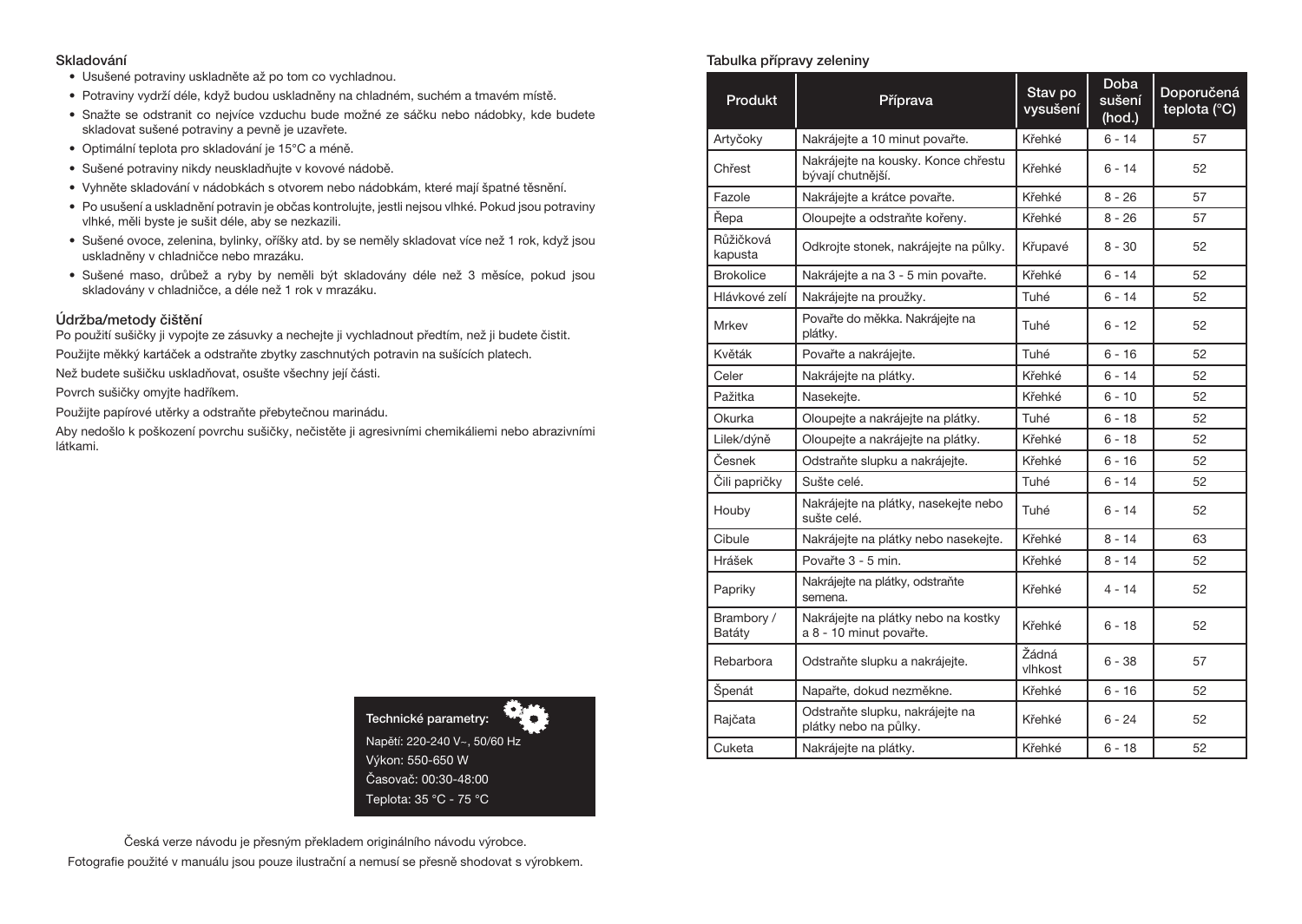#### Tabulka přípravy ovoce

| <b>Produkt</b>             | Příprava                                                                 | Stav po<br>vysušení | <b>Doba</b><br>sušení<br>(hod.) | Doporučená<br>teplota (°C) |
|----------------------------|--------------------------------------------------------------------------|---------------------|---------------------------------|----------------------------|
| Jablka                     | Okrájejte, odstraňte jádřinec<br>a nakrájejte na plátky nebo kolečka.    | Měkké               | $5 - 6$                         | 57                         |
| Meruňky                    | Očistěte, nakrájejte na plátky nebo<br>půlky.                            | Měkké               | $12 - 38$                       | 57                         |
| Banány                     | Oloupejte a nakrájejte na plátky.                                        | Křupavé             | $8 - 38$                        | 57                         |
| <b>Bobulovité</b><br>plody | Jahody nakrájejte na plátky, jiné<br>bobule necheite celé.               | Žádná<br>vlhkost    | $8 - 26$                        | 57                         |
| Třešně                     | Vypeckujte.                                                              | Tuhé                | $8 - 34$                        | 57                         |
| <b>Brusinky</b>            | Nasekejte nebo sušte celé.                                               | Měkké               | $6 - 26$                        | 57                         |
| Datle                      | Vypeckujte a nakrájejte na plátky.                                       | Tuhé                | $6 - 26$                        | 57                         |
| Fíky                       | Nakrájejte na plátky.                                                    | Tuhé                | $6 - 26$                        | 57                         |
| Hroznové<br>víno           | Sušte celé.                                                              | Měkké               | $8 - 38$                        | 57                         |
| Nektarinky                 | Nakrájejte na půlky, sušte kůrou dolu.                                   | Měkké               | $8 - 26$                        | 57                         |
| <b>Broskve</b>             | Rozpulte nebo nakrájejte na čtvrtky.<br>Sušte nakrojenou stranou nahoru. | Měkké               | $10 - 34$                       | 57                         |
| Hrušky                     | Oloupejte a nakrájejte.                                                  | Měkké               | $8 - 30$                        | 57                         |
| Bylinky /<br>šípky         | Nakrájejte na plátky, nasekejte nebo<br>sušte celé.                      | Žádná<br>vlhkost    | $6 - 10$                        | 40                         |

# Výroba sušeného hovězího masa

Nejdůležitější je správný výběr masa. Vyberte kvalitní maso a odstraňte všechen přebývající tuk a tkáně. Tuk snižuje schopnost masa k vysušení.

Aby se Vám maso snadněji krájelo, vložte jej na 30 minut do mrazáku, poté jej otočte a ponechejte v mrazáku na dalších 15 minut. Maso krájejte po vlákně na slabé plátky.

Maso si před sušením naložte alespoň na 3 hodiny, nejlépe jej nechejte naložené přes noc.

Maso můžete osolit, opepřit, okořenit nebo posypat sušeným česnekem nebo cibulí.

Marinované plátky usušte papírovou utěrkou a umístěte je na plata (je nutné maso pořádně osušit a chránit tím přístroj). Maso sušte, dokud jeho struktura není lehce ohebná. Sušení masa zabere 6 až 16 hodin. Sušené hovězí maso by mělo být lehce žvýkavé, ne křehké.

## Marináda na hovězí maso

- ½ hrnečku sojové omáčky
- 2 polévkové lžíce hnědého cukru
- ½ hrnečku worchesterové omáčky
- ½ čajové lžičky cibulového prášku
- rozmačkaný stroužek česneku
- 2 polévkové lžíce kečupu
- 1¾ čajové lžičky soli
- ½ čajové lžičky pepře



# Ďakujeme za nákup nášho výrobku.

Pred použitím prístroja si prosím prečítajte tento návod, vyhnete sa tak neodbornej manipulácii a zaobchádzaniu s prístrojom.

Popis



## Voliteľné príslušenstvo:

## Jemné sito

Jemné sito vložte na nerezový plát.

Vhodné pre sušenie menších ingrediencií ako sú bylinky, bobule a lepkavé suroviny ako sú banány a paradajky.

## Sušiaca tácka (dokúpiteľné príslušenstvo)

Sušiacu tácku vložte na nerezový plát, vyrobte si vynikajúce ovocné rolky.

Ak sušiacu tácku nepoužijete pre sušenie tekutých surovín, vložte hju do spodku sušičky ako tácku na omrvinky.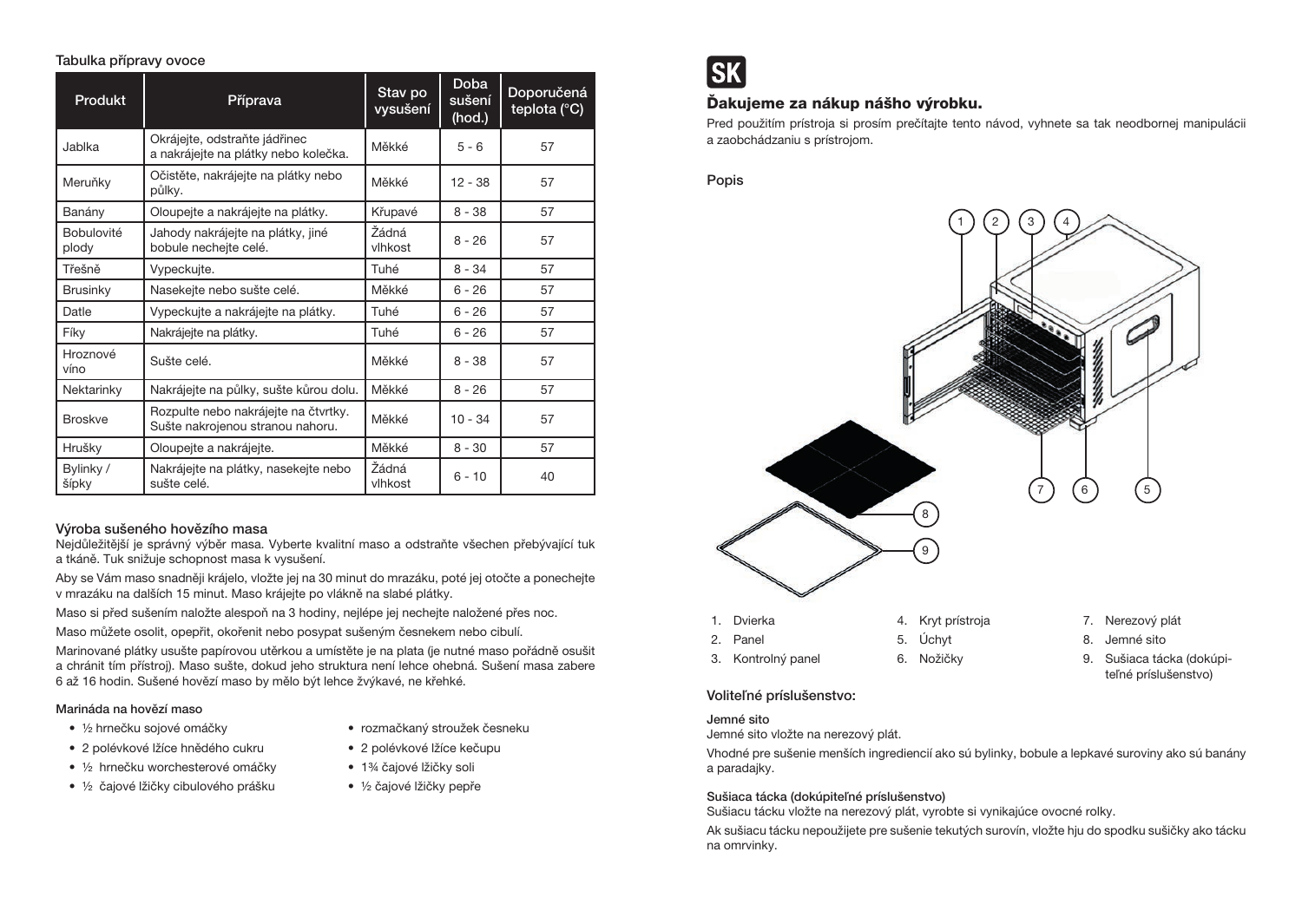#### Bezpečnostné inštrukcie

Vždy dodržiavajte tieto základné opatrenia pri používaní tohto elektrického prístroja.

Pred použitím si prosím prečítajte tento návod a uschovajte ho pre budúce použitie.

- 1. Tento spotrebič nie je určený pre používanie osobami (vrátane detí) so zníženými fyzickými, zmyslovými alebo duševnými schopnosťami, alebo nedostatkom skúseností a znalostí, pokiaľ im nebol poskytnutý dohľad alebo inštrukcie týkajúce sa použitia spotrebiča osobou zodpovednou za ich bezpečnosť.
- 2. Sušičku potravín nepoužívajte vo vonkajších priestoroch.
- 3. Pri používaní sušičky potravín sa uistite, že je na rovnom, plochom a pevnom povrchu, aby nedošlo k pádu na zem. Tiež berte do úvahy hmotnosť prístroja.
- 4. Nedodržiavanie týchto inštrukcií môže viesť k zásahu elektrickým prúdom, vzniknutiu požiaru alebo vážnemu zraneniu osôb. Varovania, upozornenia a inštrukcie v tomto manuáli nemôžu pokryť všetky možné okolnosti a situácie, ktoré sa môžu objaviť pri používaní prístroja.
- 5. Počas používania nenechávajte prístroj bez dozoru.
- 6. Prístroj vždy držte z dosahu detí, keďže nie sú schopné rozpoznať riziko spojené s nesprávnym zaobchádzaním s týmto elektrickým zariadením.
- 7. Pred zapojením prístroja do elektrickej zásuvky skontrolujte, či napätie na štítku prístroja odpovedá elektrickému napätiu.
- 8. Uistite sa, že sušička potravín je vypnutá a nie je zapojená do elektrickej zásuvky, keď sa ju chystáte čistiť alebo opravovať.
- 9. Uistite sa, že sušička potravín a jej kábel nevisia cez okraj pracovnej plochy a držte ho z dosahu horúcich objektov a otvoreného ohňa, inak môže dôjsť k roztaveniu plastu na sušičke a môže vzniknúť požiar.
- 10. Za žiadnych okolností neponárajte prístroj ani jeho zástrčku do vody, ani do žiadnych iných kvapalín. Prístroj nepoužívajte, keď máte mokré ruky.
- 11. Prístroj a jeho kábel so zástrčkou pravidelne kontrolujte, či nebol poškodený.
- 12. Prístroj nepoužívajte, ak bol kábel so zástrčkou poškodený, pokiaľ mal prístroj poruchu, spadol na zem, alebo bol poškodený akýmkoľvek iným spôsobom.
- 13. Ak bol poškodený kábel prístroja, musí byť nahradený výrobcom, jeho servisným oddelením alebo obdobne kvalifikovanými osobami.
- 14. Opravy sušičky potravín by mali byť vykonávané iba kvalifikovaným elektrikárom. Neodborné opravy môžu ohroziť užívateľa.
- 15. Žiadne z častí prístroja nie sú vhodné do umývačky riadu, pokiaľ nie je výslovne uvedené inak.
- 16. Prístroj vždy vypnite pred zapájaním alebo vypájaním zo zásuvky. Kábel vyťahujte uchopením za zástrčku, za kábel neťahajte.
- 17. Toto zariadenie nepoužívajte s predlžovacím káblom, pokiaľ nebol kábel skontrolovaný a vyskúšaný kvalifikovaným alebo servisným technikom.
- 18. Nikdy nepoužívajte neoriginálne príslušenstvo.
- 19. Vyhnite sa kontaktu s pohyblivými časťami prístroja. Počas prevádzky prístroja držte vaše ruky, vlasy, oblečenie, špachtľu a iné kuchynské potreby mimo dosahu prístroja. Znížite tým riziko poranenia a / alebo poškodenia prístroja.
- 20. Prieduchy, ktorými prúdi horúci vzduch z motora von zo sušičky, neotáčajte k stene ani k horľavým predmetom, ale do otvoreného priestoru.
- 21. Sušičku potravín neumiestňujte k žiadnemu priamemu zdroju tepla. Zaistite, aby zástrčka nebola nikde stlačená, inak môže dôjsť k požiaru, alebo zásahu elektrickým prúdom.
- 22. Ak budete sušičku potravín odovzdávať niekomu inému, musí mu byť odovzdaný aj tento návod na použitie.
- 23. Toto zariadenie nie je určené pre používanie s externým časovačom alebo s iným ovládacím systémom.

#### Varovanie:

- Aby sa znížilo riziko zásahu elektrickým prúdom, produkt a kábel so zástrčkou nikdy nenamáčajte do vody, ani ich nevystavujte dažďu, vlhkosti alebo iným tekutinám.
- Prístroj nepoužívajte v blízkosti vane, umývadiel a v akýchkoľvek iných nádobách obsahujúce vodu alebo iné kvapaliny, alebo na vlhkom či mokrom povrchu. Prístroj neskladujte v mokrom prostredí.
- Sušičku nevystavujte vysokým teplotám, slnečným lúčom a vlhkosti.
- Nepoužívajte prístroj, keď máte mokré ruky.
- Vypnite napájanie prístroja vo vlhkom prostredí.
- V prípade, že prístroj spadne do vody, vypnite napájanie prístroja a okamžite vyberte zástrčku.

# PRÍSTROJ NEVYBERAJTE Z VODY, KÝM NIE JE VYPNUTÉ NAPÁJANIE PRÍSTROJA.

- Je dôležité vedieť, že prístroj musí byť najskôr skontrolovaný kvalifikovaným technikom, než ho budete znova používať.
- POZOR! Prístroj nepoužívajte viac ako 48 h počas jedného používania. Po 48 h kedy je sušička v prevádzke ju odpojte zo zásuvky a nechajte ju najmenej 2 h vychladnúť než ju budete znova používať.
- Nepoužívajte prístroj v blízkosti plynových sprejov.
- Nesprávna prevádzka a nevhodné zaobchádzanie s prístrojom môže spôsobiť poruchu prístroja a poranenie užívateľa.
- Napájací kábel nesmie byť zovretý pod ťažkými alebo ostrými predmetmi, inak môže dôjsť k požiaru, alebo zásahu elektrickým prúdom.
- Teplota príslušného povrchu pod sušičkou môže byť počas prevádzky vysoká.

# Vlastnosti sušičky

Zariadenie je vybavené automatickým systémom regulácie pre cirkuláciu teplého vzduchu. Preto je sušenie potravín v tejto sušičke rovnomerné.

Sušené potraviny si uchovajú takmer všetky nutričné hodnoty a nemení sa ani ich chuť. Sú teda skvelou voľbou ako zdravá desiata.

Je to skvelý spôsob ako uchovať ovocie, malé potraviny, zeleninu, bylinky a iné.

Sušička je vybavená 6 nerezovými sušiacimi plátmi (sitami), kapacita každého plátu je 0,6kg surovín.

Je možné vybrať jedno alebo viac plát a získate tým väčší priestor pre sušenie silnejších surovín.

Sušiace pláty sú ľahko čistiteľné.

Pre ľahšie čistenie použite tácku v spodnej časti sušičky, ktorá zachytí zvyšky a omrvinky.

Pri sušení zatvorte dvierka.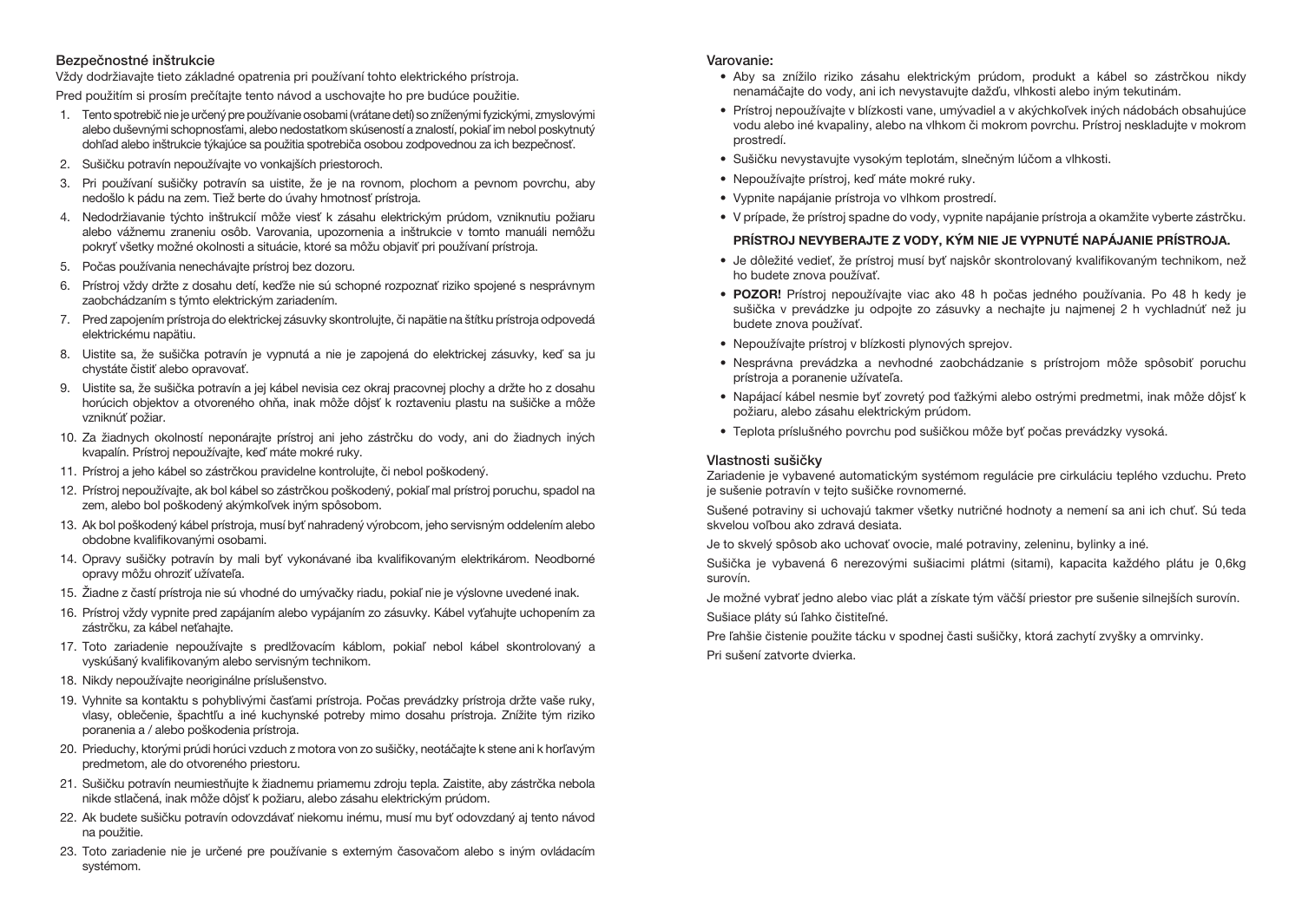## Pred prvým použitím

- 1. Zložte všetky obaly zo sušičky a jej príslušenstva. Skontrolujte obsah balenia.
- 2. Sušiace pláty očistite vlhkou handričkou.
- 3. Sušičku umiestnite na pevný, rovný povrch. Zapojte ju. Vložte sušiace pláty do sušičky.
- 4. Zapnite sušičku na 30 min na maximálnu teplotu, bez potravín. Uistite sa, že izba je dostatočne ventilovaná. Je normálnym javom, že sušička môže produkovať dym alebo zápach.
- 5. Opláchnite sušiace pláty vo vode a osušte ich.

Poznámka: Toto je potrebné vykonávať iba pred prvým použitím prístroja.

## Tipy na sušenie

Čas sušenia potravín sa môže líšiť podľa nasledujúcich faktorov:

- 1. Hrúbka kusov alebo plátkov
- 2. Počet plát s potravinami, ktoré sa majú usušiť
- 3. Objem sušených potravín
- 4. Vlhkosť vzduchu vo vašom prostredí
- 5. Vaše osobné preferencie pre každý druh ovocia

#### Pri sušení odporúčame

- Každú hodinu kontrolujte sušené potraviny.
- Poznačte si váhu sušených potravín a dobu, ako dlho ste potraviny sušili.
- Správne uskladnenie potravín po usušení udrží potraviny v dobrej kvalite a zachovajú si tak živiny.

# Používanie prístroja



1. Na sušiace tácky vložte očistené potraviny. Sušiacu tácku neprepĺňajte a potraviny sa nesmú navzájom prekrývať.

Zatvorte dvierka sušičky.

- 2. Prístroj zapojte do zásuvky. Sušička raz zapípa, rozsvieti sa tlačidlo ON / OFF a na displeji sa zobrazí "8888".
- 3. Stlačte tlačidlo ON / OFF, na LED displeji sa zobrazí východiskové nastavenie "10:00" a teplota "70°C". Najskôr sa spustí motor a vetrák a potom sa po 5 sekundách spustí vykurovacie zariadenie. Potom sa začne odpočítavanie nastavenej doby sušenia a na LED displeji začne blikať symbol ":".
- 4. Stlačte TEMP/TIME tlačidlo. Teplota bude blikať na displeji.

Použite tlačidlo + alebo - pre nastavenie teploty (rozsah nastavenia teploty je 35°C-75°C).

POZNÁMKA: Teplota sa nastavuje po 5 ° C. Stlačte a podržte tlačidlo + alebo - a nastavte teplotu rýchlejšie.

5. Až nastavíte teplotu, stlačte TEMP / TIME tlačidlo znovu a nastavte čas sušenia 0:30-48:00).

POZNÁMKA: Čas je možné nastaviť po 30 min intervaloch. Stlačte a podržte tlačidlo + alebo - a nastavte čas rýchlejšie.

6. Po nastavení požadovanej teploty a času začne prístroj pracovať.

POZNÁMKA: Pokiaľ počas sušenia stlačíte tlačidlo ON / OFF, všetky funkcie sa zastaví. Na displeji sa zobrazí "0000".

POZNÁMKA: Stlačením tlačidla TEMP / TIME môžete kedykoľvek ľubovoľne zmeniť nastavenie času alebo teploty. Najskôr stlačte tlačidlo "TEMP / TIME", potom stlačte tlačidlo "+" alebo "-".

- 7. Po skončení doby sušenia sa najskôr vypne vykurovacie zariadenie. Vetrák bude ešte fúkať po dobu 10 sekúnd a bzučiak 20x zapípa (1x za sekundu).
- 8. Po skončení sušenia vypojte sušičku zo zásuvky.

Ovocie a zelenina sušené vo vašej sušičke sa bude vzhľadovo líšiť od sušeného ovocia a zeleniny kupovaného v obchodoch a supermarketoch. To je preto, že vaše sušené ovocie a zelenina bude sušená bez konzervačných látok, umelých farbív a iných prísad.

Zaznamenávanie vlhkosti vzduchu a váhy sušených potravín pred a po sušení vám v budúcnosti pomôže zlepšiť techniku sušenia.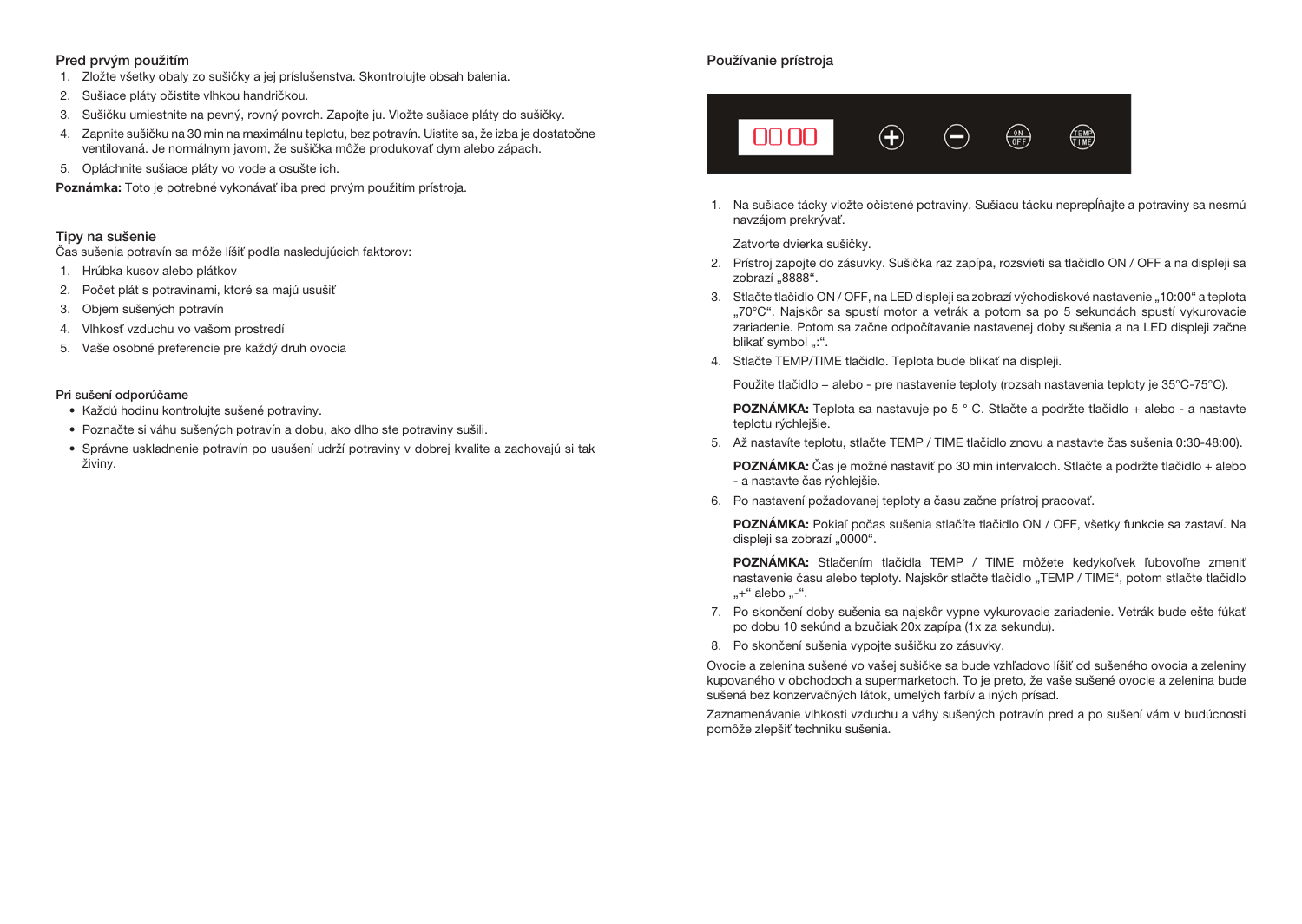#### Skladovanie

- Usušené potraviny uskladnite až po tom čo vychladnú.
- Potraviny vydržia dlhšie, keď budú uskladnené na chladnom, suchom a tmavom mieste.
- Snažte sa odstrániť čo najviac vzduchu bude možné z vrecka alebo nádobky, kde budete skladovať sušené potraviny a pevne ich uzatvorte.
- Optimálna teplota pre skladovanie je 15 ° C a menej.
- Sušené potraviny nikdy neuskladňujte v kovovej nádobe.
- Vyhnite sa skladovaniu v nádobkách s otvorom alebo nádobkám, ktoré majú zlé tesnenie.
- Po usušení a uskladnení potravín ich občas kontrolujte, či nie sú vlhké. Ak sú potraviny vlhké, mali by ste ich sušiť dlhšie, aby sa nepokazili.
- Sušené ovocie, zelenina, bylinky, oriešky atď. By sa nemali skladovať viac ako 1 rok, keď sú uskladnené v chladničke alebo mrazničke.
- Sušené mäso, hydina a ryby by nemali byť skladované dlhšie ako 3 mesiace, ak sú skladované v chladničke, a dlhšie ako 1 rok v mrazničke.

#### Údržba/metódy čistenia

Po použití sušičky ju odpojte zo zásuvky a nechajte ju vychladnúť predtým, ako ju budete čistiť. Použite mäkkú kefku a odstráňte zvyšky zaschnutých potravín na sušiacich plátoch.

Kým budete sušičku uskladňovať, osušte všetky jej časti.

Povrch sušičky umyte handričkou.

Použite papierové utierky a odstráňte prebytočnú marinádu.

Aby nedošlo k poškodeniu povrchu sušičky, nečistite ju agresívnymi chemikáliami alebo abrazívnymi látkami.



Slovenská verzia návodu je presným prekladom originálneho návodu výrobcu. Fotografie použité v návode sú len ilustračné a nemusia sa presne zhodovat s výrobkom.

#### Tabuľka prípravy zeleniny

| Produkt                | Príprava                                                       | Stav po<br>vysušení | <b>Doba</b><br>sušenia<br>(hod.) | Odporúčaná<br>teplota (°C) |
|------------------------|----------------------------------------------------------------|---------------------|----------------------------------|----------------------------|
| Artičoky               | Nakrájajte a varte 10 minút varte.                             | Krehké              | $6 - 14$                         | 57                         |
| Špargľa                | Nakrájajte na kúsky. Konce špargle<br>bývajú chutnejšie.       | Krehké              | $6 - 14$                         | 52                         |
| Fazuľa                 | Nakrájajte a krátko povarte.                                   | Krehké              | $8 - 26$                         | 57                         |
| Repa                   | Olúpte a odstráňte korene.                                     | Krehké              | $8 - 26$                         | 57                         |
| Ružičkový kel          | Odkrojte stonku, nakrájajte na<br>polovičky.                   | Chrumkavé           | 8 - 30                           | 52                         |
| <b>Brokolica</b>       | Nakrájajte a varte 3 - 5 min.                                  | Krehké              | 6 - 14                           | 52                         |
| Hlávková<br>kapusta    | Nakrájajte na prúžky.                                          | Tuhé                | 6 - 14                           | 52                         |
| <b>Mrkva</b>           | Povarte do mäkka. Nakrájajte na<br>plátky.                     | Tuhé                | 6 - 12                           | 52                         |
| Karfiol                | Povarte a nakrájajte.                                          | Tuhé                | $6 - 16$                         | 52                         |
| Zeler                  | Nakrájajte na plátky.                                          | Krehké              | $6 - 14$                         | 52                         |
| Pažítka                | Nasekajte.                                                     | Krehké              | $6 - 10$                         | 52                         |
| Uhorka                 | Olúpte a nakrájajte na plátky.                                 | Tuhé                | $6 - 18$                         | 52                         |
| Baklažány /<br>Tekvica | Olúpte a nakrájajte na plátky.                                 | Krehké              | $6 - 18$                         | 52                         |
| Cesnak                 | Odstráňte šupku a nakrájajte.                                  | Krehké              | $6 - 16$                         | 52                         |
| Chilli papričky        | Sušte celé.                                                    | Tuhé                | 6 - 14                           | 52                         |
| Huby                   | Nakrájajte na plátky, nasekajte alebo<br>sušte celé.           | Tuhé                | $6 - 14$                         | 52                         |
| Cibuľa                 | Nakrájajte na plátky alebo nasekajte.                          | Krehké              | $8 - 14$                         | 63                         |
| Hrášok                 | Povarte 3-5 min.                                               | Krehké              | $8 - 14$                         | 52                         |
| Papriky                | Nakrájajte na plátky, odstráňte<br>semená.                     | Krehké              | $4 - 14$                         | 52                         |
| Zemiaky                | Nakrájajte na plátky alebo na kocky<br>a 8 - 10 minút povarte. | Krehké              | 6 - 18                           | 52                         |
| Rebarbora              | Odstráňte šupku a nakrájajte.                                  | Žiadna<br>vlhkosť   | 6 - 38                           | 57                         |
| Špenát                 | Špenát paríme, kým nezmäkne.                                   | Krehké              | $6 - 16$                         | 52                         |
| Paradajky              | Odstráňte šupku, nakrájajte na<br>plátky alebo na polovičky.   | Krehké              | 6 - 24                           | 52                         |
| Cuketa                 | Nakrájajte na plátky.                                          | Krehké              | $6 - 18$                         | 52                         |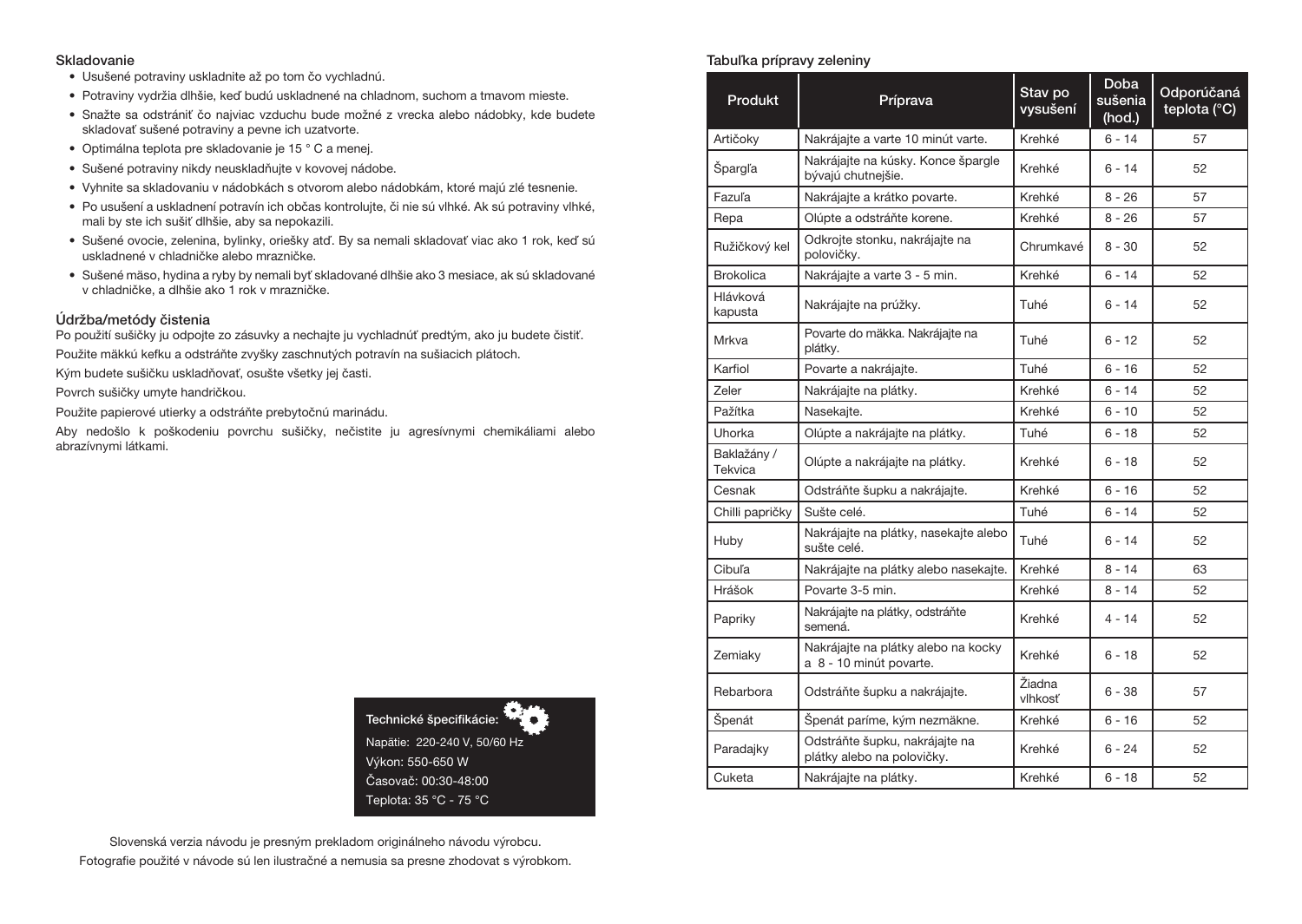#### Tabuľka prípravy ovocia

| <b>Produkt</b>             | Príprava                                                                           | Stav po<br>vysušení | <b>Doba</b><br>sušenia<br>$($ hod. $)$ | Odporúčaná<br>teplota (°C) |
|----------------------------|------------------------------------------------------------------------------------|---------------------|----------------------------------------|----------------------------|
| Jablká                     | Jablká okrájajte, odstráňte jadrovník a<br>nakrájajte na plátky alebo na kolieska. | Mäkké               | $5 - 6$                                | 57                         |
| Marhule                    | Očistite, nakrájajte na plátky alebo<br>polovičky.                                 | Mäkké               | $12 - 38$                              | 57                         |
| Banány                     | Olúpte a nakrájajte na plátky.                                                     | Chrumkavé           | $8 - 38$                               | 57                         |
| <b>Bobuľovité</b><br>plody | Jahody nakrájajte na plátky, iné bobule<br>nechajte celé.                          | Žiadna<br>vlhkosť   | $8 - 26$                               | 57                         |
| Čerešne                    | Vykôstkujte.                                                                       | Tuhé                | $8 - 34$                               | 57                         |
| <b>Brusnice</b>            | Nasekajte alebo sušte celé.                                                        | Mäkké               | $6 - 26$                               | 57                         |
| Datle                      | Vykôstkujte a nakrájajte na plátky.                                                | Tuhé                | $6 - 26$                               | 57                         |
| Figy                       | Nakrájajte na plátky.                                                              | Tuhé                | $6 - 26$                               | 57                         |
| Hrozno                     | Sušte celé.                                                                        | Mäkké               | $8 - 38$                               | 57                         |
| Nektarinky                 | Nakrájajte na polovičky, sušte kôrou dole.                                         | Mäkké               | $8 - 26$                               | 57                         |
| <b>Broskyne</b>            | Rozpoľte alebo nakrájajte na štvrtky.<br>Sušte nakrojení stranou nahor.            | Mäkké               | $10 - 34$                              | 57                         |
| Hrušky                     | Olúpte a nakrájajte.                                                               | Mäkké               | $8 - 30$                               | 57                         |
| Bylinky,<br>šípky          | Nakrájajte na plátky, nasekajte alebo<br>sušte celé.                               | Žiadna<br>vlhkosť   | $6 - 10$                               | 40                         |

# Výroba sušeného hovädzieho mäsa

Najdôležitejšie je správny výber mäsa. Vyberte kvalitné mäso a odstráňte všetok prebytočný tuk a tkanivá. Tuk znižuje schopnosť mäsa k vysušeniu.

Aby sa Vám mäso ľahšie krájalo, vložte ho na 30 minút do mrazničky, potom ho otočte a ponechajte v mrazáku na ďalších 15 minút. Mäso krájajte po vlákne na slabé plátky.

Mäso si pred sušením naložte aspoň na 3 hodiny, najlepšie ho nechajte naložené cez noc.

Mäso môžete osoliť, okoreniť, okoreniť alebo posypať sušeným cesnakom alebo cibuľou.

Marinované plátky usušte papierovou utierkou a umiestnite ich na plata (je nutné mäso poriadne osušiť a chrániť tým prístroj). Mäso sušte, kým jeho štruktúra nie je ľahko ohybná. Sušenie mäsa zaberie 6 až 16 hodín. Sušené hovädzie mäso by malo byť ľahko žuvacie, nie krehké.

#### Marináda na hovädzie mäso

- ½ hrnčeka sójovej omáčky
- 2 polievkové lyžice hnedého cukru • ½ hrnčeka worcesterskej omáčky
- 
- ½ čajovej lyžičky cibuľového prášku
- 2 polievkové lyžice kečupu • 1<sup>3</sup>/4 čajové lyžičky soli

• Roztlačený strúčik cesnaku

• ½ čajovej lyžičky čierneho korenia



# Köszönjük, hogy megvásárolta termékünket.

Használat előtt kérjük olvassa el a használati útmutatót, így megelőzheti az eszköz helytelen használatát.

Leírás



## Opcionális tartozékok:

#### Finom szita

Helyezze a finom szitát a rozsdamentes acéllemezre.

Kisebb összetevők, például gyógynövények, bogyók és ragadós összetevők, például banán és paradicsom szárítására alkalmas.

## Szárító tálca (külön megvásárolható tartozék)

Helyezze a szárítótálcát rozsdamentes acéllemezre és készítsen kiváló gyümölcslapokat.

Ha nem használja a szárítótálcát a folyékony nyersanyagok kiszárításához, tegye azt a szárító alsó részébe morzsatálcaként.

- 7. Rozsdamentes acéllemez
- 9. Szárító tálca (külön megvásárolható tartozék)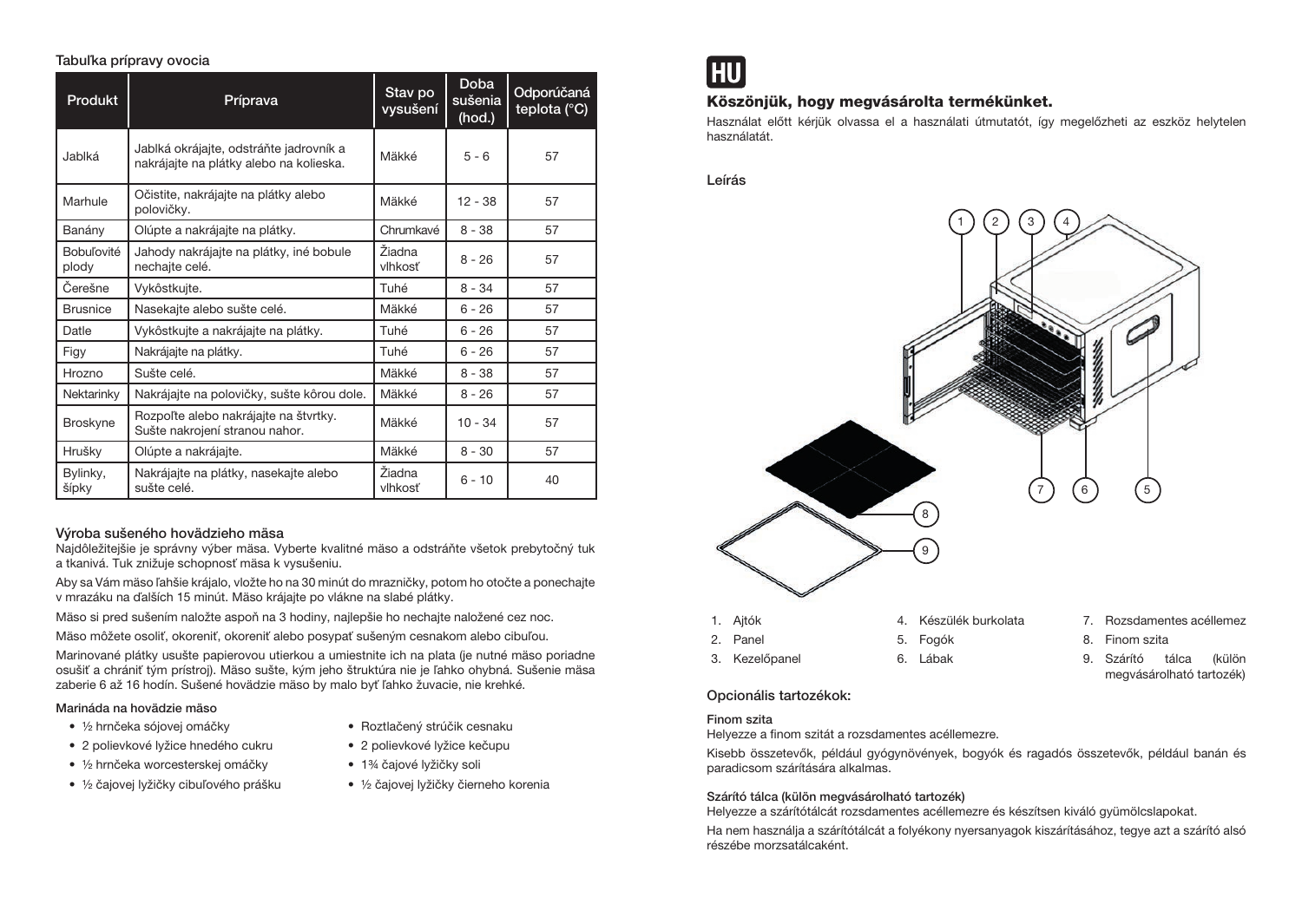## Biztonsági utasítások

Az elektromos készülék használatakor mindig kövesse ezeket az alapvető intézkedéseket.

Kérjük, olvassa el ezt a kézikönyvet használat előtt, és tárolja a későbbi használat esetében.

- 1. A készüléket nem használhatják olyan személyek (beleértve a gyermekeket is), akik csökkent fizikai, érzékszervi vagy mentális képességekkel rendelkeznek, vagy a tapasztalatlan és nem elegendő tudással rendelkező személyek, kivéve, ha felügyelve vannak vagy utasítást kaptak a készülék használatára a biztonságukért felelős személy által.
- 2. Ne használja az élelmiszer szárítót kültéri területeken.
- 3. Az élelmiszer-szárító használata esetén győződjen meg róla, hogy sík és szilárd felületre van helyezve, hogy elkerülje a földre esést. Vegye figyelembe az eszköz súlyát is.
- 4. Az utasítások be nem tartása áramütést, tüzet vagy súlyos sérülést okozhat. A használati utasításban található figyelmeztetések és utasítások nem fedhetik fel az eszköz használatakor esetlegesen felmerülő összes körülményt és helyzetet.
- 5. Ne hagyja a készüléket felügyelet nélkül használat közben.
- 6. Mindig tartsa távol a készüléket a gyerekektől, amelyek nem tudják felismerni az elektromos berendezés nem megfelelő kezelésével járó kockázatot.
- 7. Mielőtt csatlakoztatná a készüléket egy elektromos dugaszolóaljzatba, győződjen meg arról, hogy a készülék címkéjén lévő feszültség megegyezik az elektromos feszültséggel.
- 8. Győződjen meg róla, hogy az élelmiszer szárító ki van kapcsolva, és nincs csatlakoztatva az elektromos dugaszolóaljzatban, amikor tisztítani vagy javítani szeretné.
- 9. Győződjen meg róla, hogy az élelmiszer szárító és annak kábelei nem lógnak a munkaterület szélén, és távol vannak a forró tárgyaktól és a nyílt lángtól, különben a szárítón lévő műanyag réteg megolvadhat és tüzet okozhat.
- 10. A készüléket vagy annak dugóját semmilyen körülmények között nem szabad vízbe vagy más folyadékba meríteni. Ne használja a készüléket, ha vizes a keze.
- 11. Rendszeresen ellenőrizze a készüléket és a dugóját, hogy meggyőződjen nem e sérültek meg.
- 12. Ne használja a készüléket, ha a dugóval ellátott kábel megsérült, ha a készülék sérült, leesett vagy más módon sérült.
- 13. Ha az eszközkábel megsérült, azt a gyártónak, szervizközpontnak vagy hasonlóan képzett személyzetnek kell kicserélnie.
- 14. Az élelmiszer szárító javítását csak szakképzett villanyszerelő végezheti. A nem megfelelő javítások veszélyeztethetik a felhasználót.
- 15. A készülék egyik része sem alkalmas mosogatógépben való tisztításra, hacsak nincs megadva másképpen.
- 16. Mindig kapcsolja ki a készüléket, mielőtt a dugaszolóaljzatba csatlakoztatná vagy lecsatlakoztatná. A kábel kihúzásakor a dugót húzza, ne a kábelt.
- 17. Ne használja ezt a készüléket hosszabbító kábellel, amíg a kábelt szakképzett vagy szerviztechnikus nem ellenőrzi és nem teszteli.
- 18. Soha ne használjon nem eredeti tartozékokat.
- 19. Kerülje a készülék mozgó részéivel való érintkezést. Tartsa távol a kezét, a haját, a ruháit, spatuláját és más konyhai eszközét a készüléktől a készülék működése közben. Ez csökkenti a sérülés és / vagy a készülék károsodásának kockázatát.
- 20. A szellőzőnyílásokat, amelyeken a forró levegő áramlik ki a motorból, ne fordítsa a fal és forró tárgyak vagy nyílt tér felé.
- 21. Ne helyezze az élelmiszer szárítót közvetlen hőforráshoz. Győződjen meg arról, hogy a dugaszolóaljzata sehol nem nyomódik össze, különben tüzet vagy áramütést okozhat.
- 22. Ha az élelmiszer szárítót valaki másnak adják át, akkor ezt a használati útmutatót is át kell adnia.
- 23. Ez az eszköz nem használható külső időzítővel vagy más vezérlőrendszerrel.

#### Figyelmeztetés:

- Az áramütés kockázatának csökkentése érdekében soha ne merítse a készüléket vízbe, esőre, nedves helyre vagy más folyadékba.
- Ne használja a készüléket fürdőkád, mosdó vagy egyéb, vizet vagy más folyadékot tartalmazó edény közelében, valamint nedves vagy vizes felületen.
- Ne tárolja a készüléket nedves környezetben.
- Ne tegye ki a szárítót magas hőmérsékletnek, napfénynek vagy nedvességnek.
- Ne használja a készüléket, ha vizes a keze.
- Kapcsolja ki a készüléket nedves környezetben.
- Ha a készülék vízbe esik, kapcsolja ki a készüléket és azonnal vegye ki a dugóját.

## NE TÁVOLÍTSA EL A KÉSZÜLÉKET A VÍZBŐL, AMÍG A KÉSZÜLÉK ENERGIÁVAL VAN ELLÁTVA.

- Fontos tudni, hogy a készüléket szakképzett szakembernek kell ellenőriznie, mielőtt újra használná.
- FIGYELEM! Ne használja a készüléket 48 óránál hosszabb ideig egy használat alatt.
- 48 órás használat után húzza ki a dugaszolóból, és hagyja kihűlni legalább 2 óráig, mielőtt újra használná.
- Ne használja a készüléket gázsprayek közelében.
- A készülék nem megfelelő használata és helytelen kezelése meghibásodást és a felhasználó sérülését okozhatja.
- A tápkábelt nem szabad nehéz vagy éles tárgyak alá rögzíteni, különben tüzet vagy áramütést okozhat.
- A szárító alatti felület hőmérséklete üzem közben magas lehet.

## Szárító tulajdonságai

A készülék a meleg levegő áramlásának szabályozására, automata vezérlőrendszerrel van felszerelve. Ezért egyenletes az étel szárítása ebben a szárítóban.

A szárított élelmiszerek szinte az összes tápértéket megtartják és az ízük nem változik. Éppen ezért jó választás, ha az egészséges tízórairól van szó.

Nagyszerű módja a gyümölcsök, kis ételek, zöldségek, fűszernövények stb. tárolásához.

A szárító 6 rozsdamentes acél szárítólemezzel (szitával) van felszerelve, az egyes lemezek kapacitása 0,6kg alapanyag.

Lehetőség van egy vagy több lap kiválasztására, ami nagyobb teret ad az erősebb anyagok szárítására.

A szárítólemezeket könnyű tisztítani.

A könnyebb tisztításhoz használjon egy tálcát a szárító alján, hogy elkapja a maradékokat és a morzsákat.

Szárításkor zárja be az ajtókat.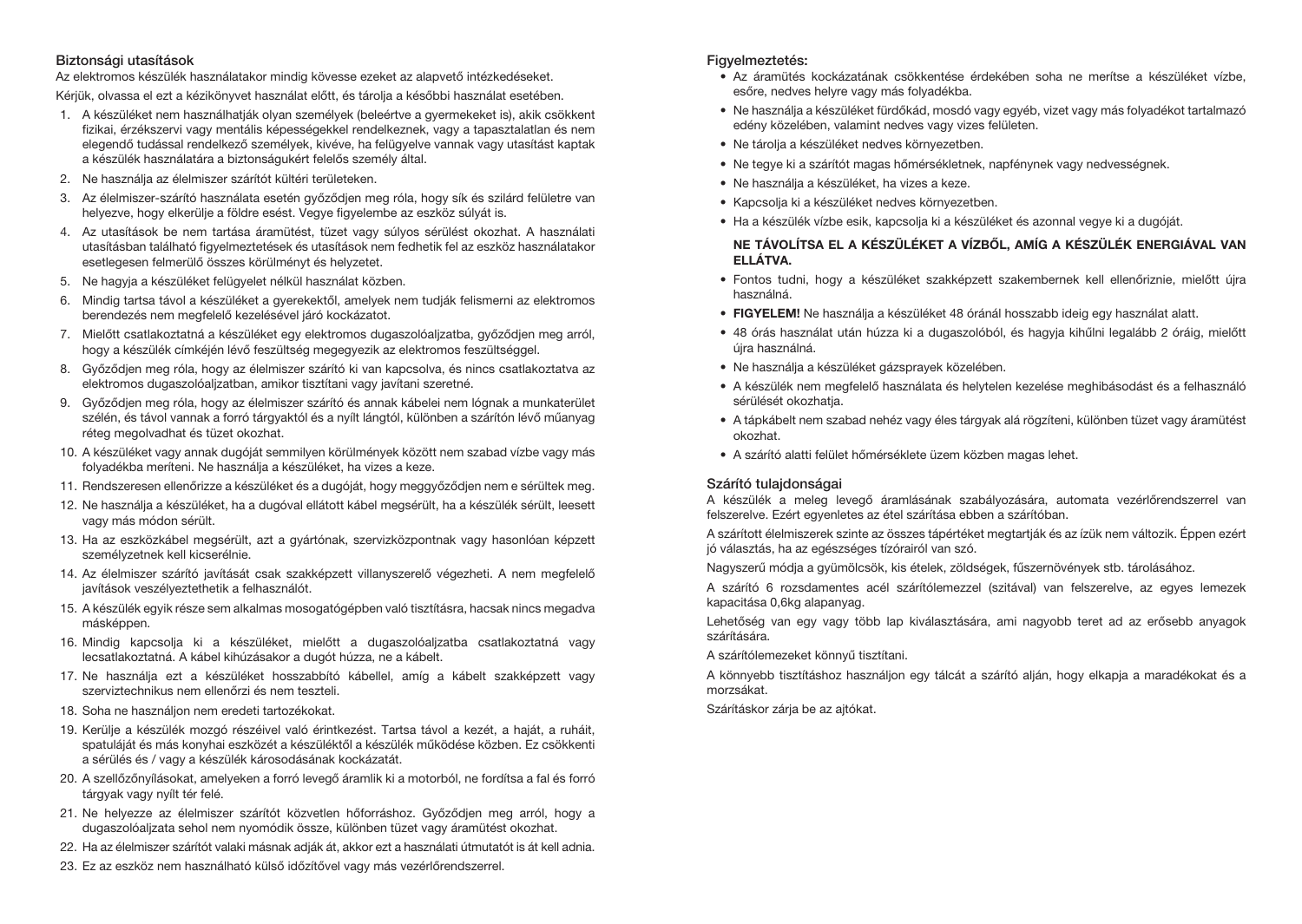#### Az első használat előtt

- 1. Távolítsa el az összes csomagolást a szárítóról és tartozékairól. Ellenőrizze a csomag tartalmát.
- 2. Tisztítsa meg a szárítólemezeket nedves törlővel.
- 3. Helyezze a szárítót szilárd, vízszintes felületre. Csatlakoztassa. Helyezze el a szárítólemezeket a szárítóba.
- 4. Kapcsolja be a szárítót 30 percig maximális hőmérsékleten, étel nélkül. Győződjen meg arról, hogy a helyiség jól szellőzik. Normális, ha a szárító füstöt vagy szagot termel.
- 5. Öblítse le a szárítólemezeket vízben és szárítsa meg.

Megjegyzés: Ezt csak a készülék első használata előtt szükséges elvégezni.

## Tippek a szárításhoz

Az élelmiszer szárítási ideje az alábbi tényezők függvényében változhat:

- 1. A darabok vagy szeletek vastagsága
- 2. A szárítandó élelmiszer lemezek száma
- 3. A szárított élelmiszerek mennyisége
- 4. A levegő páratartalma a környezetében
- 5. Az egyes gyümölcsfajták személyes preferenciái

#### Szárításnál ajánljuk

- Minden órában ellenőrizze a szárított ételeket.
- Jegyezze fel a szárított élelmiszerek súlyát és azt, hogy mennyi ideig szárította azokat.
- A szárítás utáni megfelelő élelmiszer-tárolás fenntartja a jó minőségű élelmiszert és megtartja a tápanyagait.

# A készülék használata



1. Helyezze a megtisztított élelmiszert a szárítótálcákra. A szárítótálcát ne pakolja túl és az élelmiszerek nem fedhetik egymást.

Zária be a szárító aitajait.

- 2. Csatlakoztassa az eszközt. A szárító egyszer sípolni fog, majd az ON/OFF gombok kivilágítanak és a kijelzőn a "8888" jelenik meg.
- 3. Nyomja meg az ON/OFF gombot, a LED kijelzőn az alapértelmezett ''10:00" beállítás és a "70°C" hőmérséklet. Előszőr a motor és a ventilátor indul be, majd 5 másodperc múlva indul a fűtési rendszer. Ezután megkezdődik a beállított szárítási idő visszaszámlálása, és a ": "szimbólum villogni kezd a LED kijelzőn.
- 4. Nyomja meg a TEMP / TIME gombot. A hőmérséklet villogni kezd a kijelzőn.

A + vagy - gombbal állítsa be a hőmérsékletet (hőmérséklet beállítása 35 °C - 75 °C).

MEGJEGYZÉS: A hőmérsékletet 5 °C-ként állítható. Nyomja meg és tartsa lenyomva a + vagy - gombot a hőmérséklet gyorsabb beállításához.

5. A hőmérséklet beállítása után nyomja meg ismét a TEMP / TIME gombot a szárítási idő 0:30- 48:00) beállításához.

MEGJEGYZÉS: Az idő 30 perces időközönként állítható be. Nyomja meg és tartsa lenyomva a + vagy - gombot az idő gyorsabb beállításához.

6. A kívánt hőmérséklet és idő beállítása után a készülék elkezd működni.

MEGJEGYZÉS: Ha az ON/OFF gombot megnyomja szárítás közben, minden funkció leáll. "0000" jelenik meg a kijelzőn.

MEGJEGYZÉS: Az idő- vagy hőmérséklet-beállítást bármikor megváltoztathatja a TEMP / TIME gomb megnyomásával. Először nyomja meg a "TEMP/TIME" gombot, aztán a "+" vagy  $...$ -".

- 7. Amikor a szárítási idő lejár, a fűtőelem kapcsol ki először. A ventilátor még 10 másodpercig fúj, és a hangjelzés 20-szor sípolni fog (másodpercenként egyszer).
- 8. Szárítás után húzza ki a szárítót a dugaszolóból.

A szárítóban szárított gyümölcsök és zöldségek kinézetre eltérnek a boltokban és szupermarketekben vásárolt szárított gyümölcsöktől és zöldségektől. Ez azért van, mert a szárított gyümölcsök és zöldségek tartósítószerek, mesterséges színezékek és egyéb összetevők nélkül száradnak.

A levegő páratartalmának és a szárított élelmiszerek tömegének feljegyzése a szárítás előtt és után segít javítani a szárítási technikákat a jövőben.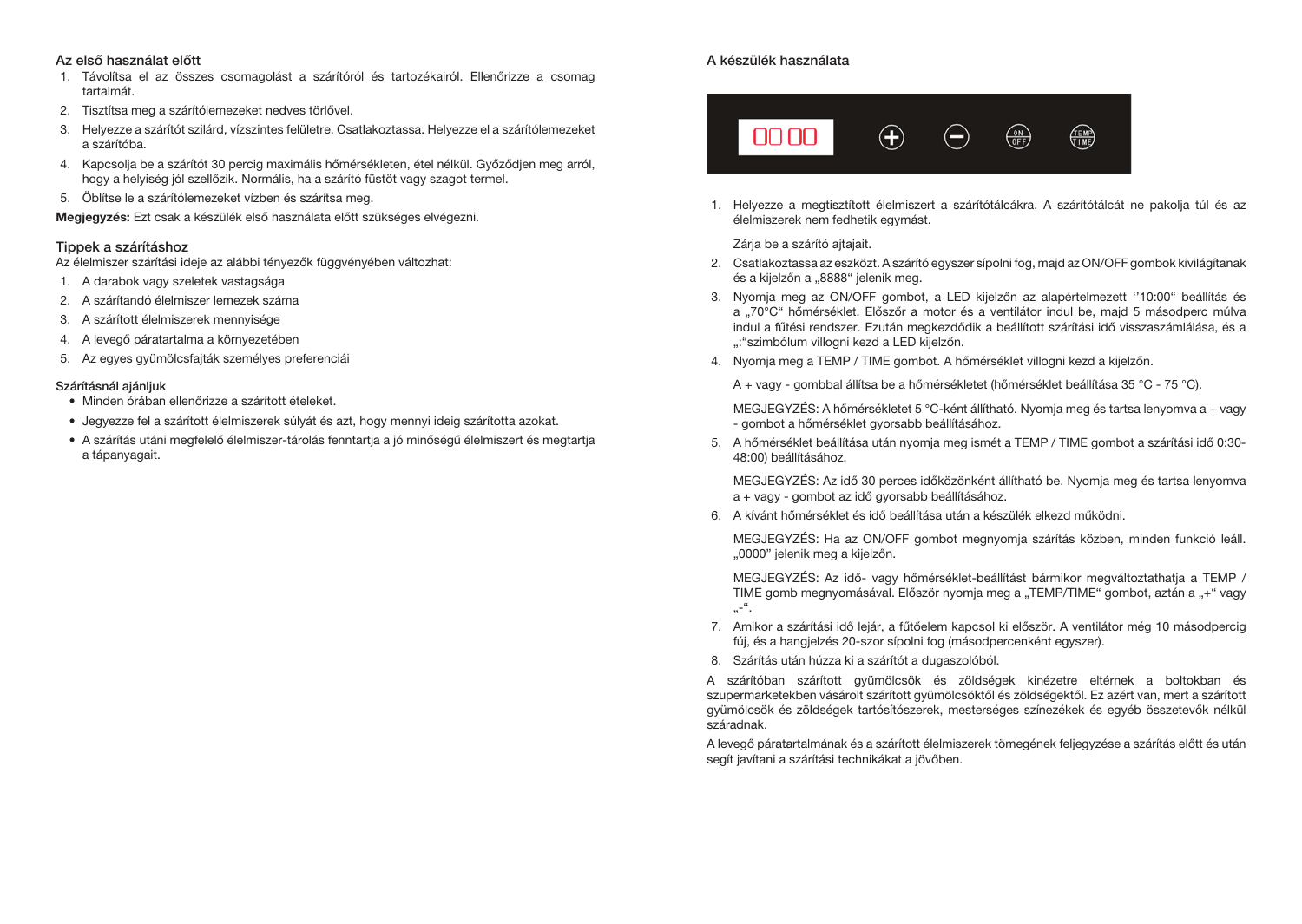#### Tárolás

- A szárított zöldségeket kizárólag azután tárolja, hogy kihűlnek.
- A hűvös, száraz és sötét helyen tárolt élelmiszerek hosszabb ideig maradnak frissek.
- Próbáljon meg minél több levegőt eltávolítani a zacskóból vagy a tartályból, ahol a szárított élelmiszert tárolja, és erősen zárja le.
- Az optimális tárolási hőmérséklet 15 ° C vagy kevesebb.
- Soha ne tárolja a szárított élelmiszert fémtartályban.
- Ne tárolja olyan tartályokban, amelyek lyukakat tartalmaznak vagy rosszul záródnak.
- Szárítás és tárolás után időnként ellenőrizze, hogy az élelmiszer nem e nedves. Ha az élelmiszer nedves, hosszabb ideig kell szárítani, hogy ne romoljon el.
- A szárított gyümölcsöket, zöldségeket, gyógynövényeket, diókat stb. hűtőszekrényben vagy fagyasztóban tárolva 1 évnél hosszabb ideig nem szabad tárolni
- Szárított húst, baromfit és halat nem szabad 3 hónapnál hosszabb ideig tarolni hűtőszekrényben és 1 évnél hosszabb ideig tárolni a fagyasztóban.

#### Karbantartási / tisztítási módszerek

A szárítót használat után húzza ki a dugaszolóból, és hagyja kihűlni, mielőtt tisztítaná. Puha kefe használatával távolítsa el a szárított ételmaradékokat a szárítólapokról.

Tárolás idejére szárítsa meg a szárító összes részét.

Mossa le a szárító felületét törlővel.

Használjon papírtörlőt, és távolítsa el a felesleges marinátot.

A szárító felületének károsodásának elkerülése érdekében ne tisztítsa agresszív vegyszerekkel vagy csiszolóanyagokkal.

> Műszaki adatok: Feszültség: 220-240 V, 50/60 Hz Teljesítmény: 550-650 W Időzítő: 00:30-48:00 Hőmérséklet: 35 °C - 75 °C

# A magyar használati utasítás a gyártótól kapott verzió pontos fordítása. A kézikönyvben használt fényképek csak illusztrációk, nem egyeznek meg pontosan a termékkel.

## A zöldségek táblázata

| Zöldség           | Elkészítés                              | <b>Állapot</b><br>szárítás<br>után | Idő<br>(óra) | Ajánlott<br>hőmérséklet<br>$(^{\circ}C)$ |
|-------------------|-----------------------------------------|------------------------------------|--------------|------------------------------------------|
| Articsóka         | Vágja szeletekre és főzze 10 percig.    | Törékeny                           | $6 - 14$     | 57                                       |
| Spárga            | Vágja szeletekre.                       | Törékeny                           | $6 - 14$     | 52                                       |
| Bab               | Szeletelje fel és főzze rövid ideig.    | Törékeny                           | $8 - 26$     | 57                                       |
| Répa              | Hámozza meg és távolítsa el a gyökerét. | Törékeny                           | $8 - 26$     | 57                                       |
| Kelbimbó          | Vágia le a szárat és vágia félbe.       | Ropogós                            | $8 - 30$     | 52                                       |
| <b>Brokkoli</b>   | Vágja szeletekre és főzze 3 - 5 percig. | Törékeny                           | $6 - 14$     | 52                                       |
| Káposzta          | Vágia csíkokra.                         | Kemény                             | $6 - 14$     | 52                                       |
| Sárgarépa         | Főzze, amíg meg nem puhul.              | Kemény                             | $6 - 12$     | 52                                       |
| Karfiol           | Főzze meg és szeletelje fel.            | Kemény                             | $6 - 16$     | 52                                       |
| Zeller            | Vágja csíkokra.                         | Törékeny                           | $6 - 14$     | 52                                       |
| Snidling          | Szeletelje fel.                         | Törékeny                           | $6 - 10$     | 52                                       |
| Uborka            | Hámozza meg és szeletelje fel.          | Kemény                             | $6 - 18$     | 52                                       |
| Padlizsán/<br>tök | Hámozza meg és szeletelje fel.          | Törékeny                           | $6 - 18$     | 52                                       |
| Fokhagyma         | Hámozza meg és szeletelje fel.          | Törékeny                           | $6 - 16$     | 52                                       |
| Chili             | Szárítsa egészben.                      | Kemény                             | $6 - 14$     | 52                                       |
| Gomba             | Aprítsa fel vagy szárítsa egészben.     | Kemény                             | $6 - 14$     | 52                                       |
| Hagyma            | Szeletelje fel csíkokra vagy körökre.   | Törékeny                           | $8 - 14$     | 63                                       |
| Borsó             | Főzze 3 - 5 percig.                     | Törékeny                           | $8 - 14$     | 52                                       |
| Paprika           | Szeletelje fel, távolítsa el a csutkát. | Törékeny                           | $4 - 14$     | 52                                       |
| Burgonya          | Vágja csíkokra vagy kockázza fel.       | Törékeny                           | $6 - 18$     | 52                                       |
| Rebarbara         | távolítsa el a héját és szeletelje fel. | <b>Nincs</b><br>nedvesség          | $6 - 38$     | 57                                       |
| Spenót            | Párolja, amíg meg nem puhul.            | Törékeny                           | $6 - 16$     | 52                                       |
| Paradicsom        | Hámozza meg, vágja szeletekre.          | Törékeny                           | 6 - 24       | 52                                       |
| Cukkini           | szelet törékeny                         | Törékeny                           | $6 - 18$     | 52                                       |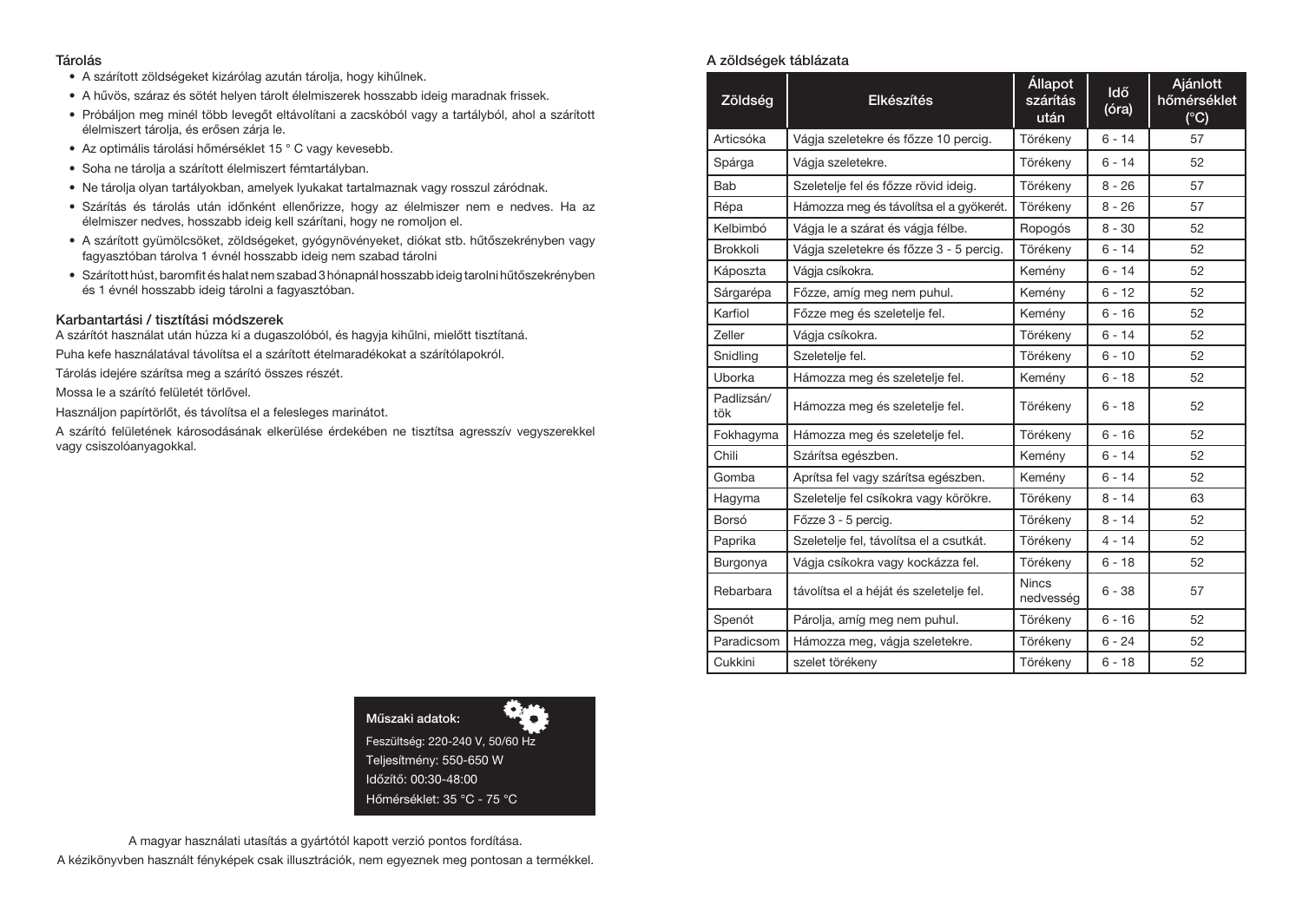## A gyümölcsök táblázata

| Zöldség                       | <b>Elkészítés</b>                                                         | <b>Állapot</b><br>szárítás<br>után | <b>Idő</b><br>(óra) | Ajánlott<br>hőmérséklet<br>$(^{\circ}C)$ |
|-------------------------------|---------------------------------------------------------------------------|------------------------------------|---------------------|------------------------------------------|
| Alma                          | Vágja fel, távolítsa el a csutkáját, és<br>vágja szeletekre vagy körökre. | Puha                               | $5 - 6$             | 57                                       |
| Sárgabarack                   | Tisztítsa meg, vágja szeletekre<br>vagy félbe.                            | Puha                               | $12 - 38$           | 57                                       |
| Banán                         | Hámozza meg és szeletelje fel.                                            | Ropogós                            | $8 - 38$            | 57                                       |
| Bogyók                        | Az epret vágja félbe vagy szárítsa<br>egészben.                           | <b>Nincs</b><br>nedvesség          | $8 - 26$            | 57                                       |
| Cseresznye                    | Magozza ki.                                                               | Törékeny                           | $8 - 34$            | 57                                       |
| Vörös áfonya                  | Aprítsa fel vagy szárítsa egészben.                                       | Puha                               | $6 - 26$            | 57                                       |
| Datolya                       | Magozza ki és szeletelje fel.                                             | Törékeny                           | $6 - 26$            | 57                                       |
| Füge                          | Vágja szeletekre.                                                         | Törékeny                           | $6 - 26$            | 57                                       |
| Szőlő                         | Egészben szárítsa.                                                        | Puha                               | $8 - 38$            | 57                                       |
| Nektarin                      | Vágra félbe, a héjával lefelé szárítsa.                                   | Puha                               | $8 - 26$            | 57                                       |
| Őszibarack                    | Szeletelje fel vagy vágja félbe, a<br>húsával felfelé szárítsa.           | Puha                               | $10 - 34$           | 57                                       |
| Körte                         | Hámozza meg és szeletelje fel.                                            | Puha                               | $8 - 30$            | 57                                       |
| Gyógynövények,<br>csipkebogyó | Aprítsa fel vagy szárítsa egészben.                                       | <b>Nincs</b><br>nedvesség          | $6 - 10$            | 40                                       |

# Szárított marhahús elkészítése

A legfontosabb, hogy megfelelő húst válasszon. Válasszon jó minőségű húst, távolítsa el a felesleges zsírt és a szöveteket.

A zsíros hús nehezebben szárad ki. Hogy a húst könnyebben lehessen szeletelni, tegye a mélyhűtőbe 30 percre, majd fordítsa meg és hagyja ott még 15 percig.

Szeletelje szép, vékony szeletekre.

 A húst megsózhatja, megborsozhatja, megfűszerezheti, vagy megszórjhatja szárított fokhagymával vagy hagymával.

A pácolt húst törölje le egy törlőkendővel és rakja rá a szárító tálcára. Szárítsa amíg a hús hajlékony lesz, de nem törékeny. Hús szárítására körülbelül 6 - 16 óráig tart.

## Pác marhahúshoz

- ½ csésze szójaszósz
- 2 evőkanál barna cukor
- ½ csésze Worcestershire szósz
- ½ teáskanál hagyma por

• 2 evőkanál ketchup • 1 ¾ teáskanál só

• zúzott fokhagyma gerezd

• ½ teáskanál bors



# Dziękujemy za zakup naszego produktu.

Przed użyciem prosimy starannie przeczytać tę instrukcję.

Opis



Akcesoria opcjonalne:

#### Drobne sito

Umieść drobne sito na płytce ze stali nierdzewnej.

Nadaje się do suszenia mniejszych składników, takich jak zioła, jagody i lepkie surowe pożywienie, takie jak banany i pomidory.

## Taca do suszenia (akcesoria opcjonalne)

Umieść tacę suszącą na nierdzewnej blacie, zrób pyszne bułeczki z owocami.

Jeśli nie używasz tacy suszącej do suszenia płynnych surowych pokarmów, umieść ją na dnie suszarki jako tacę podróbek.

- 
- 9. Taca do suszenia (akcesoria opcjonalne)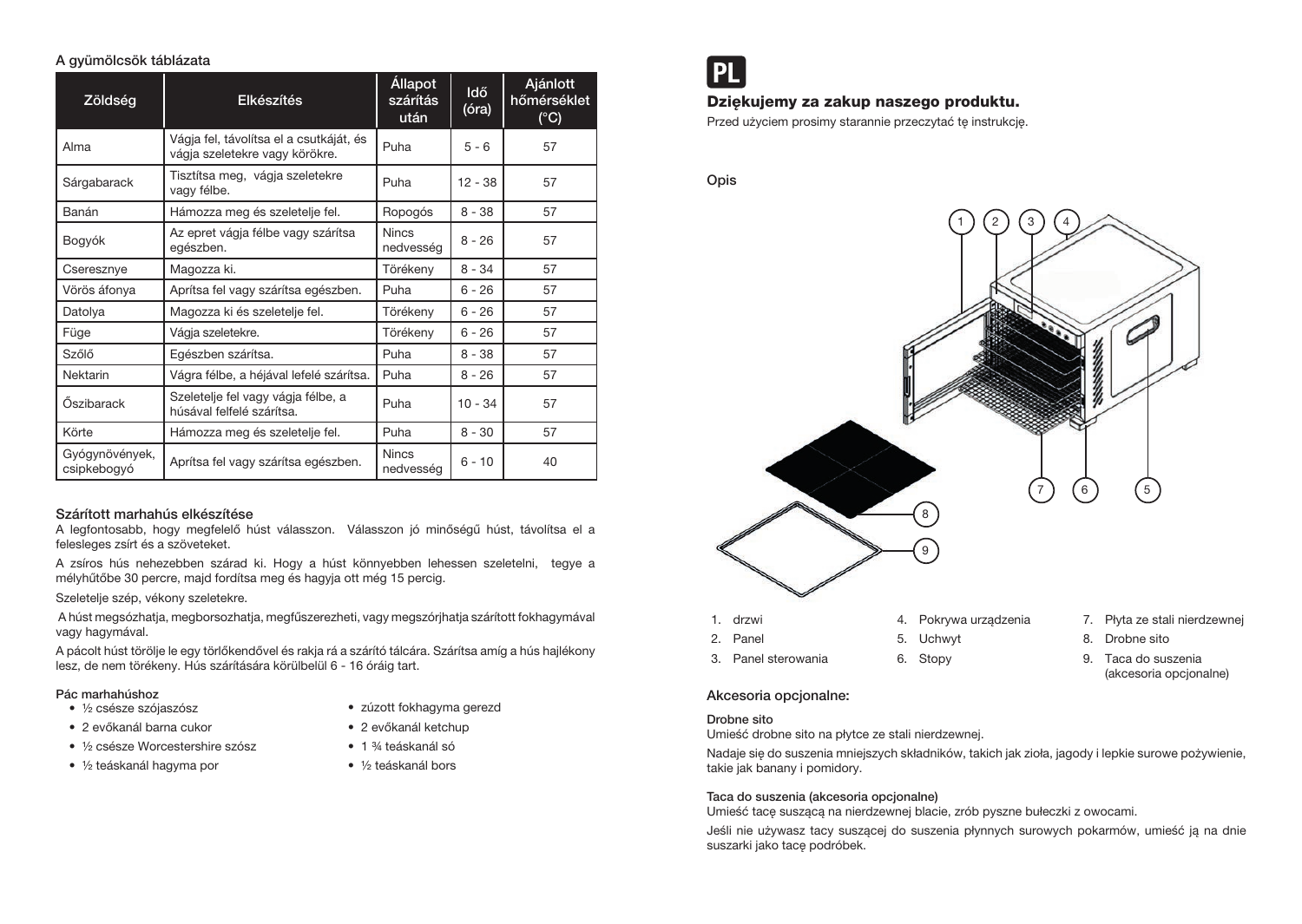#### Instrukcje bezpieczeństwa

Zawsze należy przestrzegać podstawowych środków ostrożności podczas korzystania z tego urządzenia elektrycznego.

Przeczytaj tę instrukcję przed użyciem. Po przeczytaniu warto ją zachować do dalszego wykorzystania w przyszłości

- 1. To urządzenie nie jest przeznaczone do użytku przez osoby (w tym dzieci) o ograniczonych zdolnościach fizycznych, sensorycznych lub umysłowych lub z brakiem doświadczenia i wiedzy, chyba że są nadzorowane lub instruowane, jak korzystać z urządzenia przez osobę odpowiedzialną za ich bezpieczeństwo.
- 2. Nie używaj suszarki do żywności w pomieszczeniach zewnętrznych.
- 3. Kiedy używasz suszarki do żywności, upewnij się, że stoi na równej, płaskiej i twardej powierzchni, aby zapobiec upadkowi. Weź również pod uwagę masę urządzenia.
- 4. Nieprzestrzeganie tych instrukcji może spowodować porażenie prądem, pożar lub poważne obrażenia ciała. Ostrzeżenia, przestrogi i instrukcje zawarte w tym podręczniku nie mogą obejmować wszystkich możliwych okoliczności i sytuacji, które mogą wystąpić podczas korzystania z urządzenia.
- 5. Nie pozostawiaj urządzenia bez nadzoru podczas użytkowania.
- 6. Zawsze przechowuj urządzenie w miejscu niedostępnym dla dzieci, ponieważ nie są one w stanie rozpoznać ryzyka niewłaściwego obchodzenia się z tym urządzeniem elektrycznym.
- 7. Przed podłączeniem urządzenia do gniazdka elektrycznego upewnij się, że napięcie na etykiecie instrumentu jest zgodne z rzeczywistym napięciem.
- 8. Upewnij się, że suszarka do żywności jest wyłączona i nie jest podłączona, gdy zamierzasz ją wyczyścić lub naprawić.
- 9. Upewnij się, że suszarka do żywności i jej kabel nie znajdują się nad krawędzią powierzchni roboczej i trzymaj ją z dala od gorących przedmiotów i otwartego ognia, w przeciwnym razie plastik może stopić się na suszarce i może dojść do pożaru.
- 10. Nie zanurzaj urządzenia ani jego wtyczki w wodzie ani żadnych innych płynach pod żadnym pozorem. Nie używaj urządzenia, gdy masz mokre ręce.
- 11. Regularnie sprawdzaj urządzenie i kabel wtyczki, czy nie został uszkodzony.
- 12. Nie używaj urządzenia, jeśli kabel z wtyczką został uszkodzony lub urządzenie miało wadliwe działanie, upadło na ziemię lub zostało uszkodzone w jakikolwiek inny sposób.
- 13. Jeśli kabel instrumentu został uszkodzony, musi zostać wymieniony przez producenta, jego serwis lub osobę o podobnych kwalifikacjach.
- 14. Naprawy suszarki do żywności powinien przeprowadzać wyłącznie wykwalifikowany elektryk. Niewłaściwe naprawy mogą spowodować zagrożenie dla użytkownika.
- 15. Żadna z części urządzenia nie nadaje się do zmywarek, chyba że wyraźnie zaznaczono inaczej.
- 16. Zawsze wyłączaj urządzenie przed podłączeniem lub odłączeniem go od gniazda. Odłącz kabel trzymając za wtyczke, nie ciągnij za kabel.
- 17. Nie używaj tego urządzenia z przedłużaczem, chyba że kabel był kontrolowany i testowany przez wykwalifikowaną osobę lub serwisanta.
- 18. Nigdy nie używaj nieoryginalnych akcesoriów.
- 19. Unikaj kontaktu z ruchomymi częściami urządzenia. Trzymaj ręce, włosy, ubrania, łopatki i inne przybory kuchenne z dala od urządzenia podczas pracy. Zmniejsza to ryzyko obrażeń i / lub uszkodzenia urządzenia.
- 20. Nie wolno obracać kanałów powietrznych, przez które gorące powietrze z silnika wydostaje się z suszarki, do ściany lub do łatwopalnych przedmiotów, ale do otwartego obszaru.
- 21. Nie umieszczaj suszarki do żywności na żadnym bezpośrednim źródle ciepła. Upewnij się, że wtyczka nie jest wciśnięta w żadnym innym miejscu, w przeciwnym razie może dojść do pożaru lub porażenia prądem.
- 22. Jeśli przekazujesz suszarkę komuś innemu, ta instrukcja obsługi musi również zostać przekazana tej osobie.
- 23. To urządzenie nie jest przeznaczone do użytku z zewnętrznym regulatorem czasowym lub innym systemem sterowania.

## Ostrzeżenia:

- Aby zmniejszyć ryzyko porażenia prądem, nie zanurzaj produktu i kabla w wodzie ani nie wystawiaj go na działanie deszczu, wilgoci lub innych cieczy.
- Nie używaj urządzenia w pobliżu wanny, umywalki i innych pojemników zawierających wodę lub inne płyny i nie kładź go na mokrych lub wilgotnych powierzchniach. Nie przechowuj urządzenia w wilgotnym otoczeniu.
- Nie wystawiaj suszarki na działanie wysokich temperatur, nasłonecznienia i wilgoci.
- Nie używaj urządzenia mokrymi rękami.
- Wyjmij kabel z urządzenia w wilgotnym otoczeniu.
- Jeśli urządzenie wpadnie do wody, wyłącz zasilanie i natychmiast wyjmij wtyczkę.

# NIE ODŁĄCZAJ URZĄDZENIA OD WODY PRZED WYŁĄCZENIEM ZASILANIA.

- Ważne jest, abyś wiedział, że urządzenie musi najpierw zostać sprawdzone przez wykwalifikowanego technika przed ponownym użyciem.
- UWAGA! Nie używaj urządzenia przez ponad 48 godzin podczas jednego użycia. Po 48 godzinach pracy suszarki odłącz ją i pozwól jej ostygnąć przez co najmniej 2 godziny przed ponownym użyciem.
- Nie używaj urządzenia w pobliżu rozpylaczy gazowych.
- Nieprawidłowa obsługa i niewłaściwe użycie mogą spowodować awarię urządzenia i obrażenia użytkownika.
- Kabel zasilający nie może być zaciśnięty pod ciężkimi lub ostrymi przedmiotami, w przeciwnym razie może dojść do pożaru lub porażenia prądem.
- Temperatura dolnej powierzchni pod suszarką może być podczas pracy wysoka.

# Właściwości suszarki

Urządzenie wyposażone jest w automatyczny system kontroli cyrkulacji gorącego powietrza. Dlatego suszenie żywności w tej suszarce jest równomierne.

Suszone produkty spożywcze zachowują niemal wszystkie wartości odżywcze i nie zmieniają ich smaku. Są zatem doskonałym wyborem jako zdrowa przekąska.

To świetny sposób na przechowywanie owoców, małych potraw, warzyw, ziół i innych.

Suszarka wyposażona jest w 6 tac suszących ze stali nierdzewnej, pojemność każdej płatności to 0,6kg surowej żywności.

Możliwe jest usunięcie jednej lub więcej tac i daje więcej miejsca na suszenie mocniejszych surowych potraw.

Suszenie tacek jest łatwe do czyszczenia.

Aby ułatwić czyszczenie, użyj tacy suszarki, która wychwytuje podroby i resztki.

Podczas suszenia zamknij drzwi.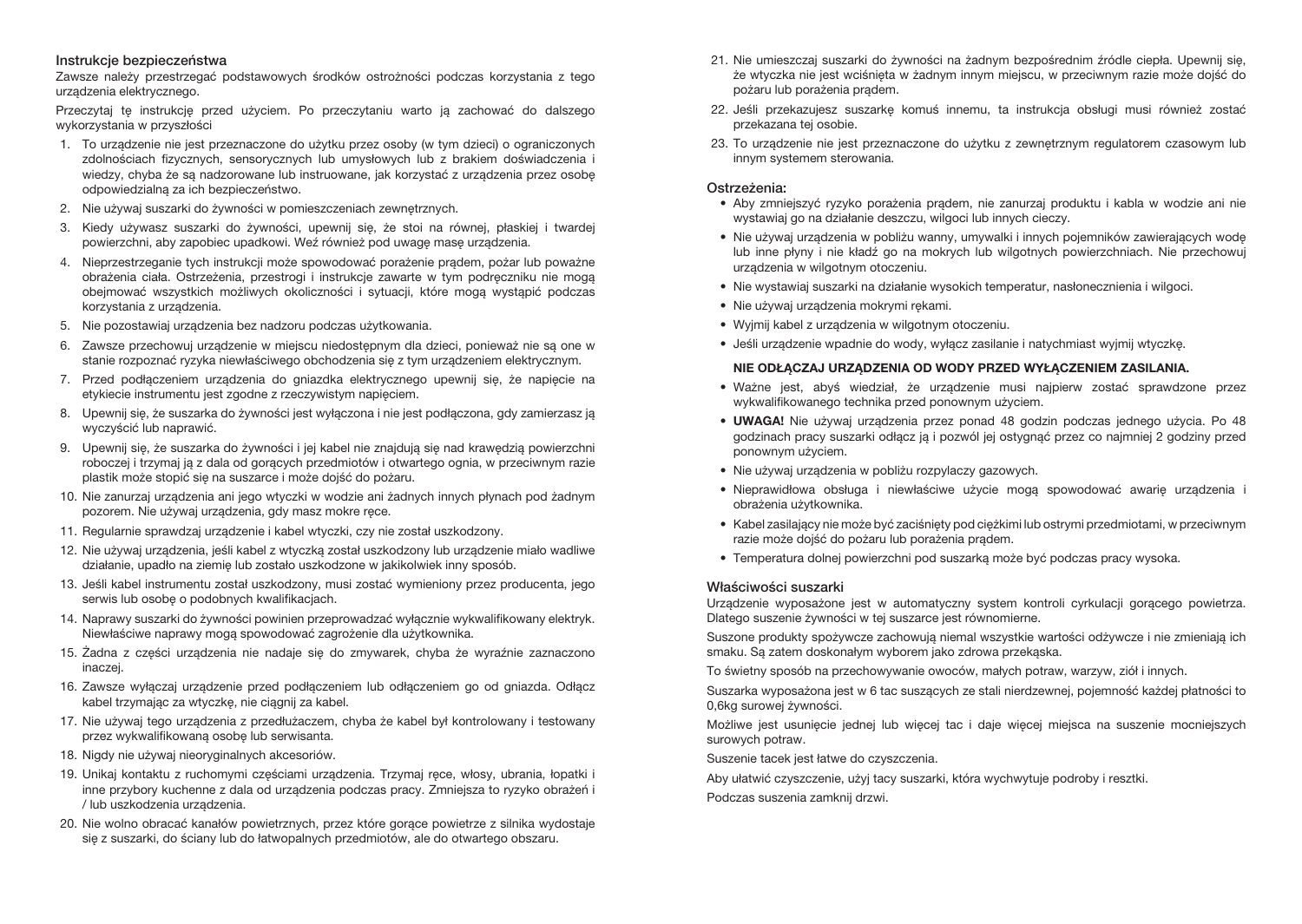#### Przed pierwszym użyciem

- 1. Usuń wszystkie opakowania z suszarki i jej akcesoriów. Sprawdź zawartość opakowania.
- 2. Wyczyść tace wilgotną ściereczką.
- 3. Ustaw suszarkę na stabilnej, równej powierzchni. Podłącz go do gniazda. Umieść tace w suszarce.
- 4. Włącz suszarkę na 30 minut do maksymalnej temperatury bez produktów spożywczych. Upewnij się, że pomieszczenie jest wystarczająco wentylowane. Jest rzeczą normalną, że suszarka wytwarza dym lub zapach.
- 5. Opłucz tacki do suszenia w wodzie i wysusz je.

Uwaga: Należy to zrobić tylko przed pierwszym użyciem urządzenia.

#### Wskazówki dotyczące suszenia

Czas suszenia może się różnić w zależności od następujących czynników:

- 1. Grubość kawałków lub plasterków
- 2. Liczba tacek z suszoną żywnością
- 3. Objętość suszonej żywności
- 4. Wilgotność powietrza w twoim otoczeniu
- 5. Twoje osobiste preferencje dla każdego rodzaju owoców

#### Do suszenia zalecamy

- Sprawdzaj suszone produkty co godzinę.
- Zwróć uwagę na wagę suszonych potraw i czas suszenia żywności.
- Właściwe przechowywanie żywności po suszeniu utrzyma żywność w dobrej jakości i zachowa składniki odżywcze.

## Korzystanie z urządzenia



1. rzełóż oczyszczoną żywność na tacach do suszenia. Nie przepełniaj suszarki i nie nakładaj iedzenia.

Zamknij drzwi suszarki.

- 2. Podłącz urządzenie do gniazda. Suszarka wyda jeden sygnał dźwiękowy, zaświeci się przycisk ON / OFF i na wyświetlaczu pojawi się "8888".
- 3. Naciśnij przycisk ON / OFF, na wyświetlaczu LED pojawi się domyślne ustawienie "10: 00" i temperatura "70 ° C". Silnik i wentylator są uruchamiane jako pierwsze, a następnie system ogrzewania zaczyna działać po 5 sekundach. Następnie rozpoczyna się odliczanie ustawionego czasu suszenia, a na wyświetlaczu LED miga symbol ":".
- 4. Naciśnij przycisk TEMP / TIME. Temperatura będzie migać na wyświetlaczu.

Użyj przycisku + lub - do ustawienia temperatury (zakres ustawień temperatury wynosi 35 °  $C-75$   $^{\circ}$  C).

UWAGA: Temperatura jest regulowana o 5 ° C. Naciśnij i przytrzymaj przycisk + lub -, aby ustawić temperaturę szybciej.

5. Po ustawieniu temperatury ponownie naciśnij przycisk TEMP / TIME, aby ustawić czas suszenia.

Czas będzie migał na wyświetlaczu, użyj przycisku + lub - do ustawienia czasu (zakres ustawień czasu wynosi 0: 30-48: 00).

UWAGA: Czas można ustawić w przedziale 30 minut. Naciśnij i przytrzymaj przycisk + lub -, aby ustawić czas szybciej.

6. Po ustawieniu żądanej temperatury i czasu urządzenie rozpocznie pracę.

UWAGA: Naciśnięcie przycisku ON / OFF podczas suszenia spowoduje zatrzymanie wszystkich funkcji. Na wyświetlaczu pojawi się "0000".

UWAGA: Naciśnij przycisk TEMP / TIME, aby zmienić ustawienie czasu lub temperatury w dowolnym momencie. Najpierw naciśnij przycisk "TEMP / TIME", a następnie naciśnij przycisk " $+$ " lub " $-$ ".

- 7. Po upływie czasu suszenia system grzewczy jest najpierw wyłączany. Wentylator będzie nadal dmuchał przez 10 sekund, a brzęczyk wyda dźwięk 20 razy (raz na sekundę).
- 8. Po zakończeniu suszenia zdejmij suszarkę z gniazda.

Owoce i warzywa suszone w suszarce będą wizualnie różnić się od suszonych owoców i warzyw kupowanych w sklepach i supermarketach. Dzieje się tak dlatego, że suszone owoce i warzywa będą suszone bez konserwantów, sztucznych barwników i innych składników.

Rejestrowanie wilgotności powietrza i masy suszonych produktów przed i po suszeniu pomoże w przyszłości poprawić technikę suszenia.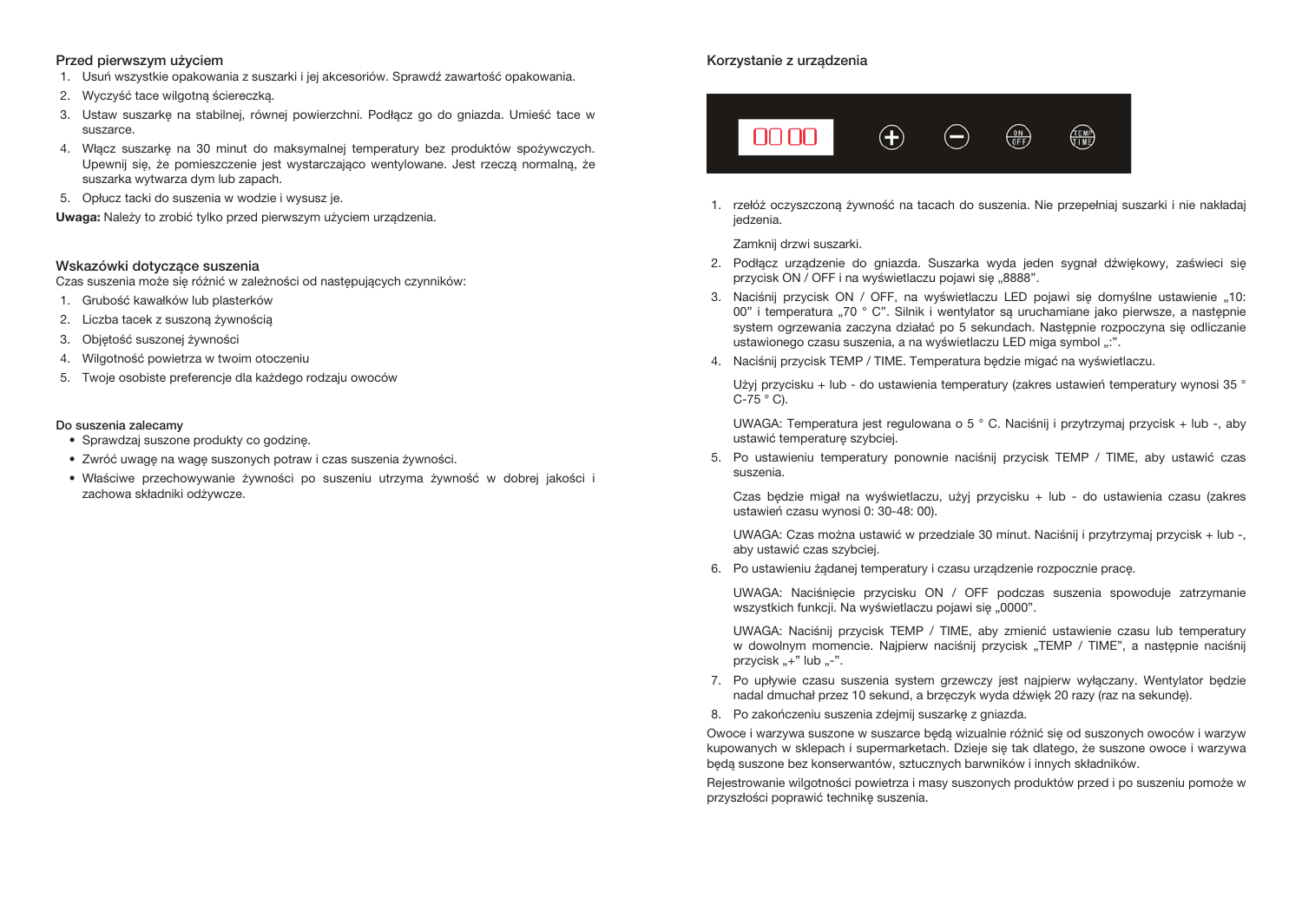#### Przechowywanie

- Przechowuj suszoną żywność dopiero po jej schłodzeniu.
- Żywność będzie trwać dłużej, jeśli będą przechowywane w chłodnym, suchym i ciemnym miejscu.
- Spróbuj usunąć jak najwięcej powietrza z torby lub butelki, w której przechowujesz suszone produkty i dokładnie je uszczelnij.
- Optymalna temperatura przechowywania wynosi 15 ° C lub mniej.
- Nigdy nie przechowuj suszonej żywności w metalowym pojemniku.
- Unikaj przechowywania w pojemnikach z otworami lub pojemnikami, które mają złe uszczelnienie.
- Po wysuszeniu i przechowywaniu żywności sporadycznie sprawdź, czy nie są wilgotne. Jeśli potrawy są wilgotne, należy je wysuszyć przez dłuższy czas, aby się nie zepsuły.
- Suszone owoce, warzywa, zioła, orzechy itp. nie powinny być przechowywane dłużej niż 1 rok, jeśli są przechowywane w lodówce lub zamrażarce.
- Suszone mięso, drób i ryby nie powinny być przechowywane dłużej niż 3 miesiące, jeśli są przechowywane w lodówce i dłużej niż 1 rok w zamrażarce.

## Konserwacja / metody czyszczenia

Po użyciu suszarki odłącz ją od gniazda i pozostaw do ostygnięcia przed czyszczeniem.

Użyj miękkiej szczotki i usuń pozostałości suszonej żywności na płytkach suszących.

Przed przechowywaniem suszarki należy osuszyć wszystkie jej części.

Umyj powierzchnię suszarki ściereczką.

Użyj ręczników papierowych i usuń nadmiar marynaty.

Aby uniknąć uszkodzenia powierzchni suszarki, nie należy jej czyścić agresywnymi chemikaliami lub substancjami ściernymi.



Polska wersja językowa instrukcji jest dokładnym tłumaczeniem oryginalnej instrukcji producenta. Zdjęcia wykorzystane w tym podręczniku są jedynie ilustracją i nie może dokładnie dopasować produkt.

## Tabela przygotowania warzyw

| <b>Produkt</b>      | Przygotowanie                                                   | Stan po<br>wysuszeniu | Czas<br>suszenia<br>(godz.) | Zalecana<br>temperatura<br>$(^{\circ}C)$ |
|---------------------|-----------------------------------------------------------------|-----------------------|-----------------------------|------------------------------------------|
| Karczochy           | Pokroić i gotować przez 10 minut.                               | Kruche                | $6 - 14$                    | 57                                       |
| Szparagi            | Pokroić na kawałki. Główki<br>szparagów są smaczniejsze.        | Kruche                | $6 - 14$                    | 52                                       |
| Fasolka             | Pokroić i krótko gotować.                                       | Kruche                | $8 - 26$                    | 57                                       |
| Buraki              | Obrać i usunąć korzonki.                                        | Kruche                | $8 - 26$                    | 57                                       |
| <b>Brukselka</b>    | Odciąć łodygę, pokroić na połówki.                              | Kruche                | $8 - 30$                    | 52                                       |
| <b>Brokuły</b>      | Pokroić i gotować 3 - 5 minut.                                  | Kruche                | $6 - 14$                    | 52                                       |
| Kapusta             | Pokroić w paski.                                                | Twarde                | $6 - 14$                    | 52                                       |
| Marchew             | Ugotować na miekko. Pokroić w<br>plasterki.                     | Twarde                | $6 - 12$                    | 52                                       |
| Kalafior            | Ugotować i pokroić.                                             | Twarde                | $6 - 16$                    | 52                                       |
| Seler               | Pokroić w plasterki.                                            | Kruche                | $6 - 14$                    | 52                                       |
| Szczypiorek         | Posiekać.                                                       | Kruche                | $6 - 10$                    | 52                                       |
| Ogórek              | Obrać i pokroić w plasterki.                                    | Twarde                | $6 - 18$                    | 52                                       |
| Bakłażan/<br>dynia  | Obrać i pokroić w plasterki.                                    | Kruche                | $6 - 18$                    | 52                                       |
| Czosnek             | Usunąć łuski i pokroić.                                         | Kruche                | $6 - 16$                    | 52                                       |
| Papryczki<br>chilli | Suszyć w całości.                                               | Twarde                | $6 - 14$                    | 52                                       |
| Grzyby              | Pokroić, posiekać lub suszyć w<br>całości.                      | Twarde                | $6 - 14$                    | 52                                       |
| Cebula              | Pokroić w plasterki lub kostkę.                                 | Kruche                | $8 - 14$                    | 63                                       |
| Groszek             | Gotować 3 - 5 minut.                                            | Kruche                | $8 - 14$                    | 52                                       |
| Papryka             | Pokroić w plasterki, usunąć nasiona.                            | Kruche                | $4 - 14$                    | 52                                       |
| Ziemniaki           | Pokroić w plasterki lub kostke i<br>gotować przez 8 - 10 minut. | Kruche                | $6 - 18$                    | 52                                       |
| Rabarbar            | Usuń skórki i pokrój.                                           | Pozbawione<br>wilgoci | $6 - 38$                    | 57                                       |
| Szpinak             | Zaparzyc do zmięknięcia.                                        | Kruche                | $6 - 16$                    | 52                                       |
| Pomidory            | Oczyścić, pokroić w plasterki lub<br>połówki.                   | Kruche                | $6 - 24$                    | 52                                       |
| Cukinie             | pokroić na plastry                                              | Kruche                | $6 - 18$                    | 52                                       |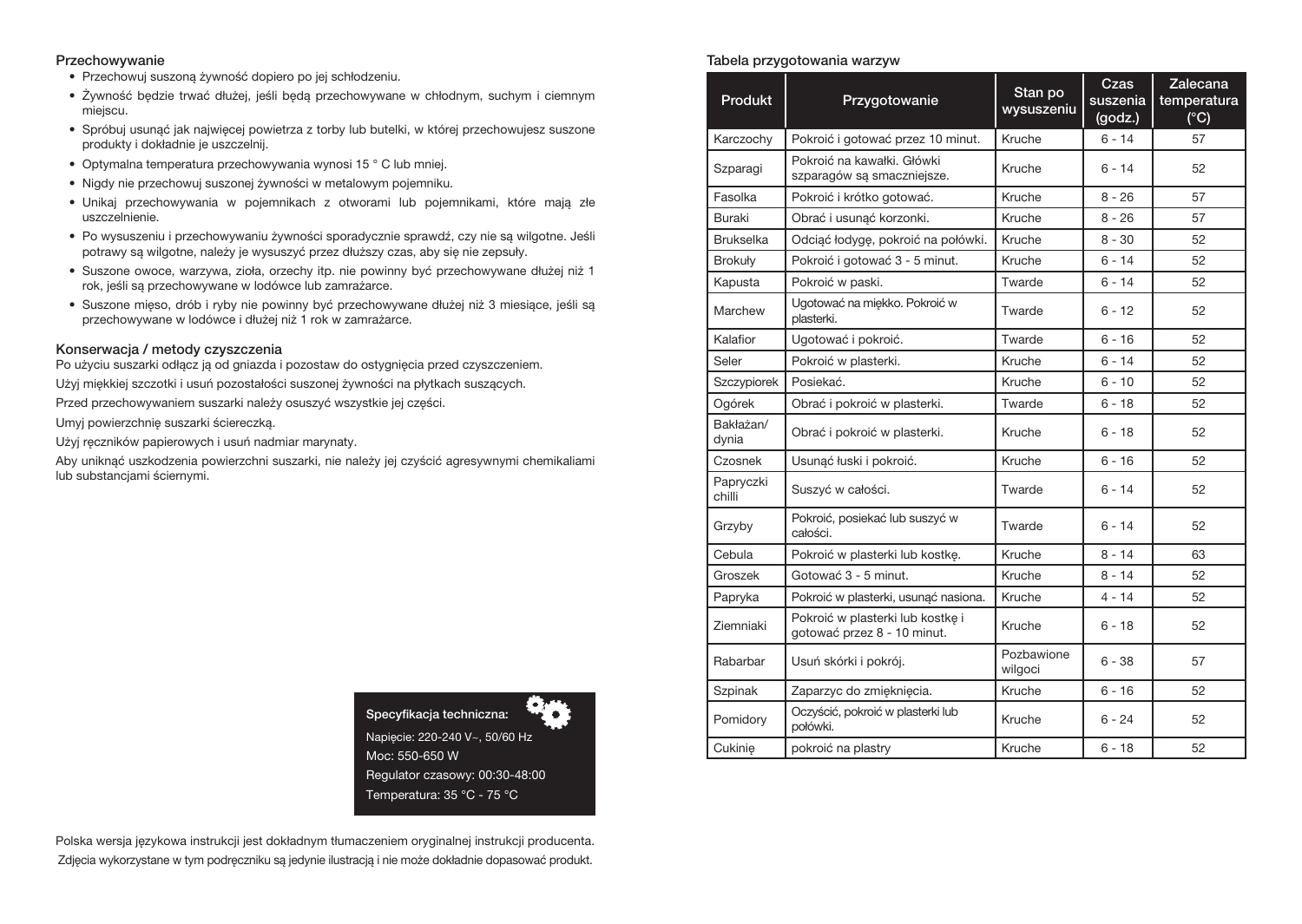## Tabela przygotowania owoców

| <b>Produkt</b>      | Przygotowanie                                                                              | Stan po<br>wysuszeniu | Czas<br>suszenia<br>(godz.) | Zalecana<br>temperatura<br>$(^{\circ}C)$ |
|---------------------|--------------------------------------------------------------------------------------------|-----------------------|-----------------------------|------------------------------------------|
| Jabłka              | Przekroić, usunąć gniazdo nasienne i<br>pokroić w plastry.                                 | Miękkie               | $5 - 6$                     | 57                                       |
| Morele              | Oczyścić, pokroić w plasterki lub połówki.                                                 | Miekkie               | $12 - 38$                   | 57                                       |
| Banany              | Obrać i pokroić w plasterki.                                                               | Kruche                | $8 - 38$                    | 57                                       |
| Rośliny<br>jagodowe | Truskawki pokroić w plastry, inne owoce<br>jagodowe pozostawić w całości.                  | Pozbawione<br>wilgoci | $8 - 26$                    | 57                                       |
| Czereśnie           | Wypestkować.                                                                               | Twarde                | $8 - 34$                    | 57                                       |
| Zurawiny            | Posiekać lub pozostawić w całości.                                                         | Miekkie               | $6 - 26$                    | 57                                       |
| Daktyle             | Wypestkować i pokroić w plasterki.                                                         | Twarde                | $6 - 26$                    | 57                                       |
| Figi                | Pokroić w plasterki.                                                                       | Twarde                | $6 - 26$                    | 57                                       |
| Winogrono           | Suszyć w całości.                                                                          | Miekkie               | $8 - 38$                    | 57                                       |
| Nektarynki          | Pokroić na połówki, suszyć skórka<br>skierowaną w dół.                                     | Miekkie               | $8 - 26$                    | 57                                       |
| <b>Brzoskwinie</b>  | Przepołowić lub pokroić w ćwiartki.<br>Suszyć powierzchnią przekroju<br>skierowana w górę. | Miekkie               | $10 - 34$                   | 57                                       |
| Gruszki             | Obrać i pokroić.                                                                           | Miekkie               | $8 - 30$                    | 57                                       |
| Zioła               | Pokroić, posiekać lub suszyć w całości.                                                    | Pozbawione<br>wilgoci | $6 - 10$                    | 40                                       |

## Produkcja suszonej wołowiny

Najważniejsze jest dokonanie prawidłowego wyboru mięsa. Należy wybrać dobre jakościowo mięso i usunąć nadmierny tłuszcz i tkanki. Tłuszcz wpływa ujemnie na możliwość ususzenia.

Aby ułatwić sobie krojenie mięsa, należy włożyć je na 30 minut do zamrażarki, następnie obrócić mięso i pozostawić je w zamrażarce na kolejnych 15 minut. Mięso kroić wzdłuż włókien na cienkie plastry.

Mięso przed suszeniem należy zamarynować na okres przynajmniej 3 godzin, najwłaściwsze jest marynowanie mięsa przez całą noc.

Mięso można osolić, popieprzyć, dodać przypraw lub posypać suszonym czosnkiem lub cebulą.

Zamarynowane plasterki należy osuszyć używając ręcznika papierowego i ułożyć je na płytach (mięso należy dokładnie osuszyć, powoduje to ochronę urządzenia). Mięso suszyć, dopóki jego struktura przestanie być lekko elastyczna. Suszenie mięsa trwa około 6 do 16 godzin. Suszona wołowina powinna być lekko ciągnąca się nie chrupka.

#### Marynata do wołowiny

• ½ kubka sosu sojowego • 2 łyżki cukru brązowego

• ½ kubka sosu worcester

- zduszony ząbek czosnku • 2 łyżki keczupu
- 1<sup>3</sup>/<sub>4</sub> łyżeczki soli
- ½ łyżeczki proszku cebulowego
- ½ łyżeczki pieprzu

**HR** 

Hvala Vam na kupnji našeg proizvoda.



- 7. Rešetka od nehrđajućeg
- 8. Fino sito
- 9. Tacna za sušenje (prateća oprema koju možete naknadno kupiti)

## Izborna prateća oprema:

#### Fino sito

Fino sito stavite na rešetku od nehrđajućeg čelika.

Pogodno za sušenje manjih sastojaka poput biljaka, bobica i ljepljivih namirnica poput banana i rajčica.

#### Tacna za sušenje (prateća oprema koju možete naknadno kupiti)

Tacnu za sušenje stavite na rešetku od nehrđajućeg čelika, napravite si izvrsne voćne svitke. Ako tacnu za sušenje ne upotrijebite za sušenje tekućih namirnica, stavite je u donji dio sušilice kao tacnu za mrvice.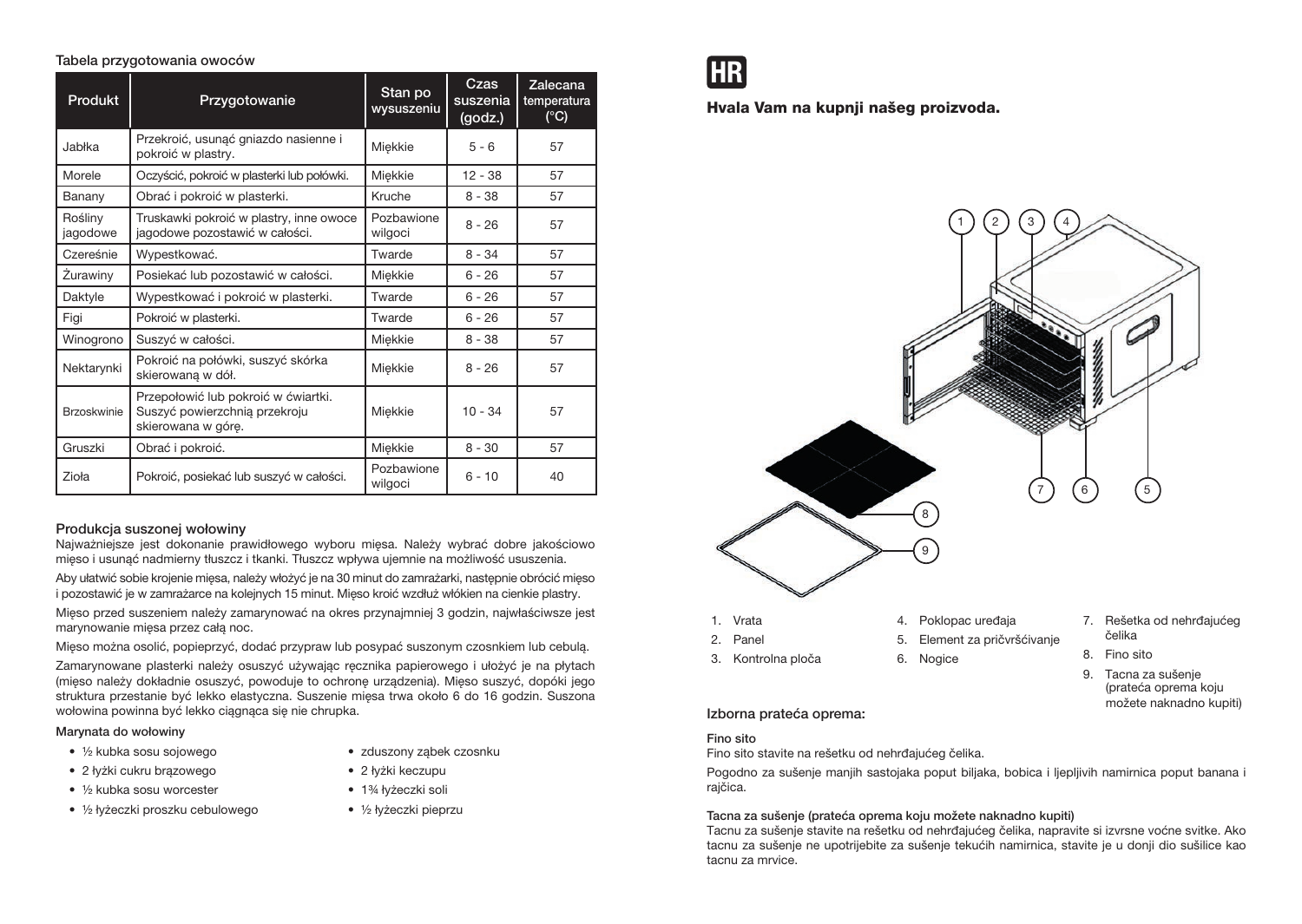## Sigurnosne upute

Uvijek se pridržavajte ovih osnovnih sigurnosnih mjera kod rabljenja ovog električnog uređaja.

Prije rabljenja, molimo Vas pročitajte ovu uputu i pohranite je za daljnu uporabu.

- 1. Ovaj uređaj nije namijenjen za rabljenje osobama (uključujući djecu) sa smanjenom fizičkom, osjetilnom i mentalnom sposobnošću ili s nedovoljnim iskustvom i znanjem bez nadzora kod rabljenja uređaja ili u slučaju da nisu od osobe odgovorne za njihovu sigurnost dobili upute kako uređajem sigurno rukovati.
- 2. Sušilicu za namirnice ne rabite u vanjskim prostorima.
- 3. Kod rabljenja sušilice za namirnice provjerite da li se nalazi na ravnoj i čvrstoj površini kako ne bi došlo do njezinog pada na tlo. U obzir uzmite također težinu uređaja.
- 4. Nepridržavanje se ovih instrukcija može voditi do potresa električnom strujom, nastanka požara ili do važne ozljede osoba. Upozorenja i instrukcije u ovoj uputi ne mogu sažeti sve moguće okolnosti i situacije koje se mogu pojaviti tijekom rabljenja uređaja.
- 5. Tijekom rabljenja ne ostavljajte uređaj bez nadzora.
- 6. Uređaj uvijek držite izvan dohvata djece, jer nisu sposobna prepoznati rizike spojene s neispravnim rukovanjem ovim električnim uređajem.
- 7. Prije uključivanja uređaja u električnu utičnicu provjerite da li se napon na etiketi uređaja slaže s električnim naponom.
- 8. Provjerite da li je sušilica za namirnice isključena i nije uključena u električnu utičnicu kada je namjeravate čistiti ili popravljati.
- 9. Provjerite da li sušilica i njezin kabel ne vise preko ruba radne daske i držite ih izvan dohvata vrućih objekata i otvorene vatre, inače može doći do taljenja plastike na sušilici i može nastati požar.
- 10. U nikakvom slučaju ne uranjajte uređaj niti utikač u vodu niti u nikakve druge tekućine. Uređaj ne rabite ako imate mokre ruke.
- 11. Uređaj i njegov kabel s utikačem redovno provjeravajte da li nije oštećen.
- 12. Uređaj ne rabite u slučaju da je kabel s utikačem bio oštećen, ako je uređaj imao kvar, pao je na tlo ili je bio oštećen na bilo koji drugi način.
- 13. U slučaju da je bio oštećen kabel uređaja, mora biti nadomješten proizvođačem, njegovim odsjekom za servis ili kvalificiranim osobama.
- 14. Popravke sušilice za namirnice trebali bi provoditi isključivo kvalificirani električari. Nestručni popravci mogu ugroziti korisnika.
- 15. Nikakvi dijelovi uređaja nisu pogodni za perilicu posuđa ako isključivo nije navedeno drugačije.
- 16. Uređaj uvijek isključite prije uključivanja i isključivanja u utičnicu. Kada vadite kabel, držite ga za utikač, nikada kabel ne vucite.
- 17. Ovaj uređaj ne rabite s produžnim kablom ako kabel nije provjerio i ispitao kvalificirani ili servisni tehničar.
- 18. Nikada ne rabite neoriginal prateću opremu.
- 19. Izbjegavajte dodir s pokretnim dijelovima uređaja. Tijekom rabljenja držite svoje ruke, kosu, odjeću, lopaticu i ostale kuhinjske potrepštine izvan dohvata uređaja. Na taj način ćete smanjiti rizik ozljede i/ili oštećenja uređaja.
- 20. Otvore kroz koje prelazi iz motora vruć zrak vani iz sušilice ne okrećite prema zidu niti prema zapaljivim predmetima, ali u otvoren prostor.
- 21. Sušilicu za namirnice ne stavljajte uz nikakav direktan izvor topline. Osigurajte da utikač ne bude nigdje stisnut, inače može doći do požara ili do potresa električnom strujom.
- 22. U slučaju da sušilicu za namirnice budete prodavali drugoj osobi, morate uz nju dodati i ovu uputu za uporabu.
- 23. Ovaj uređaj nije namijenjen za rabljenje s eksternim tajmerom ili drugim upravljačkim sustavom.

#### Upozorenje:

- Kako bi se smanjio rizik potresa električnom strujom, uređaj i kabel s utikačem nikada ne uranjajte u vodu niti ih ne izlažite kiši, vlazi niti drugim tekućinama.
- Uređaj ne rabite u blizini kade, umivaonika niti u bilo kojim drugim posudama koje sadrže vodu ili druge tekućine ili na vlažnoj ili mokroj površini. Uređaj ne pohranjujte u mokrim prostorima.
- Sušilicu ne izlažite visokim temperaturama, sunčanim zracima niti vlazi.
- Uređaj ne rabite ako imate mokre ruke.
- Uređaj isključite u vlažnim prostorima.
- U slučaju da uređaj padne u vodu, isključite ga iz napajanja i odmah izvadite utikač.

#### UREĐAJ NE VADITE IZ VODE DOK NIJE ISKLJUČENO NAPAJANJE UREĐAJA.

- Bitno je znati da uređaj mora biti prvo provjeren kvalificiranim tehničarom prije ponovnog rablienia.
- OPREZ! Uređaj ne rabite dulje od 48 sati tijekom jedne uporabe. Poslje 48 sati rabljenja sušilice isključite uređaj iz utičnice i ostavite ga najmanje 2 sata da se ohladi prije ponovnog rablienia.
- Uređaj ne rabite u blizini plinskih sprejeva.
- Pogrešno rabljenje i neprikladno rukovanje uređajem može uzrokovati kvar uređaja i ozljedu korisnika.
- Kabel za napajanje ne smije biti stisnut ispod teških ili oštrih predmeta, inače može nastati požar ili može doći do potresa električnom strujom.
- Temperatura površine ispod sušilice može biti tijekom rabljenja visoka.

#### Svojstva sušilice

Uređaj raspolaže automatskim sustavom regulacije za cirkulaciju toplog zraka. Stoga je sušenje namirnica u ovoj sušilici ravnomjerno.

Sušene namirnice sačuvaju gotovo sve nutritivne vrijednosti i ne mijenja se niti njihov okus. Izvrstan su izbor kao zdrava užina.

Izvrstan način kako pohraniti voće, male namirnice, povrće, biljke i slično.

Sušilica ima 6 rešetki za sušenje od nehrđajućeg čelika, kapacitet svake rešetke jeste 0,6kg namirnica.

Moguće je izvaditi jedno ili više rešetki. Na taj način ćete dobiti više prostora za sušenje debljih namirnica.

Rešetke za sušenje jednostavno se čiste.

Za jednostavnije čišćenje upotrijebite tacnu u donjem dijelu sušilice koja će zadržati ostatke i mrvice.

Kod sušenja zatvorite vrata uređaja.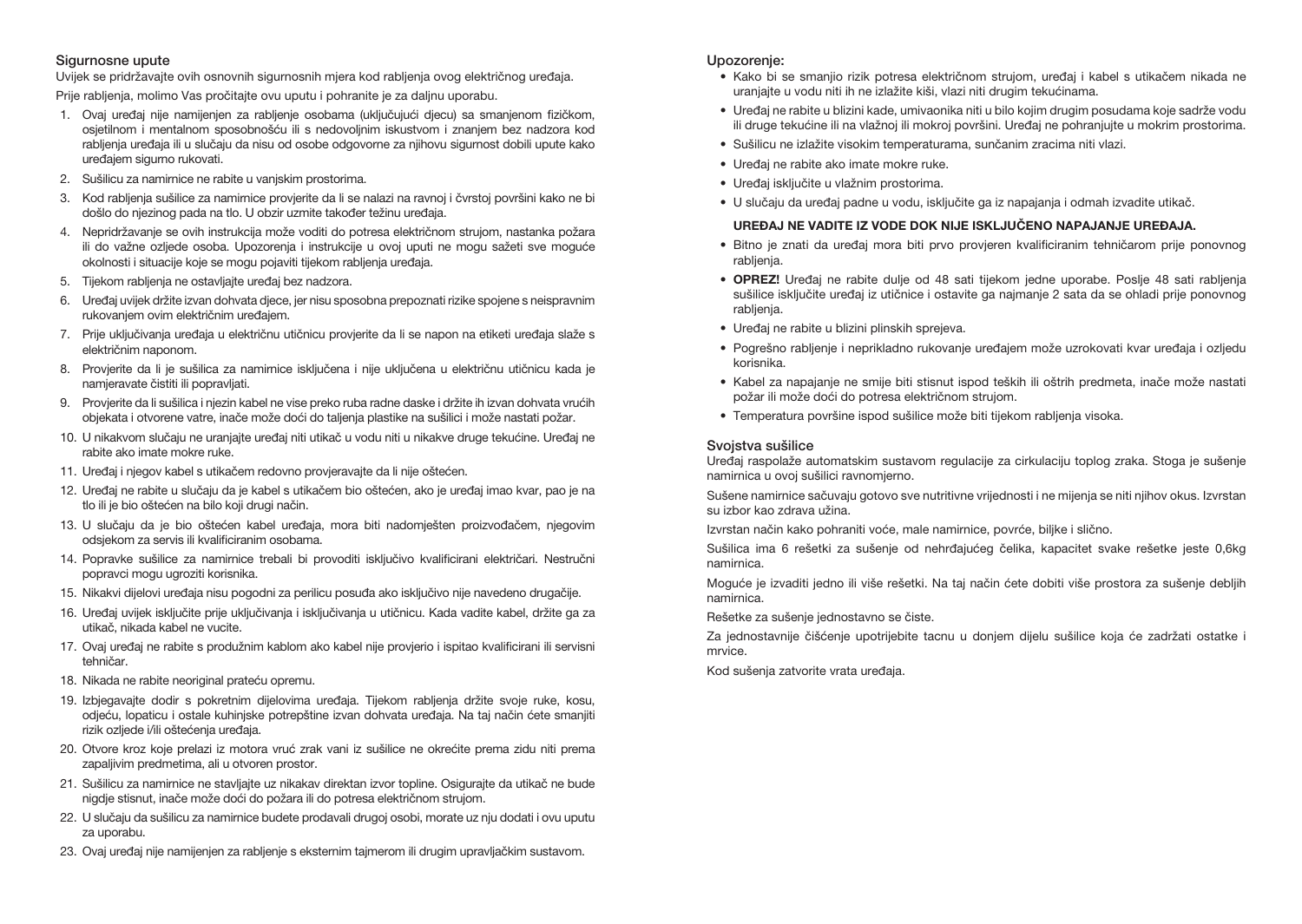## Prije prvog rabljenja

- 1. Skinite sve omote sa sušilice i njezine prateće opreme. Provjerite sadržaj pakiranja.
- 2. Rešetke za sušenje očistite vlažnom krpicom.
- 3. Sušilicu stavite na čvrstu, ravnu površinu. Uključite je. Rešetke za sušenje stavite unutar sušilice.
- 4. Sušilicu uključite na 30 minuta na maksimalnu temperaturu, bez namirnica. Provjerite da li je prostor dovoljno prozračen. Normalna je pojava da sušilica stvara dim ili neugodan miris.
- 5. Tacne za sušenje saperite vodom i osušite ih.

Bilješka: Ovo je potrebno izvršiti samo prije prvog rabljenja uređaja.

#### Savjeti za sušenje

Trajanje sušenja namirnica može se razlikovati ovisno o sljedećim faktorima:

- 1. Debljina komada ili kriški
- 2. Broj rešetki s namirnicama koje su namijenjene za sušenje
- 3. Volumen namirnica za sušenje
- 4. Vlaga zraka u Vašem prostoru
- 5. Vaše lične preferencije za svaku vrstu voća

#### Kod sušenja preporučujemo

- Svaki sat provjerite namirnice koje se suše.
- Zabilježite težinu namirnica koje sušite i vrijeme koje je bilo potrebno za sušenje namirnica.
- Ispravna pohrana namirnica nakon sušenja održat će kvalitetu namirnica, a one će sačuvati svoje hranjive tvari.

# Rabljenje uređaja



1. Na tacne za sušenje stavite očišćene namirnice. Tacnu za sušenje ne prepunjavajte, namirnice se uzajamno ne smiju prekrivati.

Zatvorite vrata sušilice.

- 2. Uređaj uključite u utičnicu. Sušilica će se 1 put javiti zvučnim signalom, počet će svijetliti tipka ON/OFF a na ekranu će se pojaviti ''8888''.
- 3. Pritisnite tipku ON/OFF, na LED ekranu će se pojaviti izvorne postavke ''10:00'' i temperatura ''70°C''. Prvo će se uključiti motor i ventilacija, a zatim će se nakon 5 sekundi uključiti uređaj za grijanje. Poslije će početi odbrojavanje podešenog trajanja sušenja, a na LED ekranu početi će žmigati simbol '':''.
- 4. Pritisnite TEMP/TIME tipku. Temperatura će žmigati na ekranu.

Upotrijebite tipku + ili – za podešavanje temperature (opseg za podešavanje temperature je 35°C-75°C).

BILJEŠKA: Temperatura se podešava intervalima po 5°C. Pritisnite i držite pritisnutu tipku + ili – i podesite temperaturu brže.

5. Kada podesite temperaturu, pritisnite TEMP/TIME tipku ponovno i podesite trajanje sušenja.

Vrijeme će na ekranu žmigati, upotrijebite tipku + ili – i podesite vrijeme (opseg za podešavanje vremena je 0:30-48:00).

BILJEŠKA: Vrijeme je moguće podesiti u intervalima po 30 minuta. Pritisnite i držite pritisnutu tipku + ili – i podesite vrijeme brže.

6. Poslije podešavanja željene temperature i vremena uređaj će početi raditi.

BILJEŠKA: U slučaju da tijekom sušenja pritisnete tipku ON/OFF, sve funkcije će se zaustaviti. Na ekranu će se pojaviti ''0000''.

BILJEŠKA: Pritiskanjem tipke TEMP/TIME možete bilo kada promijeniti podešavanje vremena ili temperature prema Vašoj želji. Prvo pritisnite tipku ''TEMP/TIME'', zatim pritisnite tipku ''+'' ili ''-''.

- 7. Nakon što se sušenje završi, prvo će se isključiti uređaj za grijanje. Ventilacija će još puhati 10 sekundi, a zujalica će se 20 puta javiti zvučnim signalom (1 put svake sekunde).
- 8. Nakon što se sušenje završi, izvadite sušilicu iz utičnice.

Voće i povrće sušeno u Vašoj sušilici razlikovat će se izgledom od sušenog voća i povrća kupljenog u prodavaonici ili supermarketu. To je zbog toga što će Vaše voće i povrće biti sušeno bez konzervansa, vještačkih boja i drugih primjesa.

Bilježenje vlage u zraku i težine namirnica prije i poslije sušenja će Vam ubuduće pomoći poboljšati tehniku sušenja.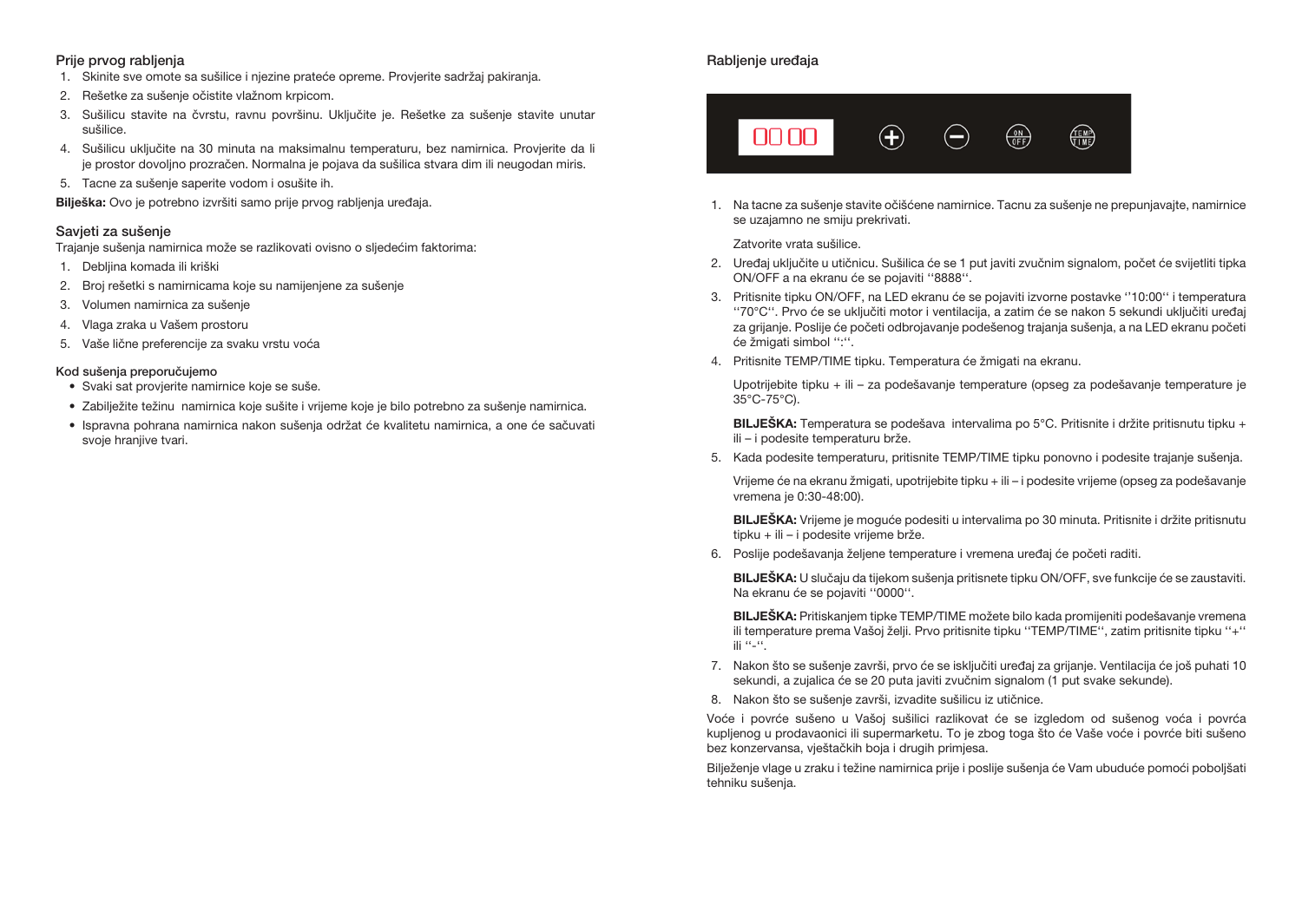#### Pohrana

- Osušene namirnice pohranite tek nakon što se ohlade.
- Namirnice će izdržati dulje vremena ako ih pohranite na hladnom, suhom i tamnom mjestu.
- Pokušajte ukloniti što viže zraka iz vrećice ili posude u kojoj ćete pohraniti sušene namirnice i čvrsto ju zatvorite.
- Optimalna temperatura za pohranu je 15°C i manje.
- Sušene namirnice nikada ne pohranjujte u metalnoj posudi.
- Izbjegavajte pohranu u posudama s otvorom ili u posudama koje loše zaptivaju.
- Nakon sušenja i pohrane namirnica povremeno provjerite da li namirnice nisu vlažne. U slučaju da su namirnice vlažne, trebali biste ih sušiti dulje vremena da se ne pokvare.
- Sušeno voće, povrće, biljke, orasi itd. ne bi se trebali pohranjivati dulje od jedne godine ako su pohranjeni u hladnjaku ili u zamrzivaču.
- Sušeno meso, piletina i ribe ne bi se trebali pohranjivati dulje od 3 mjeseca ako su pohranjeni u hladnjaku, a dulje od 1 godine u zamrzivaču.

#### Održavanje/metode čišćenja

Nakon rabljenja isključite sušilicu iz utičnice i ostavite je da se ohladi prije nego što je budete čistili. Upotrijebite mekanu četku i uklonite ostatke osušenih namirnica koji su ostali na rešetkama za sušenje.

Prije nego što pohranite sušilicu, osušite sve njezine dijelove.

Površinu sušilice očistite krpicom.

Upotrijebite papirnati ručnik i uklonite suvišnu marinadu.

Kako ne bi došlo do oštećenja površine sušilice, ne čistite je agresivnim kemikalijama niti abrazivnim tvarima.



Hrvatska verzija upute točan je prijevod originalne upute proizvođača. Fotografije upotrijebljene u uputi ilustrativne su i ne moraju biti u potpunosti identične s proizvodom.

## Tabela za pripremu povrća

| Proizvod            | Priprema                                                     | Stanje<br>poslije<br>sušenja | Trajanje<br>sušenja<br>(h) | Preporučena<br>temperatura<br>(C) |
|---------------------|--------------------------------------------------------------|------------------------------|----------------------------|-----------------------------------|
| Artičoke            | Izrežite i prokuhajte 10 minuta.                             | Krhko                        | $6 - 14$                   | 57                                |
| Sparoga             | Nakrájejte na kousky. Konce chřestu<br>bývají chutnější.     | Krhko                        | $6 - 14$                   | 52                                |
| Grah                | Izrežite i kratko prokuhajte.                                | Krhko                        | $8 - 26$                   | 57                                |
| Repa                | Ogulite i uklonite korijen.                                  | Krhko                        | $8 - 26$                   | 57                                |
| Ružičasti<br>kupus  | Odrežite peteljku, izrežite na<br>polovice.                  | Hrskavo                      | $8 - 30$                   | 52                                |
| <b>Brokula</b>      | Izrežite i prokuhajte 3 - 5 min.                             | Krhko                        | $6 - 14$                   | 52                                |
| Glavati kupus       | Izrežite na kriške.                                          | Čvrsto                       | $6 - 14$                   | 52                                |
| Mrkva               | Prokuhajte da se smekša. Izrežite na<br>kriške.              | Čvrsto                       | $6 - 12$                   | 52                                |
| Cvjetača            | Prokuhajte i izrežite.                                       | Čvrsto                       | $6 - 16$                   | 52                                |
| Celer               | Izrežite na kriške.                                          | Krhko                        | $6 - 14$                   | 52                                |
| Vlasac              | Nasjeckajte.                                                 | Krhko                        | $6 - 10$                   | 52                                |
| Krastavac           | Ogulite i izrežite na kriške.                                | Čvrsto                       | $6 - 18$                   | 52                                |
| Patlidžan/<br>tikva | Ogulite i izrežite na kriške.                                | Krhko                        | $6 - 18$                   | 52                                |
| Češnjak             | Uklonite ljusku i izrežite.                                  | Krhko                        | $6 - 16$                   | 52                                |
| Čili papričice      | Sušite cijele komade.                                        | Čvrsto                       | $6 - 14$                   | 52                                |
| Gljive              | Izrežite na kriške, nasjeckajte ili<br>sušite cijele komade. | Čvrsto                       | $6 - 14$                   | 52                                |
| Luk                 | Izrežite na kriške ili nasjeckajte.                          | Krhko                        | $8 - 14$                   | 63                                |
| Grašak              | Prokuhajte 3 - 5 min.                                        | Krhko                        | $8 - 14$                   | 52                                |
| Paprike             | Izrežite na kriške, uklonite sjemenke.                       | Krhko                        | $4 - 14$                   | 52                                |
| Krumpir /<br>Batata | Izrežite na kriške ili kockice i<br>prokuhajte 8 - 10 min.   | Krhko                        | $6 - 18$                   | 52                                |
| Rabarbara           | Uklonite ljusku i izrežite.                                  | Nikakva<br>vlaga             | $6 - 38$                   | 57                                |
| Špinat              | Parite dok se ne smekša.                                     | Krhko                        | $6 - 16$                   | 52                                |
| Rajčice             | Uklonite ljusku, izrežite na kriške ili<br>na polovice.      | Krhko                        | $6 - 24$                   | 52                                |
| Tikvica             | Izrežite na kriške.                                          | Krhko                        | $6 - 18$                   | 52                                |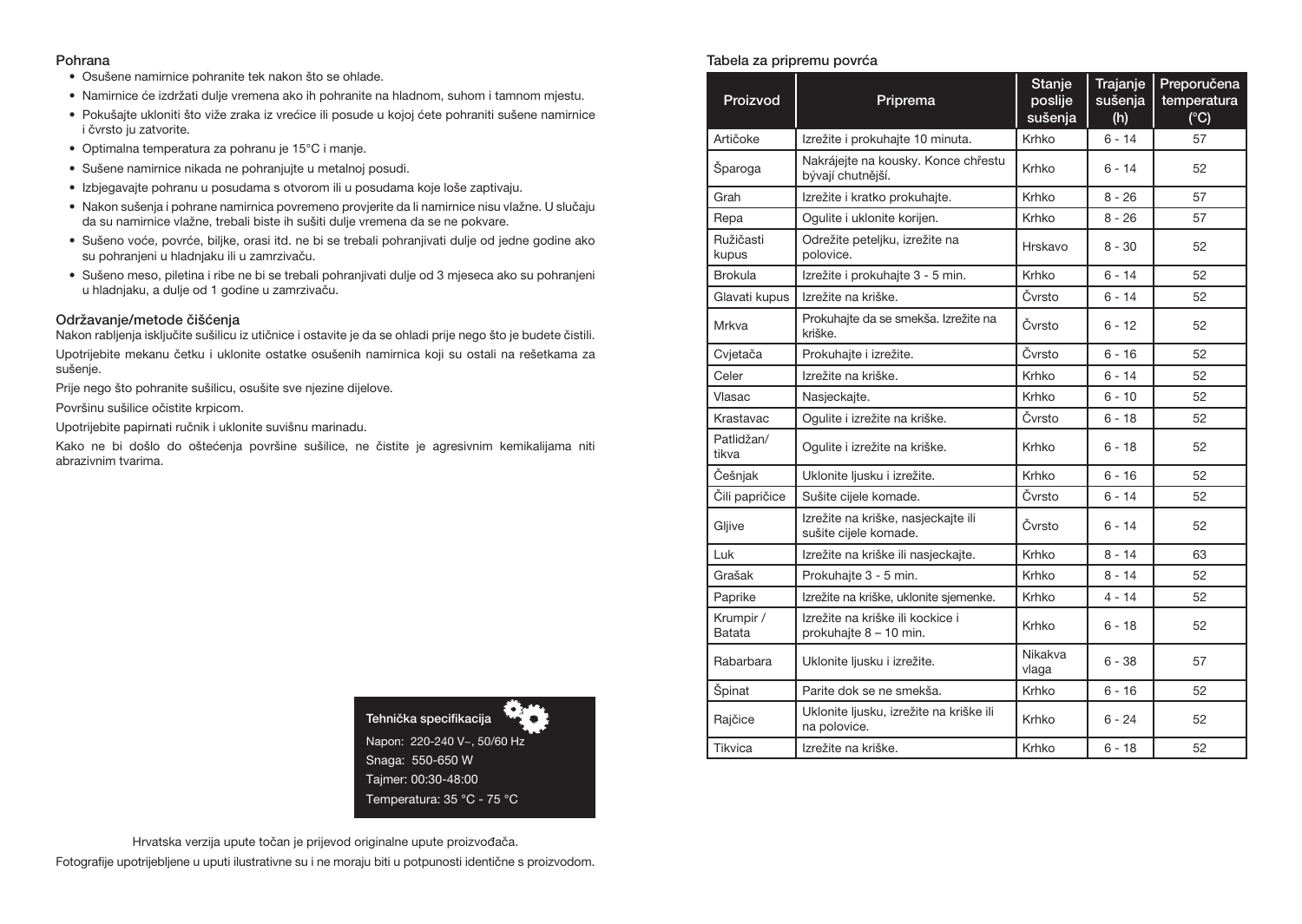## Tabela pripreme voća

| Proizvod             | Priprema                                                                          | Stanje<br>poslije<br>sušenja | Trajanje<br>sušenja<br>(h) | Preporučena<br>temperatura<br>(C) |
|----------------------|-----------------------------------------------------------------------------------|------------------------------|----------------------------|-----------------------------------|
| Jabuke               | Ogulite, uklonite jezgru i izrežite na<br>kriške ili kolutiće.                    | Mekano                       | $5 - 6$                    | 57                                |
| Marelice             | Očistite, izrežite na kriške ili polovice.                                        | Mekano                       | 12 - 38                    | 57                                |
| Banane               | Ogulite i izrežite na kriške.                                                     | Hrskavo                      | $8 - 38$                   | 57                                |
| Bobičasti<br>plodovi | Jagode izrežite na kriške, ostalo<br>bobičasto voće ostavite cijelo.              | Nikakva<br>vlaga             | $8 - 26$                   | 57                                |
| Trešnje              | Izvadite koštice.                                                                 | Čvrsto                       | $8 - 34$                   | 57                                |
| <b>Brusnice</b>      | Nasjeckajte ili sušite cijele.                                                    | Mekano                       | $6 - 26$                   | 57                                |
| Datulje              | Izvadite koštice i izrežite na kriške.                                            | Čvrsto                       | $6 - 26$                   | 57                                |
| Smokve               | Izrežite na kriške.                                                               | Čvrsto                       | $6 - 26$                   | 57                                |
| Grožđe               | Sušite cijelo.                                                                    | Mekano                       | $8 - 38$                   | 57                                |
| Nektarine            | Izrežite na polovice, sušite korom<br>prema dolje.                                | Mekano                       | $8 - 26$                   | 57                                |
| <b>Breskve</b>       | Prepolovite ili izrežite na četvrtine.<br>Sušite narezanom stranom prema<br>gore. | Mekano                       | $10 - 34$                  | 57                                |
| Kruške               | Ogulite i izrežite.                                                               | Mekano                       | $8 - 30$                   | 57                                |
| Biljke / šipak       | Izrežite na kriške, nasjeckajte ili<br>sušite cijele.                             | Nikakva<br>vlaga             | $6 - 10$                   | 40                                |

## Priprema sušenog goveđeg mesa

Najbitniji je ispravan odabir mesa. Izaberite kvalitetno meso i uklonite svu suvišnu mast i tkivo. Mast smanjuje sposobnost mesa osušiti se.

Kako biste lakše mogli meso rezati, stavite ga na 30 minuta u zamrzivač, zatim ga okrenite i ostavite ga u zamrzivaču još 15 minuta. Meso režite po vlaknu na tanke kriške.

Meso prije sušenja marinirajte barem 3 sata, najbolje je ostaviti ga u marinadi preko noći.

Meso možete posoliti, popapriti ili posuti sušenim češnjakom ili lukom.

Marinirane kriške posušite papirnim ručnikom i stavite na rešetke (neophodno je meso dobro posušiti te na taj način čuvati uređaj). Meso sušite sve dok njegova struktura ne bude lagano savitljiva. Sušenje mesa zauzima 6 do 16 sati. Sušeno goveđe meso trebalo bi se lagano žvakati, ne bi trebalo biti krhko.

#### Marinada za goveđe meso

- ½ šalice sosa od soje
- 2 jušne žlice smeđeg šećera
- 1/2 šalice worcester sosa
- ½ čajne žlice luka u prahu
- izgnječen češanj češnjaka
- 2 jušne žlice kečapa
- 1<sup>3</sup>⁄4 čaine žlice soli
- ½ čajne žlice papra



Zahvaljujemo se vam za nakup našega izdelka.



## Dodatna oprema:

#### Fino sito

Fino sito postavite na ploščo iz nerjavečega jekla.

Primerna za sušenje manjših sestavin, kot so zelišča, jagode in lepljive sestavine, kot so banane in paradižnik.

## Pladenj za sušenje (izbirno)

Pladenj za sušenje položite na pladenj iz nerjavečega jekla, pripravite okusne sadne zvitke.

Če sušilnega pladnja ne uporabljate za sušenje tekočih sestavin, ga postavite na dno sušilnika kot pladenj za drobtine.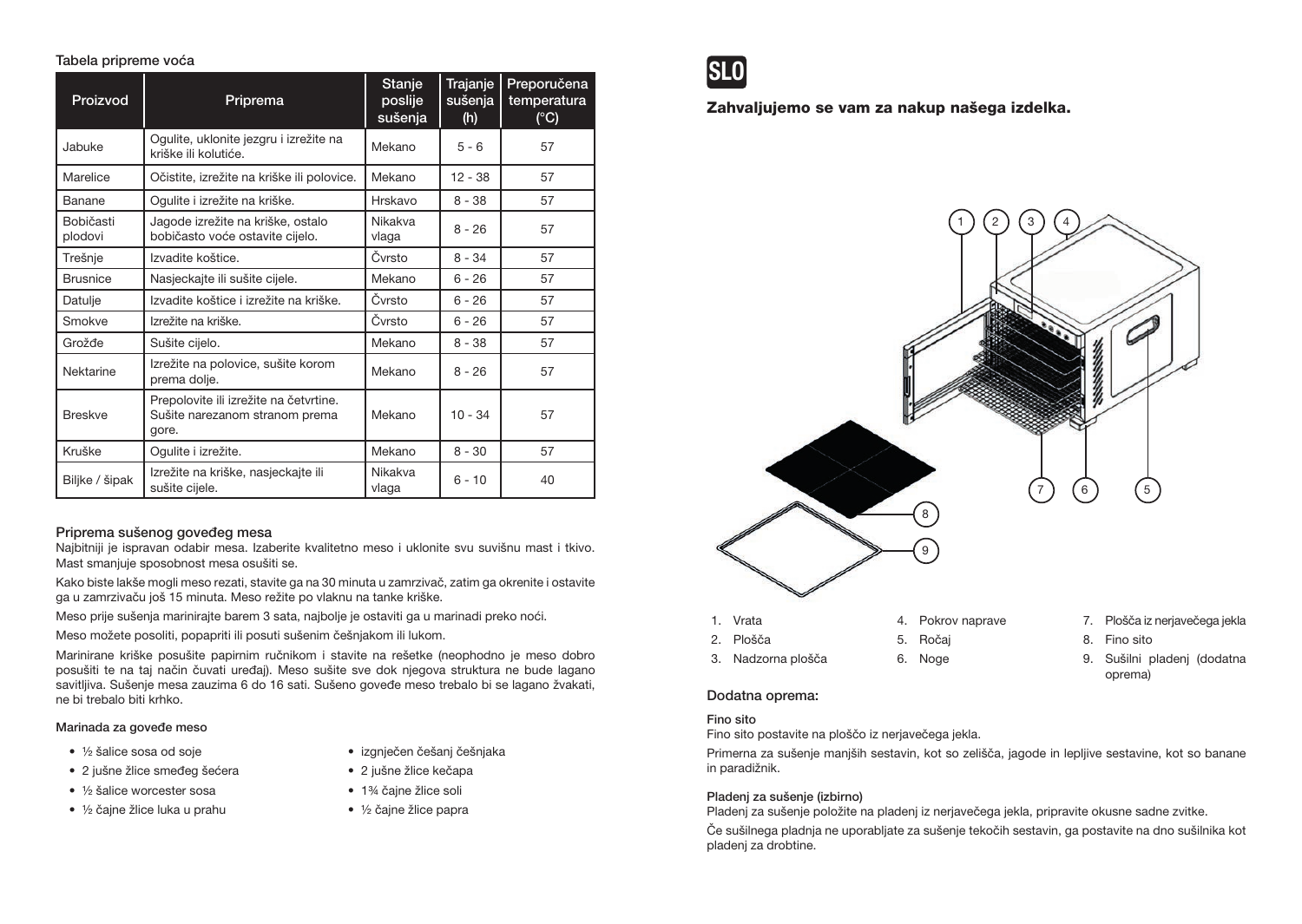#### Varnostna navodila

Pri uporabi tega električnega aparata vedno upoštevajte te osnovne varnostne ukrepe.

Pred uporabo preberite ta priročnik in ga shranite za nadaljnjo uporabo.

- 1. Ta naprava ni namenjena za uporabo osebam (vključno z otroki) z zmanjšanimi fizičnimi, čutnimi ali duševnimi sposobnostmi ali pomanjkanjem izkušenj in znanja, razen če jim je oseba, odgovorna za njihovo varnost, pod nadzorom ali navodili glede uporabe naprave.
- 2. Sušilnika za živila ne uporabljajte na prostem.
- 3. Pri uporabi sušilnika za živila se prepričajte, da je na ravni, ploski in trdni površini, da ne bi padla na tla. Upoštevajte tudi težo naprave.
- 4. Neupoštevanje teh navodil lahko povzroči električni udar, požar ali resne telesne poškodbe. Opozorila, opozorila in navodila v tem priročniku ne morejo zajemati vseh možnih okoliščin in situacij, ki se lahko pojavijo pri uporabi naprave.
- 5. Med uporabo ne puščajte naprave brez nadzora.
- 6. Napravo vedno hranite izven dosega otrok, ker ne morejo prepoznati nevarnosti nepravilnega ravnanja s to električno opremo.
- 7. Pred priključitvijo aparata v električno vtičnico se prepričajte, da napetost na etiketi naprave ustreza napetosti.
- 8. Poskrbite, da je sušilni stroj izklopljen in da ni priključen na električno vtičnico, ko ga boste čistili ali popravljali.
- 9. Poskrbite, da sušilnik hrane in kabel ne visita preko roba delovnega območja in ga hranite stran od vročih predmetov in odprtega ognja, sicer se lahko plastika na sušilniku topi in povzroči požar.
- 10. V nobenem primeru ne potapljajte naprave ali vtiča v vodo ali drugo tekočino. Naprave ne uporabljajte, ko so roke mokre.
- 11. Redno preverjajte napravo in vtič za poškodbe.
- 12. Naprave ne uporabljajte, če je vtič z vtičem poškodovan, če je bila naprava poškodovana, padla ali kako drugače poškodovana.
- 13. Če je kabel naprave poškodovan, ga mora zamenjati proizvajalec, servisna služba ali podobno usposobljene osebe.
- 14. Popravila sušilnika hrane lahko izvaja samo usposobljen električar. Nepravilno popravilo lahko ogrozi uporabnika.
- 15. Noben del stroja ni primeren za pomivalne stroje, če ni drugače navedeno.
- 16. Vedno izklopite napravo, preden jo priključite ali iztaknete iz vtičnice. Če želite odklopiti kabel, primite vtikač, ne vlecite za kabel.
- 17. Te opreme ne uporabljajte s podaljškom, razen če je kabel pregledal in preizkusil usposobljen serviser.
- 18. Nikoli ne uporabljajte neoriginalne opreme.
- 19. Izogibajte se stiku z gibljivimi deli. Med uporabo naprave imejte roke, lase, oblačila, lopatico in druge kuhinjske pripomočke stran od naprave. To bo zmanjšalo tveganje poškodb in / ali poškodb naprave.
- 20. Če vroč zrak potuje iz motorja v zunanjo stran sušilnega stroja, ga ne obračajte na steno ali na vnetljive predmete, temveč odprite prostor.
- 21. Sušilnika za živila ne postavljajte na neposreden vir toplote. Pazite, da vtič nikamor ne pritisnete, sicer lahko pride do požara ali električnega udara.
- 22. Če sušilnik za živila predate nekomu drugemu, jim morate ta priročnik tudi predati.
- 23. Ta naprava ni namenjena za uporabo z zunanjim časovnikom ali drugim krmilnim sistemom.

## Opozorilo:

- Da bi se izognili nevarnosti električnega udara, izdelka in vtiča nikoli ne potapljajte v vodo ali ga izpostavljajte dežju, vlagi ali drugim tekočinam.
- Aparata ne uporabljajte v bližini kadi, umivalnikov in drugih posod, ki vsebujejo vodo ali druge tekočine, ali na mokrih ali mokrih površinah. Naprave ne hranite v vlažnem okolju.
- Sušilnika ne izpostavljajte visokim temperaturam, sončni svetlobi ali vlagi.
- Naprave ne uporabljajte, ko so roke mokre.
- Izklopite napajanje enote v vlažnem okolju.
- Če naprava pade v vodo, izklopite napravo in takoj odstranite vtič.

# NE ODSTRANITE NAPRAVE IZ VODE, ko je NAPAJAL IZKLOPLJEN.

- Pomembno je vedeti, da mora napravo najprej pregledati usposobljen tehnik, preden jo lahko ponovno uporabite.
- POZOR! Naprave ne uporabljajte več kot 48 ur v eni uporabi. Po 48 urah, ko je sušilnik v uporabi, ga izključite in pustite, da se ohladi vsaj 2 uri, preden ga ponovno uporabite.
- Aparata ne uporabljajte v bližini plinskih razpršil.
- Nepravilno delovanje in nepravilno ravnanje z napravo lahko povzročita okvaro in poškodbo uporabnika.
- Napajalni kabel ne sme biti pritrjen na težkih ali ostrih predmetih, sicer lahko pride do požara ali električnega udara.
- Med delovanjem je lahko temperatura ustrezne površine pod sušilnikom visoka.

## Lastnosti sušilnika

Naprava je opremljena z avtomatskim krmilnim sistemom za kroženje vročega zraka. Zato je sušenje hrane v tem sušilniku enako.

Posušena živila ohranijo skoraj vse prehranske vrednosti in njihov okus se ne spremeni. Zato so odlična izbira za zdravo malico.

To je odličen način, da obdržite sadje, majhno hrano, zelenjavo, zelišča in še več.

Sušilni stroj je opremljen s pladnji za sušenje iz nerjavečega jekla 6, zmogljivost vsakega pladnja pa je 0,6 kg surovine.

Možno je odstraniti eno ali več plošč, kar vam daje več prostora za sušenje močnejših surovin.

Sušilni pladnji se enostavno čistijo.

Za lažje čiščenje uporabite pladenj na dnu sušilnika za zbiranje umazanije in drobtin.

Med sušenjem zaprite vrata.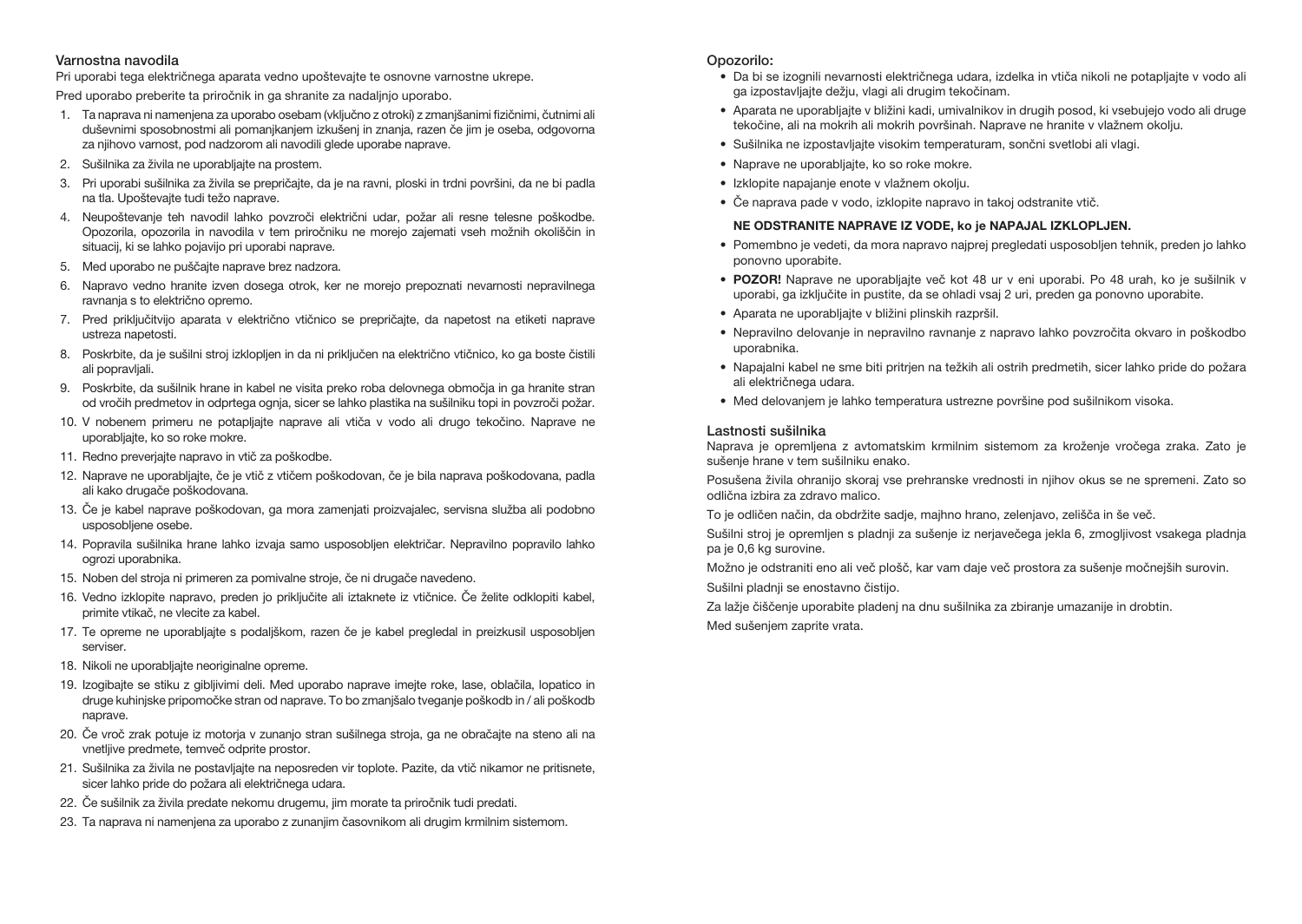#### Pred prvo uporabo

- 1. Odstranite vso embalažo iz sušilnika in njegove dodatne opreme. Preverite vsebino paketa.
- 2. Sušilni pladenj očistite z vlažno krpo.
- 3. Sušilnik postavite na trdno, ravno površino. Priključite ga. Posode za sušenje vstavite v sušilnik.
- 4. Sušilnik vklopite za 30 minut pri največji temperaturi, brez hrane. Poskrbite, da je prostor dobro prezračen. Normalno je, da sušilnik proizvaja dim ali vonj.
- 5. Posode za sušenje izperite v vodi in jih posušite.

Opomba: To je treba storiti samo pred prvo uporabo.

#### Nasveti za sušenje

Čas sušenja hrane se lahko spreminja glede na naslednje dejavnike:

- 1. Debelina kosov ali rezin
- 2. Število izplačanih plač
- 3. Objem posušene hrane
- 4. Vlažnost v vašem okolju
- 5. Vaše osebne želje za vse vrste sadja

#### Priporočljivo za sušenje

- Vsako uro preverite posušeno hrano.
- Upoštevajte težo posušene hrane in kako dolgo ste posušili hrano.
- Pravilno shranjevanje hrane po sušenju hrano ohranja v dobrem stanju in ohranja hranila.

#### Uporaba naprave



1. Na posode za sušenje položite očiščeno hrano. Posode za sušenje ne prepolnite in hrana se ne sme prekrivati.

Zaprite vrata sušilnika.

- 2. Priključite aparat. Sušilec enkrat zapiska, gumb ON / OFF sveti in na zaslonu se prikaže '8888' '.
- 3. Pritisnite gumb za vklop / izklop, LED prikazovalnik prikaže privzeto nastavitev 10:00 in temperaturo 70 °C. Najprej se zažene motor in ventilator, nato pa se ogrevalni sistem zažene po 5 sekundah. Nato se začne odštevanje nastavljenega časa sušenja in na zaslonu LED utripa simbol '': ''.
- 4. Pritisnite tipko TEMP / TIME. Na zaslonu bo utripala temperatura.

S tipko + ali - nastavite temperaturo (temperaturno območje je 35 ° C-75 ° C).

OPOMBA: Temperatura je nastavljena na 5 ° C. Pritisnite in držite + ali - za hitrejšo nastavitev temperature.

5. Ko nastavite temperaturo, ponovno pritisnite tipko TEMP / TIME, da nastavite čas sušenja.

Na zaslonu utripa čas, za nastavitev časa uporabite gumb + ali - (časovno območje je 0: 30-48: 00).

OPOMBA: Čas lahko nastavite po 30 minutnem intervalu. Pritisnite in držite + ali -, da hitreje nastavite čas.

6. Po nastavitvi želene temperature in časa začne naprava delovati.

OPOMBA: Če med sušenjem pritisnete gumb za VKLOP / IZKLOP, se vse funkcije ustavijo. Displeji 0000 '' se prikaže na zaslonu.

OPOMBA: Nastavitve časa ali temperature lahko kadar koli spremenite s pritiskom na tipko TEMP / TIME. Najprej pritisnite TEMP / TIME , nato pritisnite "+" ali "-".

- 7. Ko se čas sušenja konča, se najprej izključi grelec. Ventilator bo še vedno pihal 10 sekund in brenčalo bo 20-krat (enkrat na sekundo).
- 8. Po sušenju izklopite sušilni stroj.

Vaše suho suho sadje in zelenjava bo videti drugače kot suho sadje in zelenjava, kupljeno v trgovinah in supermarketih. To je zato, ker bo vaše suho sadje in zelenjava posušeno brez konzervansov, umetnih barvil in drugih sestavin.

Snemanje vlažnosti zraka in teže posušene hrane pred in po sušenju vam bo pomagalo izboljšati tehnike sušenja v prihodnosti.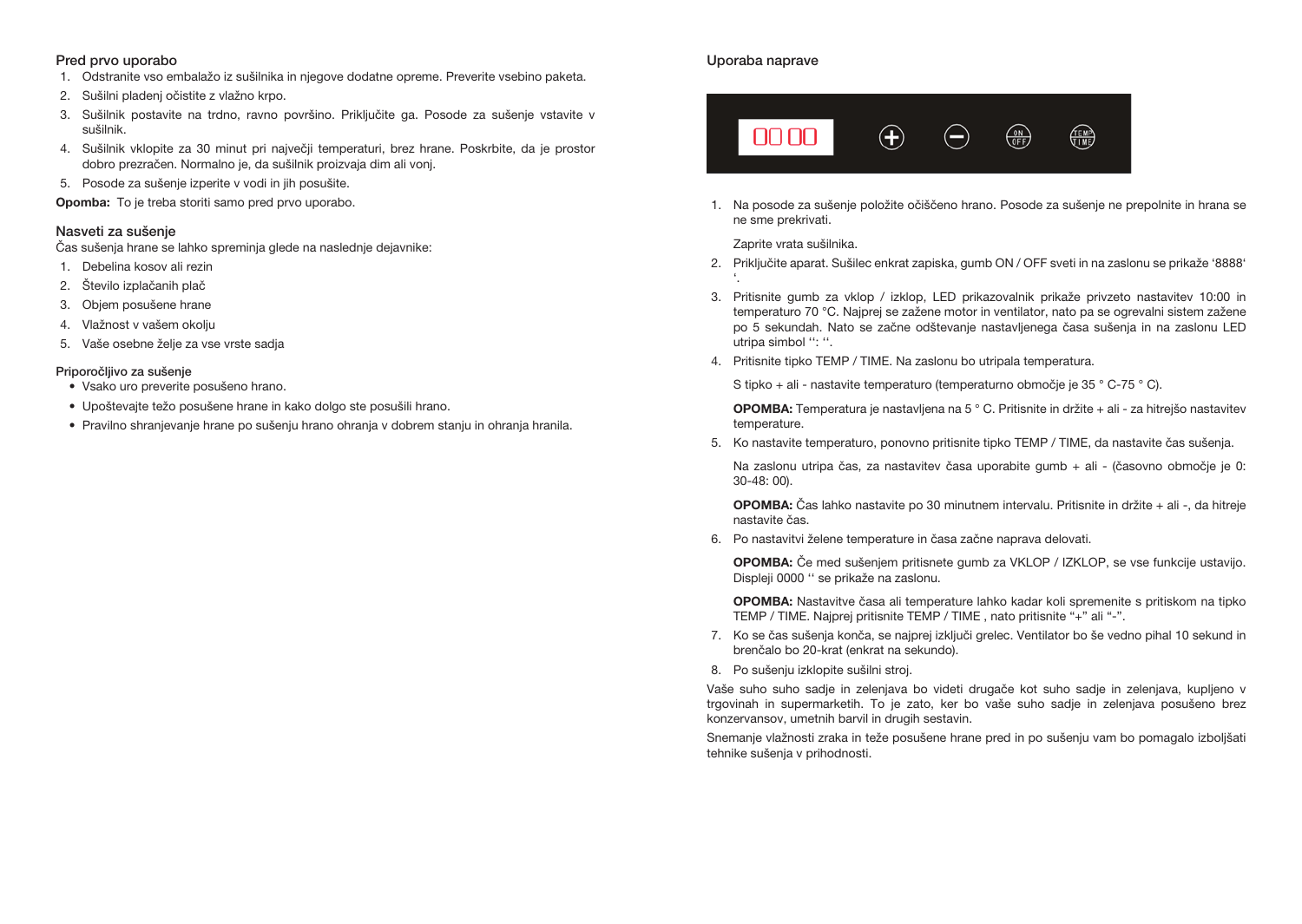#### Shranjevanje

- Posušeno hrano shranite po ohlajenju.
- Živila bodo trajala dlje, če so shranjena na hladnem, suhem in temnem mestu.
- Poskusite odstraniti čim več zraka iz vrečke ali posode, kjer shranjujete posušeno hrano in jo trdno zatesnite.
- Optimalna temperatura shranjevanja je 15 ° C ali manj.
- Posušene hrane nikoli ne shranjujte v kovinski posodi.
- Izogibajte se shranjevanju v posodah z luknjami ali posodami, ki imajo slabo tesnjenje.
- Po sušenju in shranjevanju hrane jih občasno preverite glede vlage. Če je hrana vlažna, jo morate posušiti dlje, da se ne poškoduje.
- Posušeno sadje, zelenjavo, zelišča, oreške itd. Se ne smejo hraniti več kot 1 leto, če so shranjeni v hladilniku ali zamrzovalniku.
- Suho meso, perutnina in ribe se ne smejo skladiščiti več kot 3 mesece, če so shranjene v hladilniku in več kot 1 leto v zamrzovalniku.

#### Metode vzdrževanja / čiščenja

Po uporabi sušilnika ga pred čiščenjem izključite in pustite, da se ohladi.

Z mehko krtačo odstranite ostanke suhe hrane na sušilnih pladnjih.

Pred shranjevanjem posušite vse dele sušilnika.

Površino sušilnika operite s krpo.

Uporabite papirnate brisače in odstranite odvečno marinado.

Da ne bi poškodovali površine sušilnika, je ne čistite z agresivnimi kemikalijami ali abrazivnimi sredstvi.



Slovenska različica priročnika je natančen prevod originalnih navodil proizvajalca. Slike, uporabljene v priročniku, so samo za ilustracijo in se morda ne ujemajo natančno z izdelkov.

#### Tabela priprave zelenjave

| <b>Izdelek</b>                 | Priprava                                                | <b>Stanje</b><br>po<br>sušenju | Čas<br>sušenja<br>(ur) | Priporočena<br>temperatura<br>$(^{\circ}C)$ |
|--------------------------------|---------------------------------------------------------|--------------------------------|------------------------|---------------------------------------------|
| Artičoke                       | Razrežite in zavrite 10 minut.                          | Krhka                          | $6 - 14$               | 57                                          |
| Šparglji                       | Razrežite na kose. Konice špargljev<br>so okusnejše.    | Krhka                          | $6 - 14$               | 52                                          |
| Fižol                          | Na kratko izrežite in kuhajte.                          | Krhka                          | $8 - 26$               | 57                                          |
| Pese                           | Lupite in odstranite korenine.                          | Krhka                          | $8 - 26$               | 57                                          |
| Brstični<br>ohrovt             | Rezano steblo, narežemo na<br>polovice.                 | Crispy                         | $8 - 30$               | 52                                          |
| Brokoli                        | Razrežite in zavrite 3-5 minut.                         | Krhka                          | $6 - 14$               | 52                                          |
| Glavnato<br>zelje              | Narežite na trakove.                                    | Toga                           | $6 - 14$               | 52                                          |
| Korenje                        | Kuhamo do mehkega. Narežite na<br>rezine.               | Toga                           | $6 - 12$               | 52                                          |
| Cvetača                        | Zgrejte in prerežite.                                   | Toga                           | $6 - 16$               | 52                                          |
| Zelena                         | Narežite na rezine.                                     | Krhka                          | $6 - 14$               | 52                                          |
| Drobnjak                       | Kosite.                                                 | Krhka                          | $6 - 10$               | 52                                          |
| Kumara                         | Narežite.                                               | Toga                           | $6 - 18$               | 52                                          |
| Jajčevci                       | Lupina in rezina.                                       | Krhka                          | $6 - 18$               | 52                                          |
| Česen                          | Odstranite lupino in rezino.                            | Krhka                          | $6 - 16$               | 52                                          |
| Chili peppers                  | Suha cela.                                              | Toga                           | $6 - 14$               | 52                                          |
| Gobe                           | Razrežite na rezine, narežite ali<br>posušite cele.     | Toga                           | $6 - 14$               | 52                                          |
| Čebula                         | Rezino ali sekanje.                                     | Krhka                          | $8 - 14$               | 63                                          |
| Grah                           | Kuchamo 3 - 5 min.                                      | Krhka                          | $8 - 14$               | 52                                          |
| Paprika                        | Razrežite na rezine, odstranite<br>semena.              | Krhka                          | $4 - 14$               | 52                                          |
| Krompir<br>/ Sladki<br>krompir | Narežite na rezine ali kocke in<br>kuhamo 8 - 10 minut. | Krhka                          | $6 - 18$               | 52                                          |
| Rabarbara                      | Odstranite kožo in rezino.                              | Ni vlage                       | $6 - 38$               | 57                                          |
| Špinača                        | Para do mehkega.                                        | Krhka                          | $6 - 16$               | 52                                          |
| Paradižnik                     | Odstranite kožo, narežite na rezine<br>ali polovice.    | Krhka                          | $6 - 24$               | 52                                          |
| Bučke                          | Razrežite na rezine.                                    | Krhka                          | $6 - 18$               | 52                                          |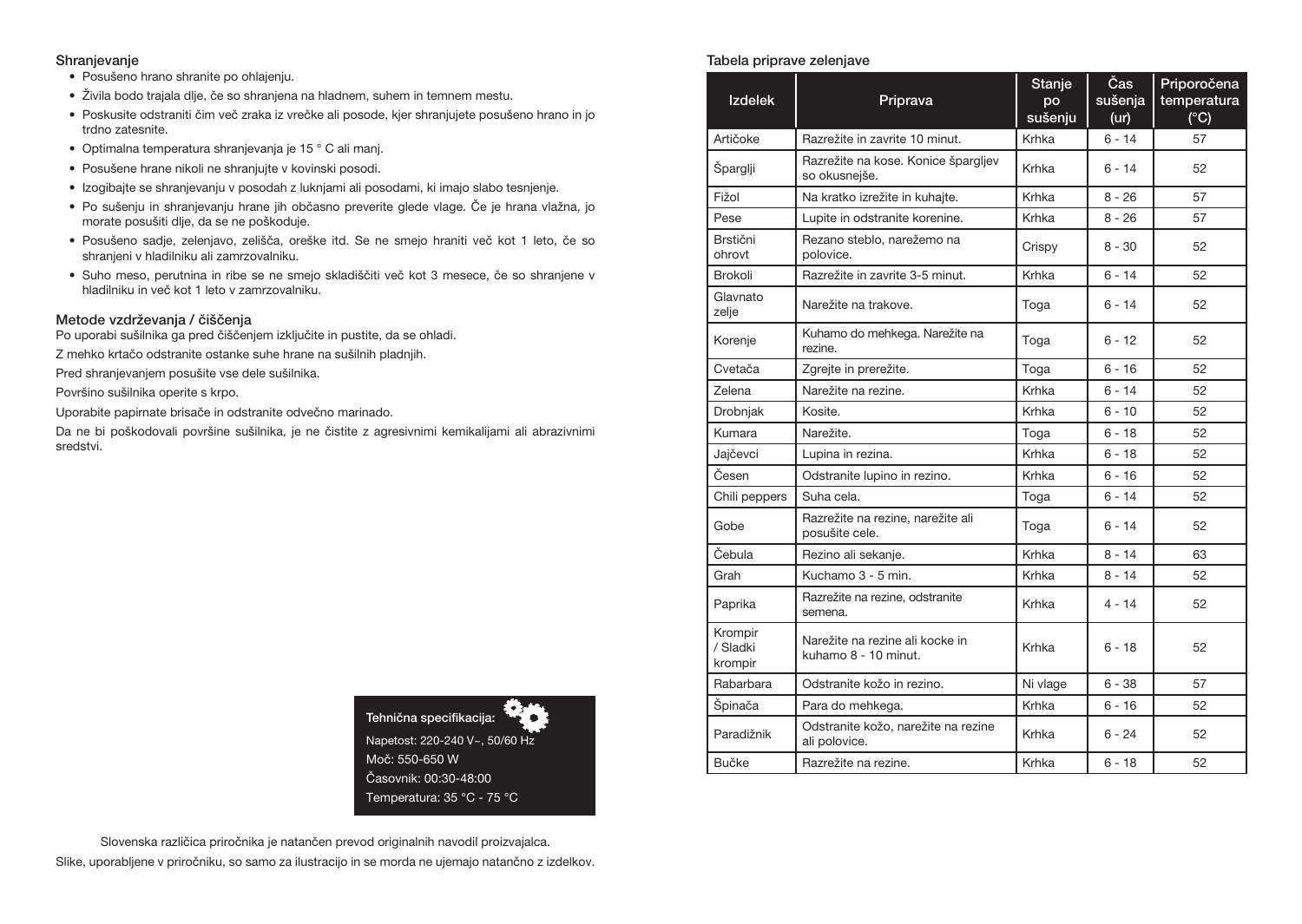#### Tabela za pripravo sadja

| <b>Izdelek</b>     | Priprava                                                 | Stanje<br>po<br>sušenju | Čas<br>sušenja<br>(ur) | Priporočena<br>temperatura<br>$(^{\circ}C)$ |
|--------------------|----------------------------------------------------------|-------------------------|------------------------|---------------------------------------------|
| Jabolka            | Razrežite, odstranite jedrl.                             | Mehko                   | $5 - 6$                | 57                                          |
| Marelice           | Cistite, narežite na rezine ali polovice.                | Mehko                   | $12 - 38$              | 57                                          |
| Banane             | Lupine in rezine.                                        | Krhko                   | $8 - 38$               | 57                                          |
| Jagode             | Rezane jagode na rezine                                  | Ni vlage                | $8 - 26$               | 57                                          |
| Češnjev<br>kamen   | Odpeckiraj.                                              | Toga                    | $8 - 34$               | 57                                          |
| <b>Brusnice</b>    | Sekaj ali suši celo.                                     | Mehko                   | $6 - 26$               | 57                                          |
| Datle              | Odpeckiraj in narezaj.                                   | Toga                    | $6 - 26$               | 57                                          |
| Figy               | Narežite na platke.                                      | Toga                    | $6 - 26$               | 57                                          |
| Vino iz<br>grozdja | Suho vse.                                                | Mehko                   | $8 - 38$               | 57                                          |
| Nektarine          | Narežite na polovice, posušite skorjo<br>navzdol.        | Mehko                   | $8 - 26$               | 57                                          |
| <b>Breskve</b>     | Razrežite ali narežite na četrti. Suho<br>stran navzgor. | Mehko                   | $10 - 34$              | 57                                          |
| Hruške             | Luščenje in rezanje.                                     | Mehko                   | $8 - 30$               | 57                                          |
| Zelišča            | Rezina, sekanje ali suha cela.                           | Ni vlage                | $6 - 10$               | 40                                          |

## Proizvodnja suhega govejega mesa

Najpomembnejša stvar je prava izbira mesa. Izberite kakovostno meso in odstranite odvečne maščobe in tkiva. Maščoba zmanjšuje sposobnost suhega mesa.

Za lažje rezanje mesa ga postavite v zamrzovalnik za 30 minut, nato ga obrnite in pustite v zamrzovalniku še 15 minut. Meso narežemo na tanke rezine.

Meso naložite najmanj 3 ure pred sušenjem, po možnosti čez noč.

Meso lahko solimo, poprašimo, začinimo ali posipamo s suhim česnom ali čebulo.

Marinirane rezine osušite s papirnato brisačo in jih položite na plošče (meso je potrebno ustrezno posušiti in zaščititi aparat). Meso posušite, dokler njegova struktura ne postane nekoliko voljna. Sušenje mesa traja od 6 do 16 ur. Posušeno goveje meso bi moralo biti rahlo žvečeno, ne krhko.

#### Goveja marinada

- 1⁄2 skodelice sojine omake
- 2 žlici rjavega sladkorja
- 1⁄2 skodelice Worchester omake
- 2 žlici ketchupa

• zdrobljen strok česna

- 13⁄4 čajnih žličk soli
- 1⁄2 čajne žličke čebulnega prahu
- 1⁄2 čajne žličke popra